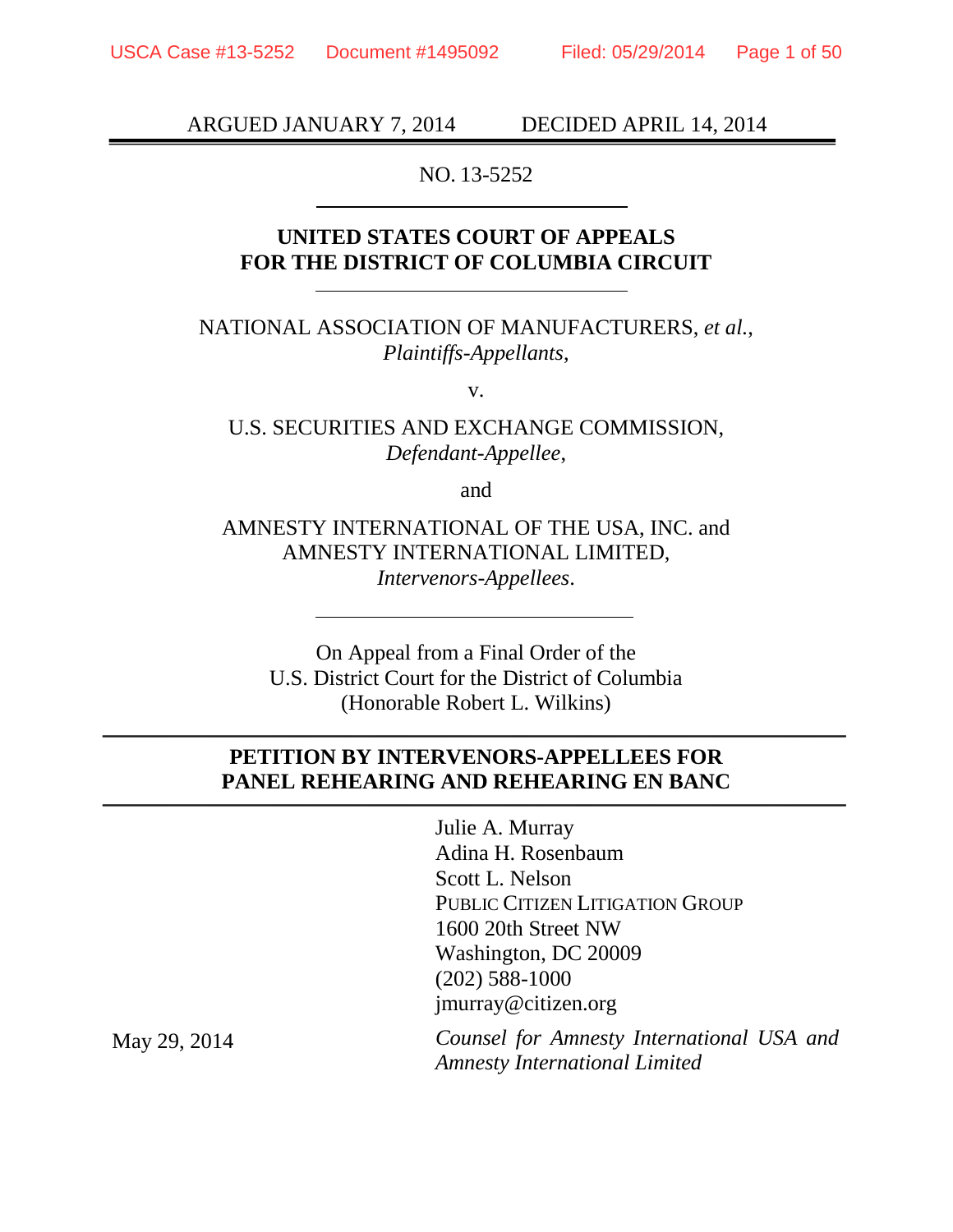# **TABLE OF CONTENTS**

| $\mathbf{I}$ . | Rehearing Is Necessary to Ensure That This Case Is Consistent with<br>The En Banc Decision in American Meat Institute and Decisions from<br>The Supreme Court and D.C. Circuit on Which American Meat |
|----------------|-------------------------------------------------------------------------------------------------------------------------------------------------------------------------------------------------------|
| II.            | Rehearing Is Necessary to Ensure Uniformity of This Court's                                                                                                                                           |
| III.           | This Case Poses Questions of Exceptional Importance Warranting                                                                                                                                        |
|                |                                                                                                                                                                                                       |
|                |                                                                                                                                                                                                       |
|                | <b>ADDENDUM</b>                                                                                                                                                                                       |

# CERTIFICATE OF SERVICE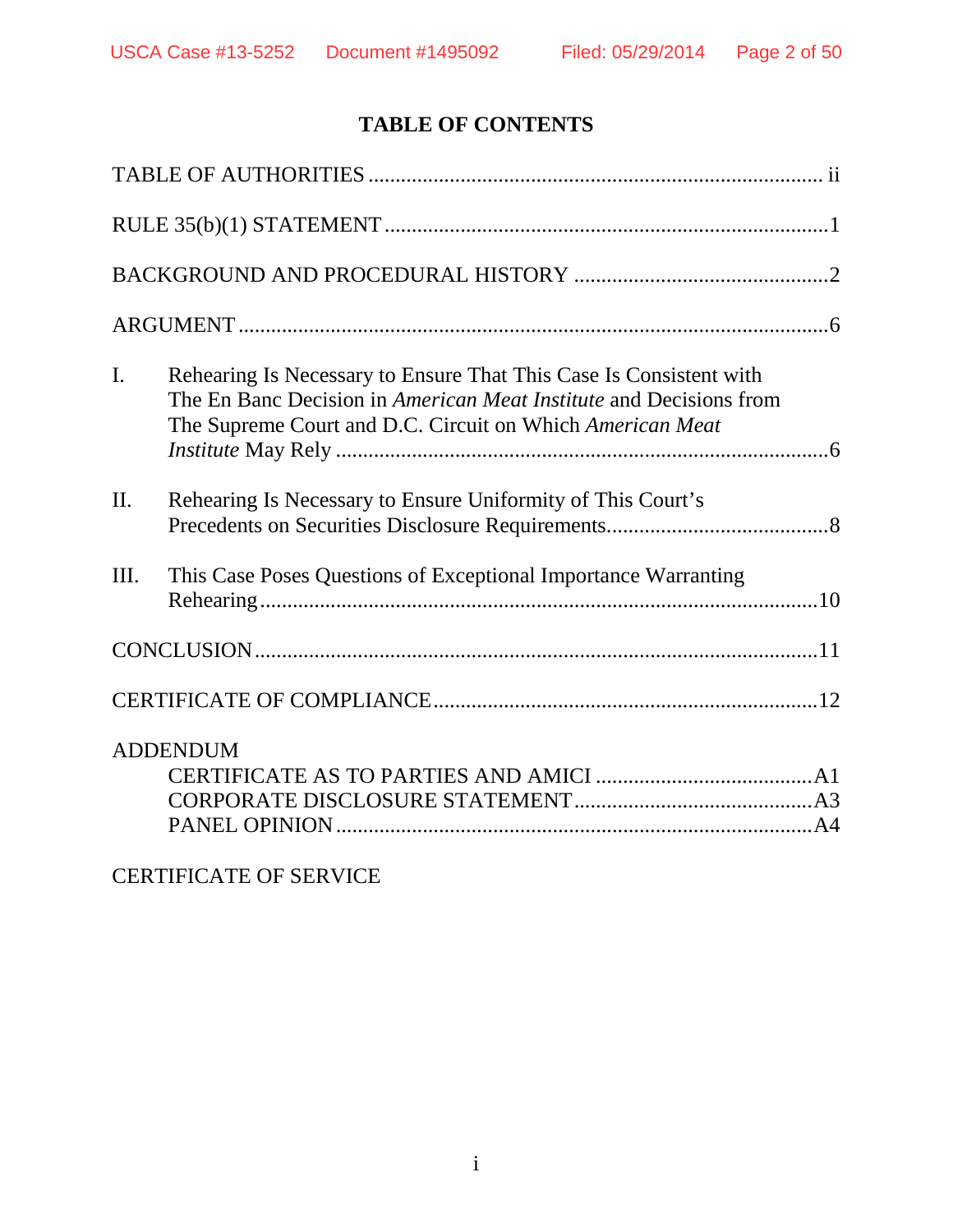# **TABLE OF AUTHORITIES**

## **CASES**

| American Meat Institute v. USDA,                                  |
|-------------------------------------------------------------------|
| American Meat Institute,                                          |
| Central Hudson Gas & Electric Corp. v. Public Service Commission, |
| Discount Tobacco City & Lottery, Inc. v. United States,           |
| Dun & Bradstreet, Inc. v. Greenmoss Builders, Inc.,               |
| Full Value Advisors, LLC v. SEC,                                  |
| National Electrical Manufacturers Ass'n v. Sorrell,               |
| New York State Restaurant Ass'n v. New York City Board of Health, |
| Ohralik v. Ohio State Bar Ass'n,                                  |
| Paris Adult Theatre I v. Slaton,                                  |
| Pharmaceutical Care Management Ass'n v. Rowe,                     |
| R.J. Reynolds Tobacco Co. v. FDA,                                 |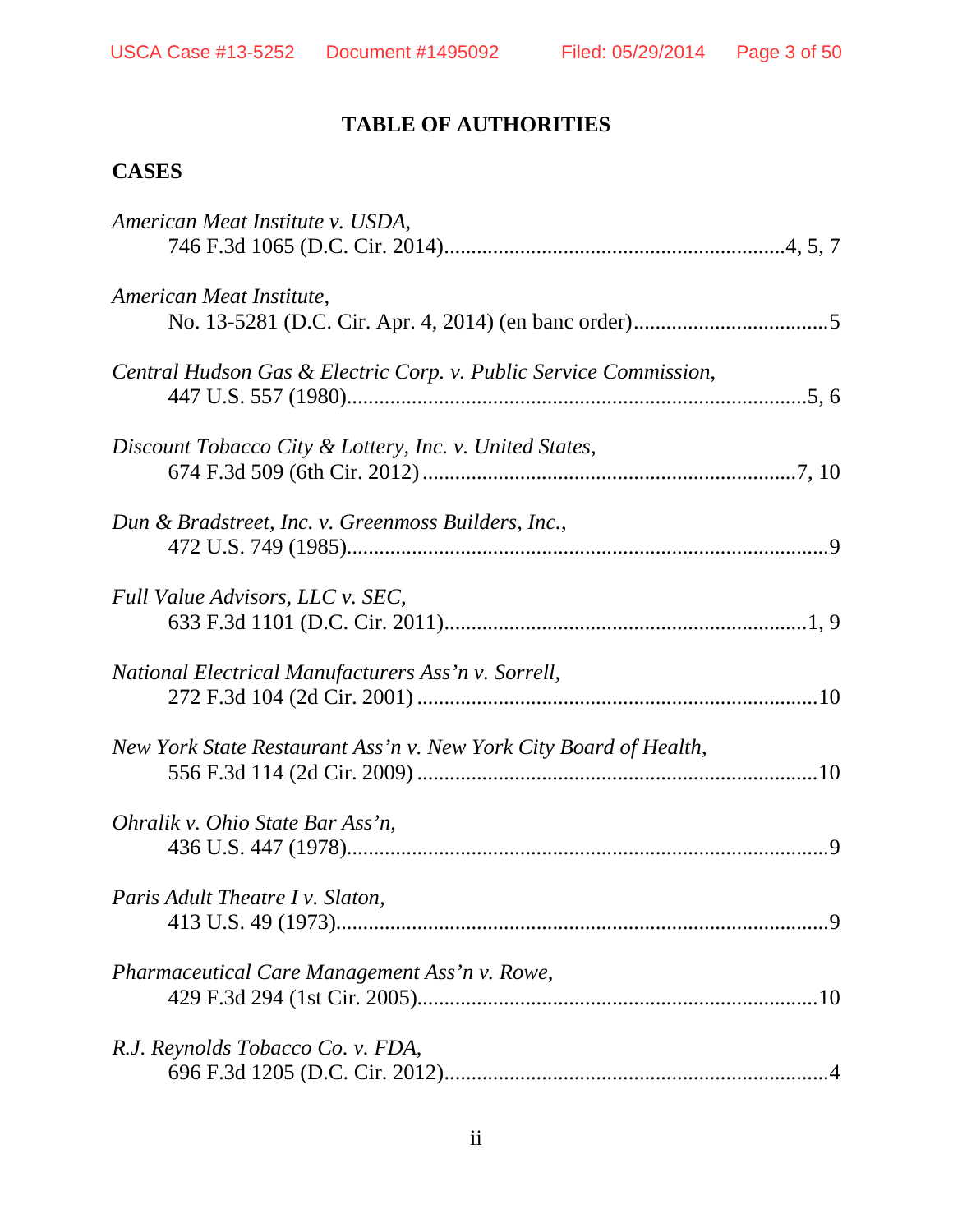| SEC v. Wall Street Publishing Institute, Inc.,                          |  |
|-------------------------------------------------------------------------|--|
|                                                                         |  |
| Zauderer v. Office of Disciplinary Counsel,                             |  |
|                                                                         |  |
| <b>STATUTES AND RULES</b>                                               |  |
| Conflict Minerals, Final Rule,                                          |  |
|                                                                         |  |
| Dodd-Frank Wall Street Reform and Consumer Protection Act of 2010, Pub. |  |
|                                                                         |  |
|                                                                         |  |
|                                                                         |  |
|                                                                         |  |
| Securities Exchange Act of 1934                                         |  |
|                                                                         |  |
|                                                                         |  |
|                                                                         |  |
| INT I ANDAIR                                                            |  |

### **MISCELLANEOUS**

| Brief of Amici National Ass'n of Manufacturers, et al., American Meat |  |
|-----------------------------------------------------------------------|--|
|                                                                       |  |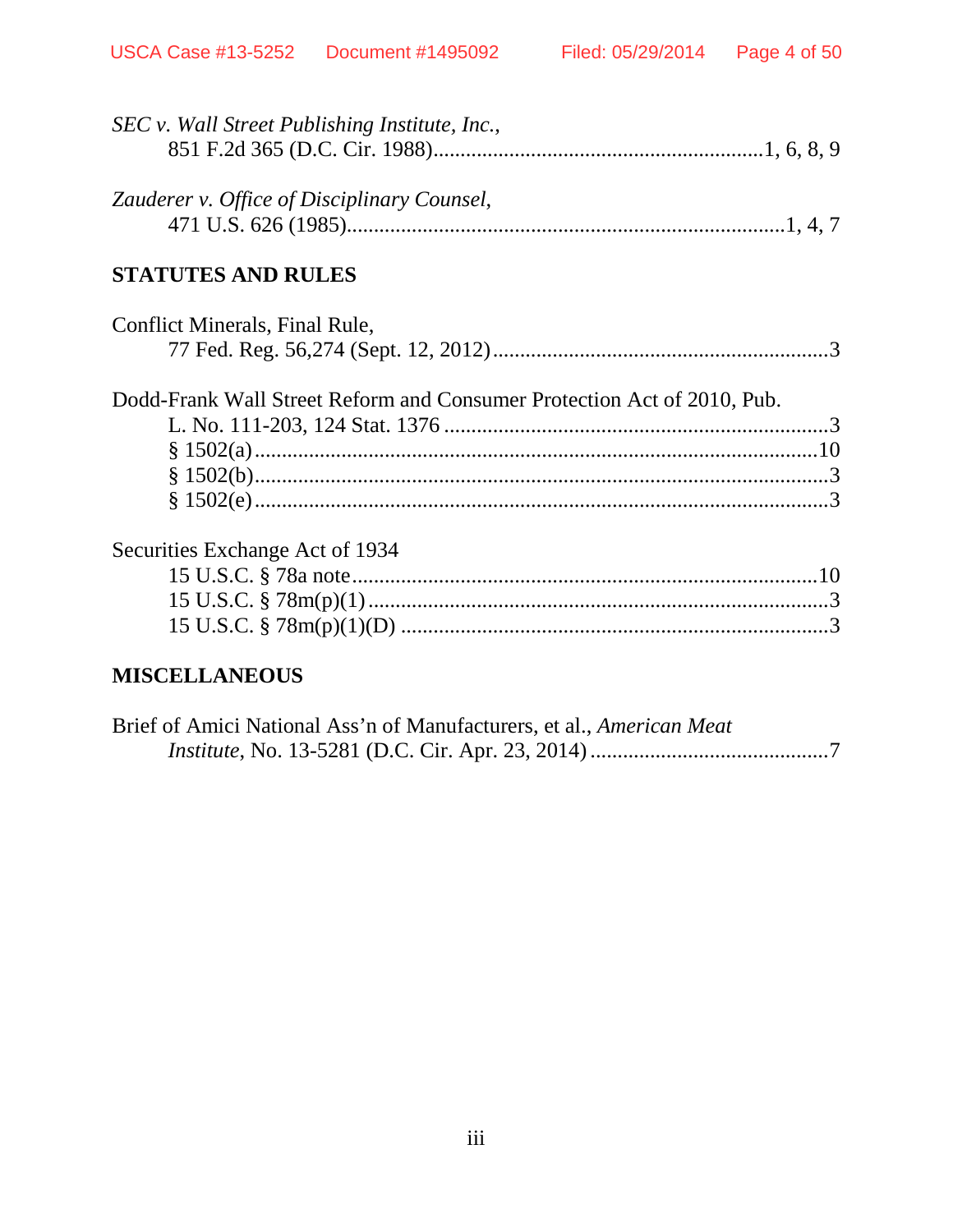#### **RULE 35(b)(1) STATEMENT**

Intervenors-appellees Amnesty International USA and Amnesty International Limited seek panel rehearing and rehearing en banc of the majority opinion's invalidation on First Amendment grounds of a commercial disclosure requirement. As the panel unanimously recognized, this Court is considering en banc a related First Amendment issue in *American Meat Institute v. USDA*, No. 13- 5281 (en banc oral argument held May 19, 2014). The *American Meat Institute* decision could be dispositive in this case and will—at a minimum—clarify this Court's First Amendment jurisprudence regarding the level and application of scrutiny appropriate for commercial disclosure requirements. Rehearing is thus warranted to ensure uniformity with this Court's en banc decision in *American Meat Institute*, and the Supreme Court and D.C. Circuit decisions on which that case will necessarily rely. In addition, rehearing is necessary to ensure uniformity of this Court's decisions with respect to securities disclosure requirements. The majority opinion invalidating the requirement in this case squarely conflicts with *SEC v. Wall Street Publishing Institute, Inc.*, 851 F.2d 365 (D.C. Cir. 1988), and *Full Value Advisors, LLC v. SEC*, 633 F.3d 1101 (D.C. Cir. 2011). Moreover, this case presents questions of exceptional importance, including the scope of *Zauderer v. Office of Disciplinary Counsel*, 471 U.S. 626 (1985), which the First, Second,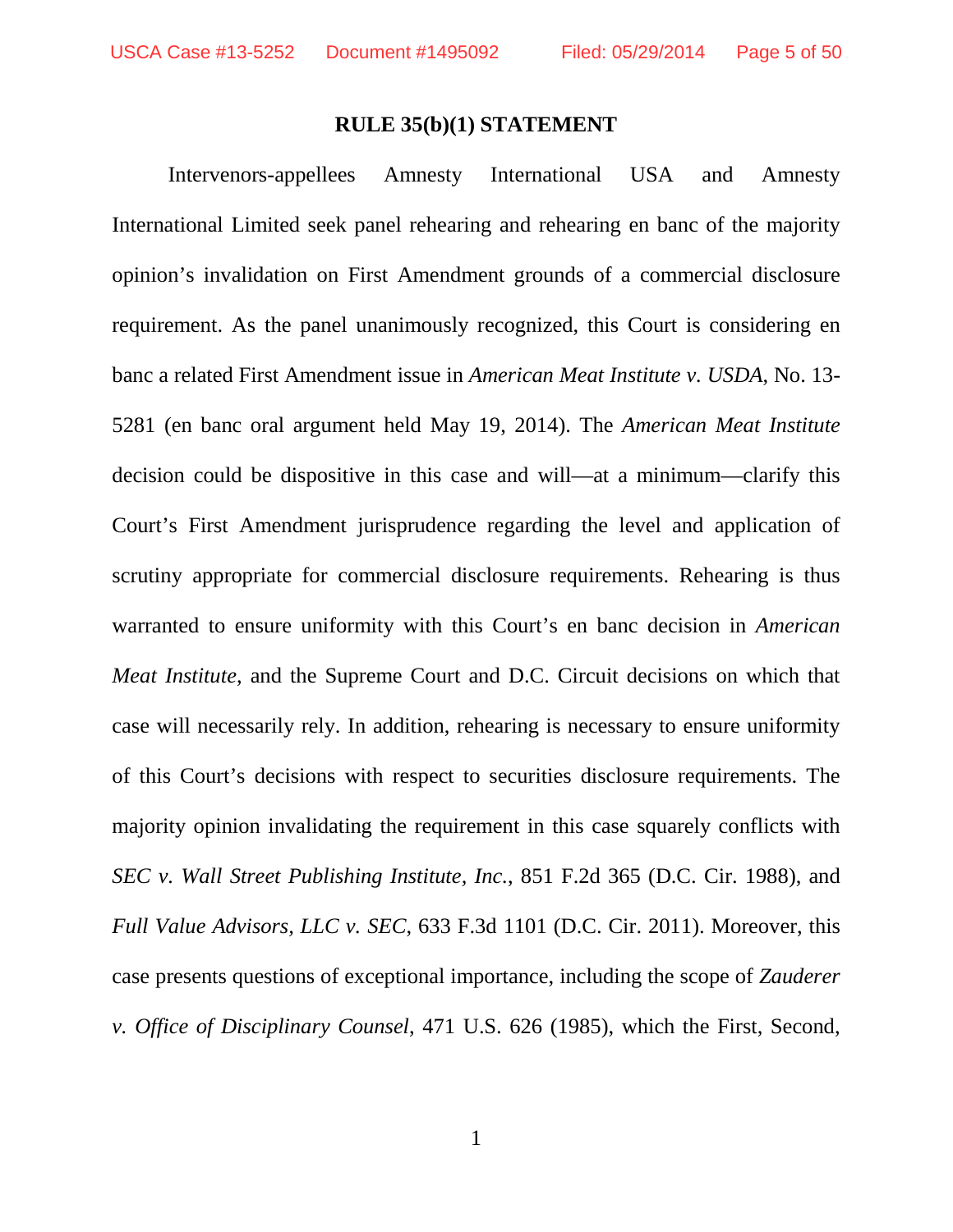and Sixth Circuits have interpreted broadly and in direct conflict with the panel decision here.

Given the unique procedural posture of this case, Amnesty International respectfully suggests that the Court hold this petition in abeyance pending issuance of the en banc decision in *American Meat Institute*, at which time additional briefing may be helpful to discuss the need for rehearing and the impact, if any, of *American Meat Institute* on this case.

#### **BACKGROUND AND PROCEDURAL HISTORY**

For nearly two decades, the Democratic Republic of the Congo (DRC) has been in the grip of armed conflicts that have inflicted great suffering on millions of men, women, and children. Today, despite the official end to earlier wars, eastern DRC remains beset by armed groups that commit unlawful killings, summary executions, forced recruitment of children, rape, and other forms of sexual violence. An important source of funding for armed groups in eastern DRC is the minerals trade in cassiterite (tin), columbite-tantalite (tantalum), wolframite (tungsten), and gold. Armed groups control or tax many of the mines producing these minerals and pocket the wealth of the region to support actions that terrorize local communities. The minerals are exported or smuggled out of the country. They then go to smelters or refineries for processing before ending up in ubiquitous consumer products, such as laptops, cars, and cell phones.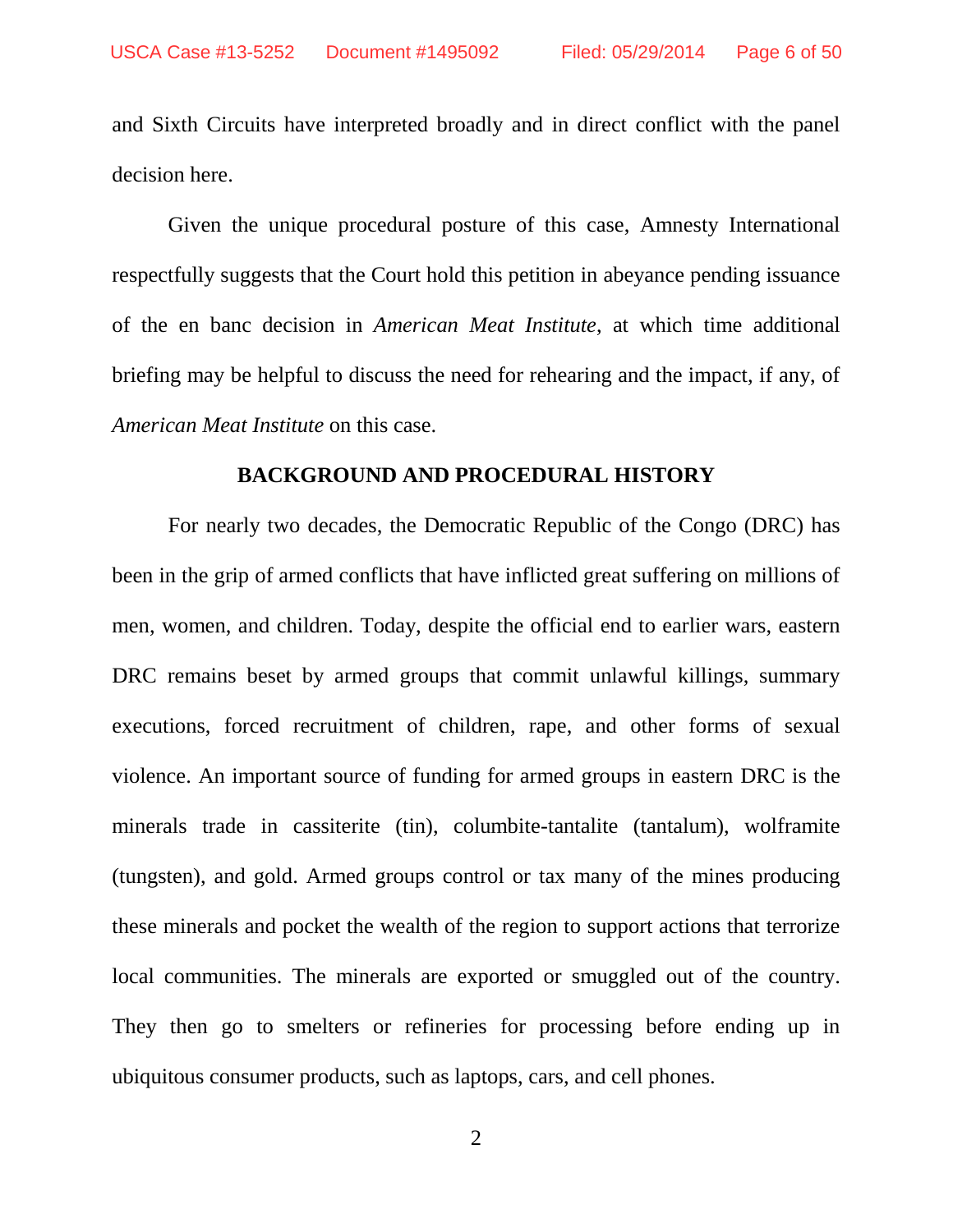In 2010, Congress targeted the trade in and exploitation of minerals fueling violence in the DRC by passing Section 1502 of the Dodd-Frank Wall Street Reform and Consumer Protection Act of 2010, Pub. L. No. 111-203, 124 Stat. 1376, 2213-18 (the Dodd-Frank Act). In Section 1502, Congress required companies filing reports with the Securities and Exchange Commission (SEC) to investigate and disclose publicly whether their products contain conflict minerals from the DRC or adjoining countries and whether the use of such minerals in their products helps finance armed groups that contribute to the conflict and humanitarian crisis. *See* Dodd-Frank Act, § 1502(b), *codified at* 15 U.S.C. § 78m(p)(1). At Congress's direction, the SEC adopted the Conflict Minerals Rule to implement the legislation. *See generally* Conflict Minerals, Final Rule, 77 Fed. Reg. 56,274 (Sept. 12, 2012). The rule requires, among other things, that certain companies describe their products in public securities filings and on the companies' websites as having "not been found to be 'DRC conflict free'" (hereinafter, the descriptor requirement). The term "DRC conflict free" is defined by statute using objective, factual criteria. *See* Dodd-Frank Act, § 1502(b), *codified at* 15 U.S.C. § 78m(p)(1)(D) (defining "DRC conflict free"); Dodd-Frank Act, § 1502(e) (defining terms used in the definition of "DRC conflict free").

Plaintiffs-appellants, three industry groups, brought suit to invalidate Section 1502 and the Conflict Minerals Rule. As relevant here, they challenged the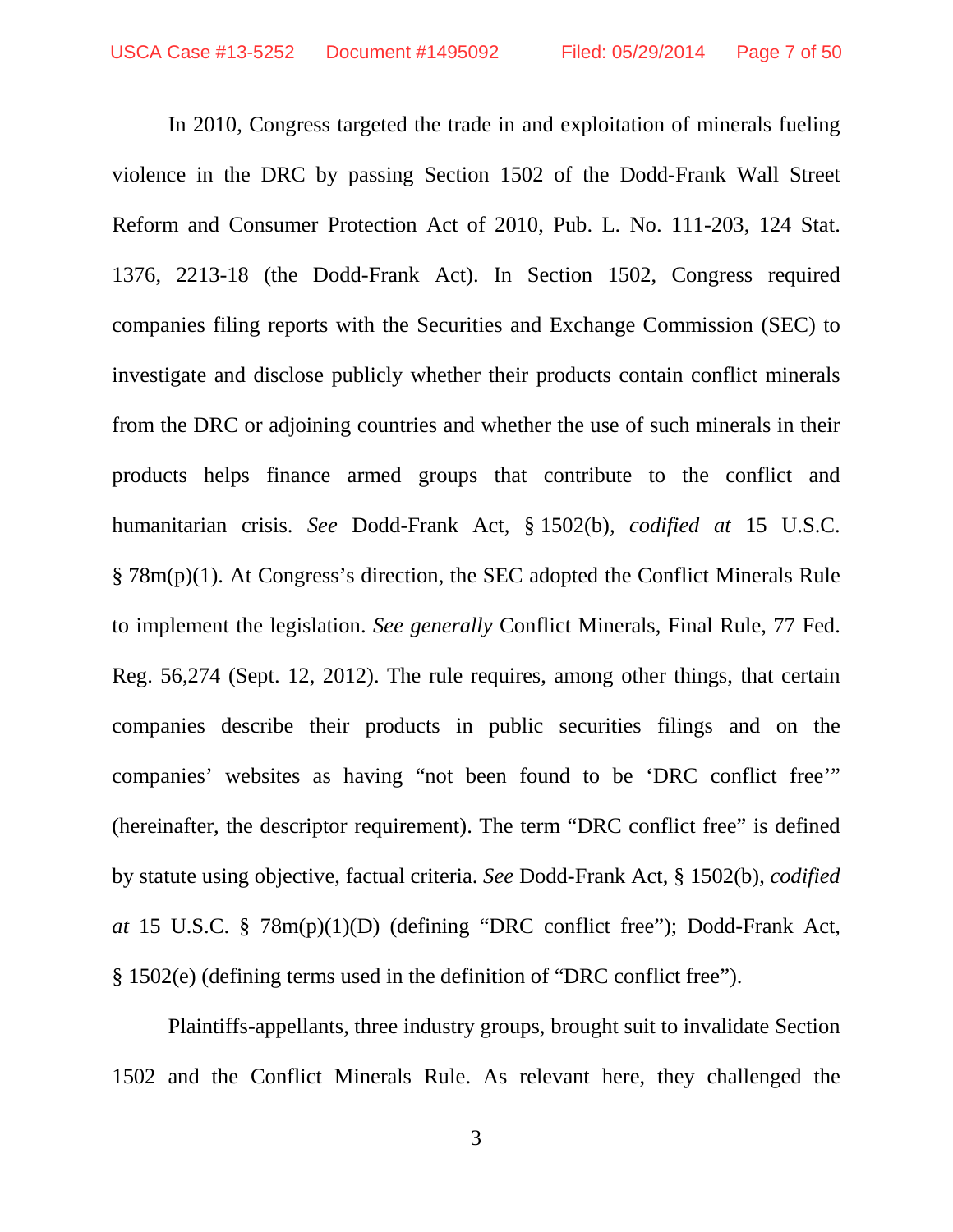descriptor requirement, but not the remainder of the reporting and disclosure regime, on the ground that it compels speech in violation of the First Amendment. The district court rejected the claims in their entirety, and plaintiffs-appellants appealed.

On March 28, 2014, after a panel of this Court heard argument in the case, another panel issued a decision in *American Meat Institute v. USDA*, 746 F.3d 1065 (D.C. Cir. 2014), which upheld against First Amendment challenge the U.S. Department of Agriculture's country-of-origin labeling (COOL) rule. The *American Meat Institute* panel affirmed the denial of a preliminary injunction against the COOL rule, holding that the rule's compelled disclosure requirement was subject to and survived rational-basis review under *Zauderer*, 471 U.S. 626. The panel concluded that under *Zauderer* the government may require commercial disclosures that are reasonably related to any permissible government purpose, not just the prevention of consumer deception, as the plaintiffs in that case had urged. *American Meat Institute*, 746 F.3d at 1073. In so doing, the panel distinguished this Court's First Amendment decision in *R.J. Reynolds Tobacco Co. v. FDA*, 696 F.3d 1205 (D.C. Cir. 2012), and noted that its reading of *Zauderer* had "the incidental advantage of avoiding the creation of a split with the First and Second Circuits." *American Meat Institute*, 746 F.3d at 1072-73. The panel suggested, however, that this Court should hear the case en banc because "reasonable judges may read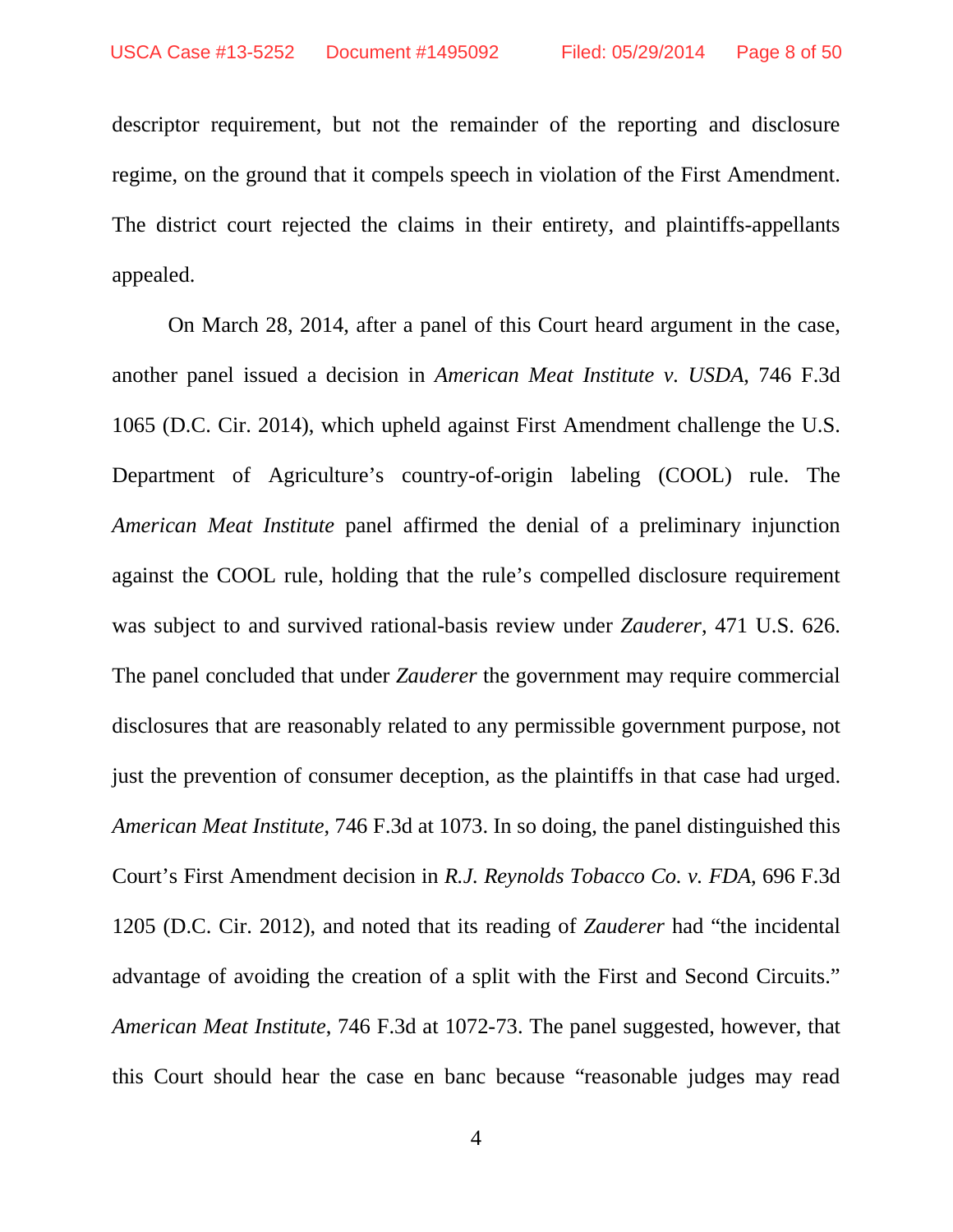*Reynolds* as holding that *Zauderer* can apply only where the government's interest is in correcting deception." *Id.* at 1073 n.1.

On April 4, an en banc panel of this Court ordered rehearing en banc in *American Meat Institute* and vacated the panel opinion. It ordered supplemental briefing on the question whether, "under the First Amendment, judicial review of mandatory disclosure of 'purely factual and uncontroversial' commercial information, compelled for reasons other than preventing deception, can properly proceed under *Zauderer . . .* , or whether such compelled disclosure is subject to review under" *Central Hudson Gas & Electric Corp. v. Public Service Commission*, 447 U.S. 557 (1980)*. American Meat Institute*, No. 13-5281 (D.C. Cir. Apr. 4, 2014) (en banc order).

Ten days after the Court's order taking *American Meat Institute* en banc, the panel in this case issued a decision unanimously rejecting most of plaintiffsappellants' challenges to the Conflict Minerals Rule. However, the panel split with respect to the First Amendment issue. The majority invalidated on First Amendment grounds the Conflict Minerals Rule's descriptor requirement and, if and to the extent the requirement is also mandated by statute, a narrow portion of Section 1502. Slip Op. at 23. Contrary to the *American Meat Institute* panel, the majority concluded that *Zauderer* rational-basis review applies only where a compelled commercial disclosure requirement aims to prevent consumer deception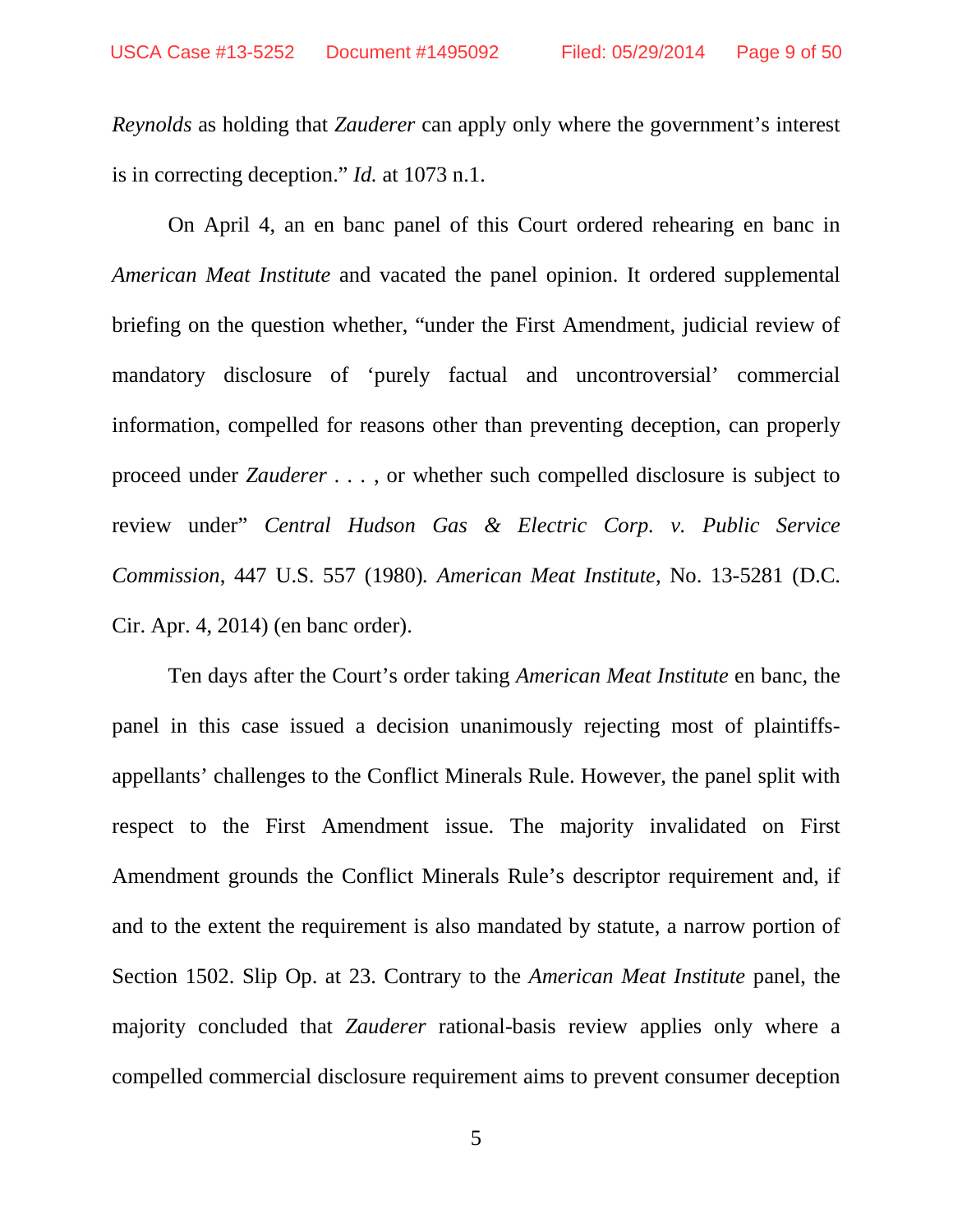and that the descriptor requirement was therefore outside *Zauderer*'s reach. *Id.* at 18-19. The majority recognized that the en banc decision in *American Meat Institute* would likely control on this issue. However, over the objection of Judge Srinivasan, the majority declined to hold the First Amendment portion of its opinion in abeyance. *Id.* at 18 n.9. The majority also rejected a separate ground for applying rational-basis review to the descriptor requirement by holding that the limited scrutiny applied in *Wall Street Publishing*, 851 F.2d at 373, to securities disclosure requirements is limited to those disclosures intended to prevent misleading speech in the sale of securities. Slip Op. at 20-21. After rejecting both grounds for applying rational-basis review, the majority concluded that the descriptor requirement was subject to intermediate First Amendment scrutiny under *Central Hudson*, 447 U.S. 557, and that the requirement could not survive such scrutiny because it was not narrowly tailored. Slip Op. at 21-22.

#### **ARGUMENT**

## **I. Rehearing Is Necessary to Ensure That This Case Is Consistent with The En Banc Decision in** *American Meat Institute* **and Decisions from The Supreme Court and D.C. Circuit on Which** *American Meat Institute* **May Rely.**

This Court has a strong interest in ensuring that its decisions are consistent, and the outcome of *American Meat Institute* may well directly conflict with—and overtake—the majority's First Amendment decision here. Indeed, all the members of the panel recognized that the en banc decision in *American Meat Institute* is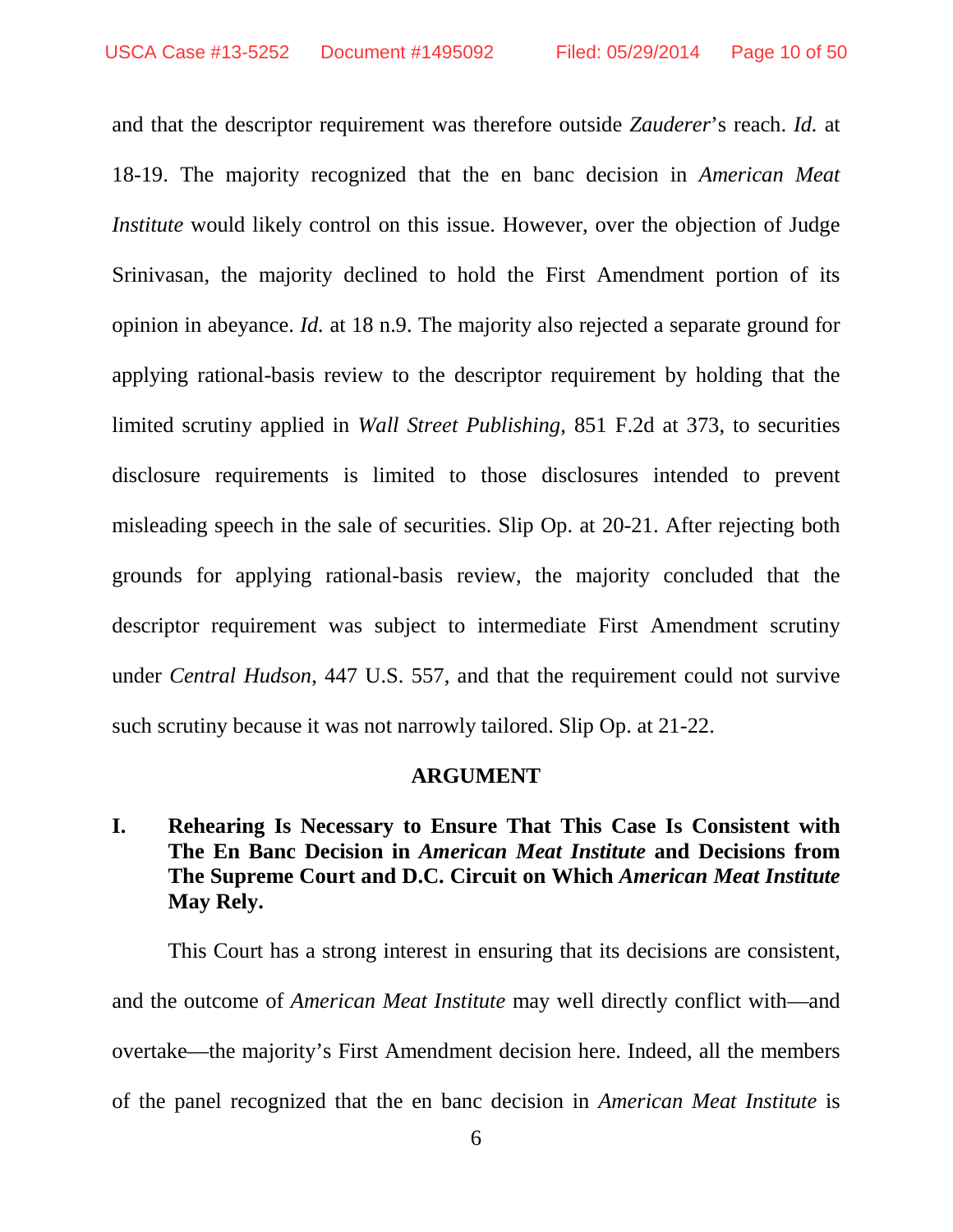likely to resolve whether *Zauderer*'s rational-basis standard applies to commercial disclosure requirements that serve government interests beyond the prevention of deception. *See* Slip Op. at 18 n.9; *id.* at 1-2 (Srinivasan, J., concurring in part) (recognizing that, depending on *American Meat Institute*'s outcome, the First Amendment claim in this case might "need to be reconsidered afresh").<sup>[1](#page-10-0)</sup> It is also possible that *American Meat Institute* could uphold the COOL rule under *Central Hudson* intermediate scrutiny to avoid resolving the precise scope of *Zauderer*. *American Meat Institute* could thus clarify this Circuit's application of

<span id="page-10-0"></span> <sup>1</sup> Plaintiffs-appellants in this case have also urged the *American Meat Institute* en banc panel to address whether a commercial disclosure requirement must be "purely factual and uncontroversial" for *Zauderer* rational-basis review to apply. Brief of Amici National Ass'n of Manufacturers, et al., at 12, *American Meat Institute*, No. 13-5281 (D.C. Cir. Apr. 23, 2014) (internal quotation marks omitted). However, that issue is not presented in *American Meat Institute*, where the disclosures are unquestionably factual and—as the panel there noted—the plaintiffs did not object to the content of the message conveyed by the disclosure. *American Meat Institute*, 746 F.3d at 1071. In any event, even if *American Meat Institute* were to address that issue, it would not help plaintiffs-appellants because they failed to preserve that argument in this case. *See* Appellants' Opening Br. at 53-54 n.5. Moreover, *Zauderer*'s reference to "purely factual and uncontroversial information," 471 U.S. at 651, described the nature of the disclosure at issue in that case. It did not set forth a minimum standard affecting the application of rationalbasis review. *See Discount Tobacco City & Lottery, Inc. v. United States*, 674 F.3d 509, 569 (6th Cir. 2012) (Stranch, J., for the majority) (holding that "whether a disclosure is scrutinized under *Zauderer* turns on whether the disclosure conveys factual information or an opinion, not on whether the disclosure emotionally affects its audience or incites controversy"). Of course, even if plaintiffs-appellants were correct that the issue is implicated in *American Meat Institute* as well as this case, that would be yet another reason this case may merit rehearing in light of the outcome in *American Meat Institute*.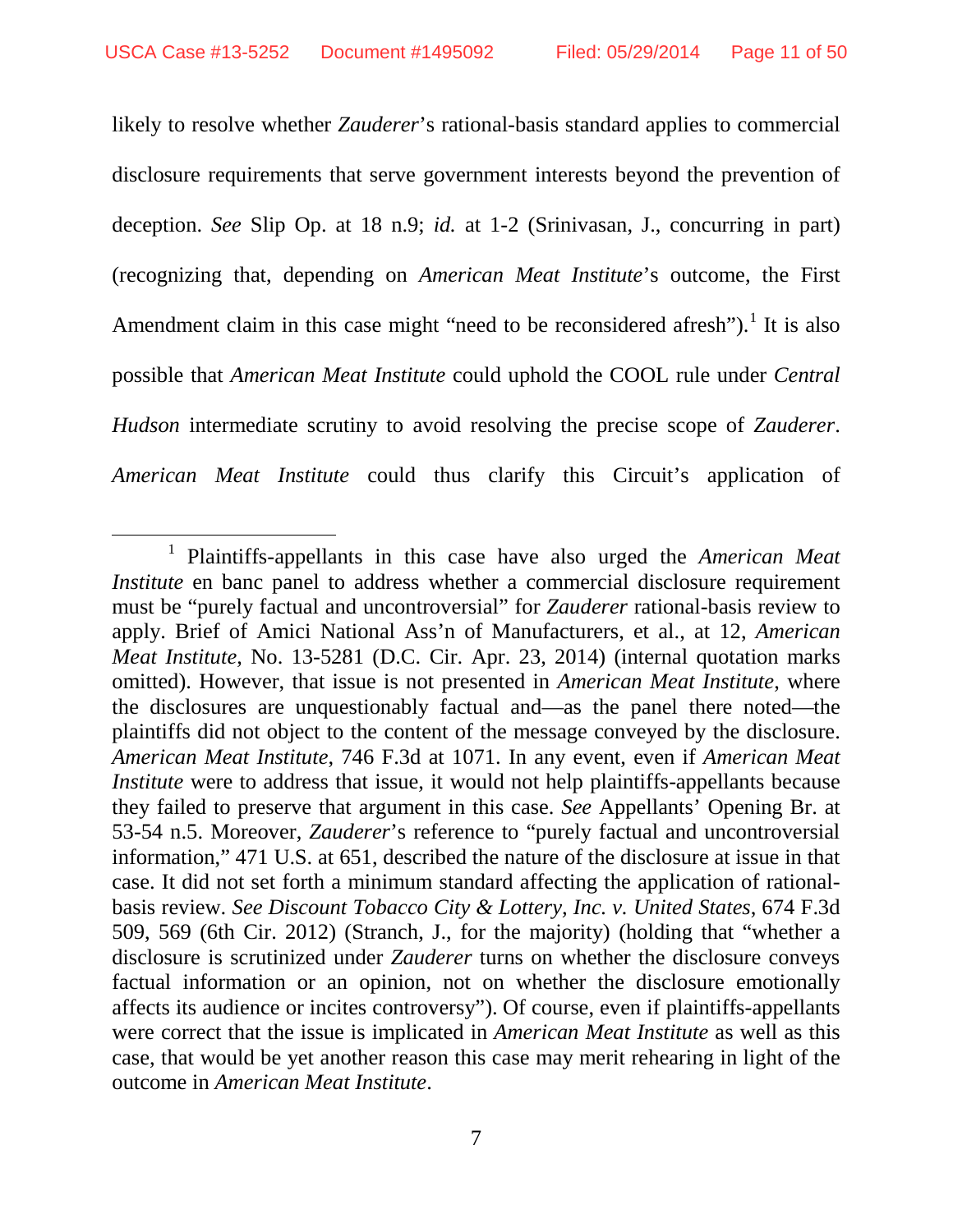intermediate First Amendment scrutiny under *Central Hudson*, which Amnesty International believes the majority misapplied in this case. Under these or similar circumstances, the majority opinion in this case may be overtaken by the *American Meat Institute* en banc decision (and, by extension, may conflict with other D.C. Circuit and Supreme Court cases on which *American Meat Institute* will necessarily rely).

This case is especially worthy of rehearing to ensure intra-circuit uniformity because the majority's First Amendment holding was made possible only by the vacatur of the *American Meat Institute* panel opinion. Had the Court not ordered en banc review of *American Meat Institute*, or had it vacated the panel opinion *after* the issuance of the majority's decision here, the majority would have been bound by the panel's conclusion in *American Meat Institute* that *Zauderer* applies to commercial disclosure requirements serving any permissible governmental purpose, not just the prevention of consumer deception.

## **II. Rehearing Is Necessary to Ensure Uniformity of This Court's Precedents on Securities Disclosure Requirements.**

Rehearing en banc is also warranted to ensure uniformity with respect to this Court's First Amendment treatment of securities disclosure requirements. In *Wall Street Publishing*, this Court recognized that "regulation of the exchange of information regarding securities is subject only to limited First Amendment scrutiny" and "is a form of regulation distinct from the more general category of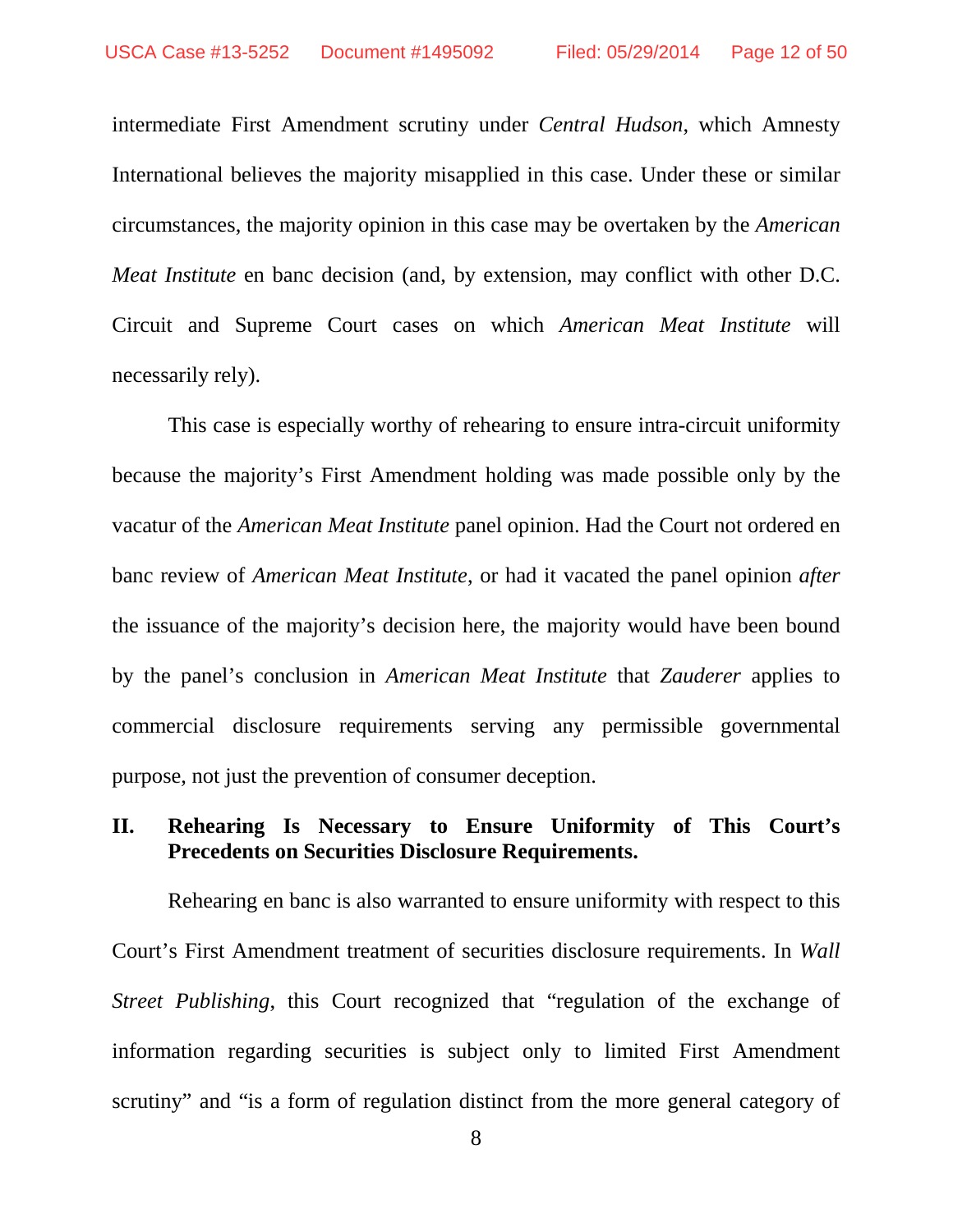commercial speech." 851 F.2d at 373. The Supreme Court has likewise repeatedly stated that regulation of information about securities does not offend the First Amendment. *See Dun & Bradstreet, Inc. v. Greenmoss Builders, Inc.*, 472 U.S. 749, 758 n.5 (1985); *Ohralik v. Ohio State Bar Ass'n*, 436 U.S. 447, 456 (1978); *Paris Adult Theatre I v. Slaton*, 413 U.S. 49, 64 (1973). More recently, in *Full Value Advisors, LLC v. SEC*, this Court reiterated that securities regulation "involves a different balance of concerns and calls for different applications of First Amendment principles." 633 F.3d at 1109 (internal quotation marks omitted).

The majority in this case limited *Wall Street Publishing*'s standard to disclosures intended to prevent misleading speech in the sale of securities. Slip Op. at 21. But that case, which held that a magazine could be constitutionally required, with some limitation, to disclose to the public *quid pro quo* agreements that it had with securities issuers about which the magazine printed articles, incorporated no such limitation on its holding. *Wall Street Publ'g*, 851 F.2d at 374. In addition, the majority did not cite, much less distinguish, this Court's decision in *Full Value* or the Supreme Court cases indicating that regulation of information about securities does not offend the First Amendment. The majority's decision is at odds with binding precedent in this Circuit and should be reheard on this basis.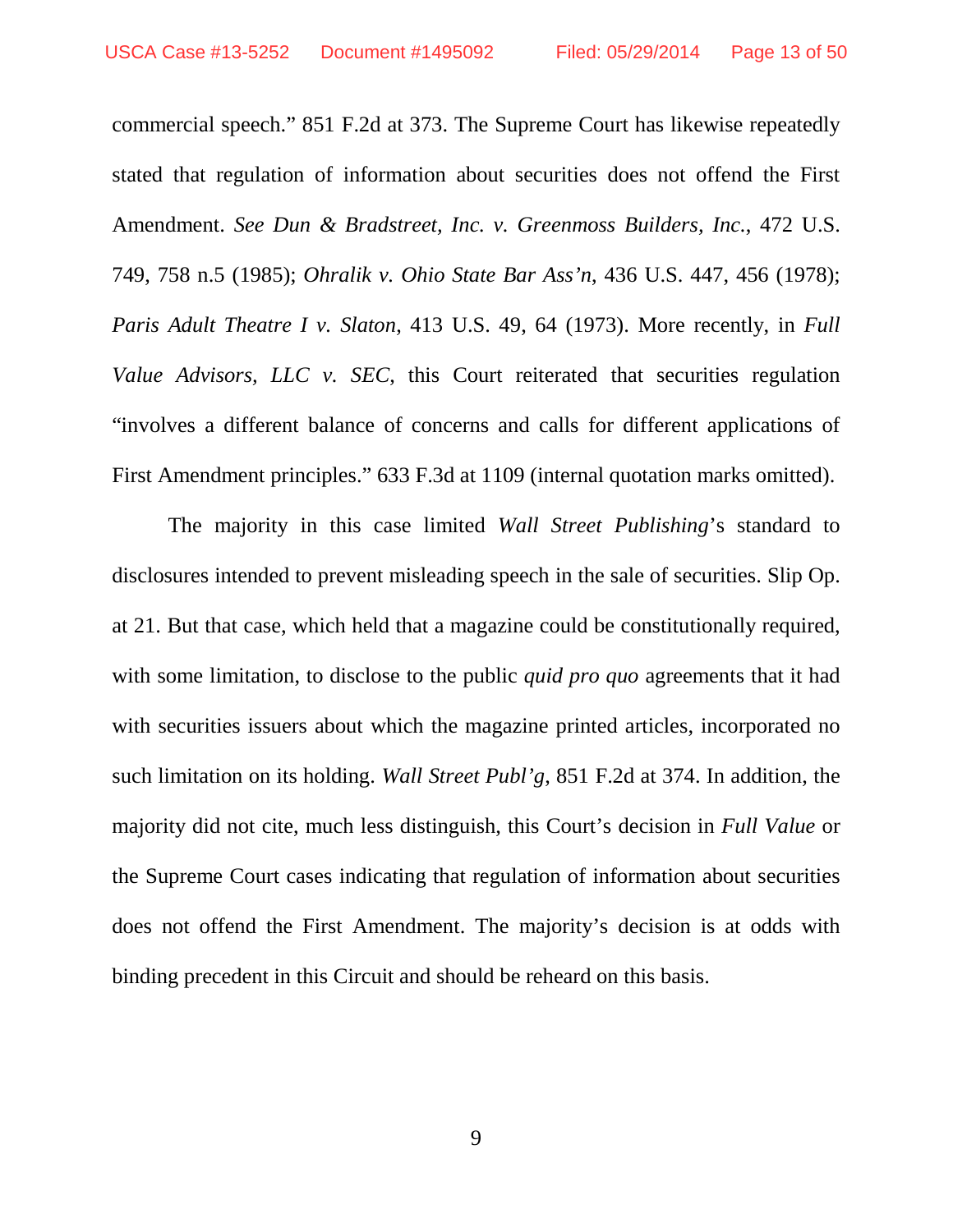## **III. This Case Poses Questions of Exceptional Importance Warranting Rehearing.**

Rehearing is also warranted because of the exceptional importance of the questions posed by this case. For example, whether *Zauderer* applies to commercial disclosure requirements that serve government interests other than preventing consumer deception is a question under consideration by this Court en banc, and the First, Second, and Sixth Circuits have already answered the question in the affirmative. *See Discount Tobacco City & Lottery, Inc. v. United States*, 674 F.3d 509, 556, 566 (6th Cir. 2012) (Stranch, J., for the majority); *N.Y. State Restaurant Ass'n v. N.Y. City Bd. of Health*, 556 F.3d 114, 132-34 (2d Cir. 2009); *Pharm. Care Mgmt. Ass'n v. Rowe*, 429 F.3d 294, 316 (1st Cir. 2005) (Boudin, J., for the majority); *Nat'l Elec. Mfrs. Ass'n v. Sorrell*, 272 F.3d 104, 114-15 (2d Cir. 2001). The majority opinion in this case creates a clear split with those circuits.

More generally, the majority opinion strikes down a descriptor requirement intended in part to further U.S. foreign policy interests in the DRC and neighboring countries. Indeed, by concluding that Section 1502 itself may be unconstitutional if and to the extent that it mandates the descriptor requirement, the majority opinion calls into question the constitutionality of a federal statute advancing those foreign policy interests. *See* Dodd-Frank Act, § 1502(a), *reprinted at* 15 U.S.C. § 78a note (explaining that Section 1502 will reduce "the exploitation and trade of conflict minerals" from the DRC that are "helping to finance [extremely violent] conflict"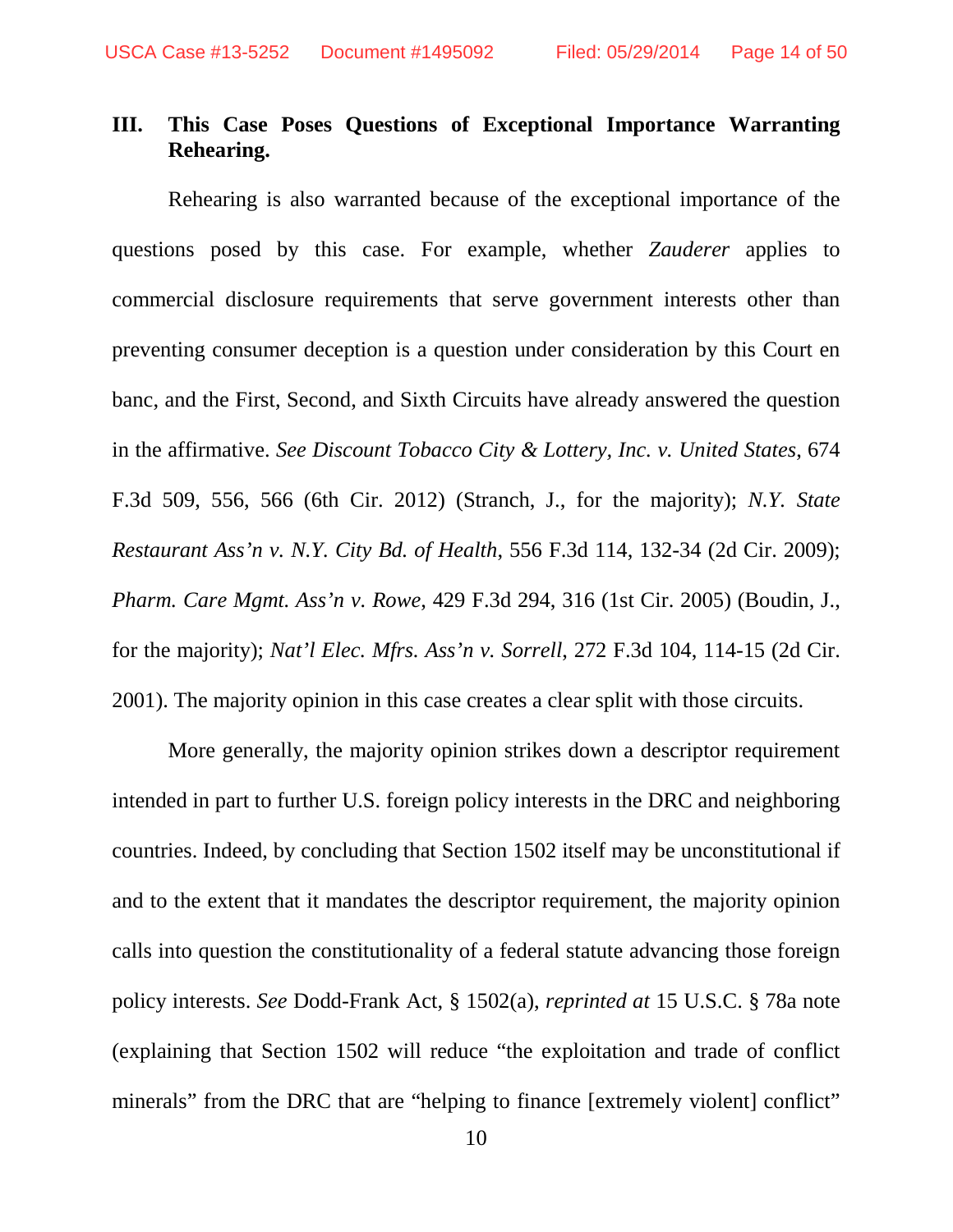in the eastern part of the country and "contributing to an emergency humanitarian situation"). A decision of such moment deserves rehearing by this Court.

### **CONCLUSION**

Rehearing by the panel or rehearing en banc is necessary because of the possible impact of *American Meat Institute* on the outcome in this case, the majority opinion's dramatic departure from the precedents of this Court, and questions of exceptional importance raised by the case. The petition should be held pending issuance of this Court's decision in *American Meat Institute*.

May 29, 2014 Respectfully submitted,

 /s/ Julie A. Murray Julie A. Murray Adina H. Rosenbaum Scott L. Nelson PUBLIC CITIZEN LITIGATION GROUP 1600 20th Street NW Washington, DC 20009 (202) 588-1000 jmurray@citizen.org

*Counsel for Amnesty International USA and Amnesty International Limited*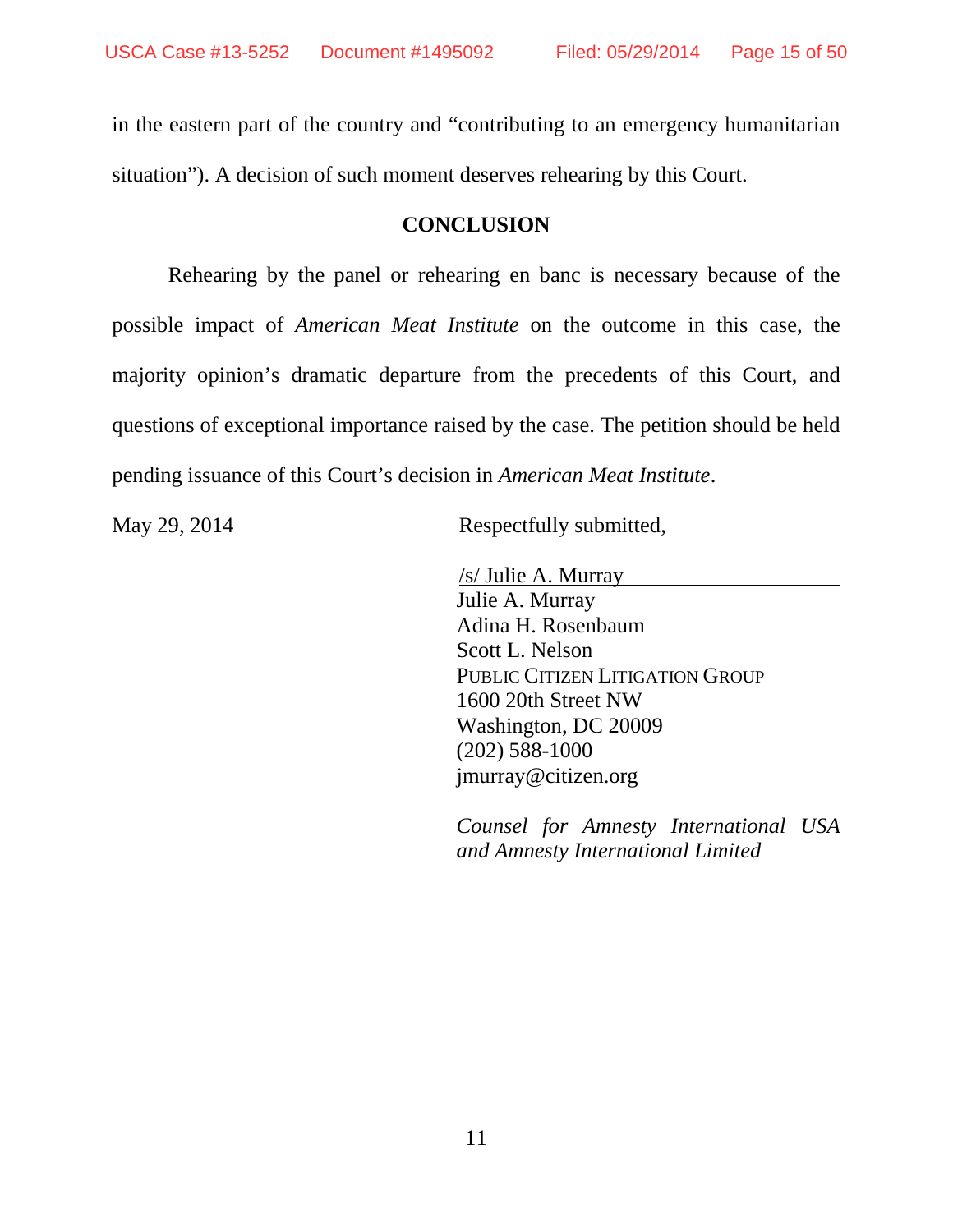## **CERTIFICATE OF COMPLIANCE**

I certify that this brief complies with the page limitations set forth in Federal Rule of Appellate Procedure 35 and D.C. Circuit Rule 35 as follows: The petition is 11 pages in length, not including material not counted under Federal Rule of Appellate Procedure 32.

> /s/ Julie A. Murray Julie A. Murray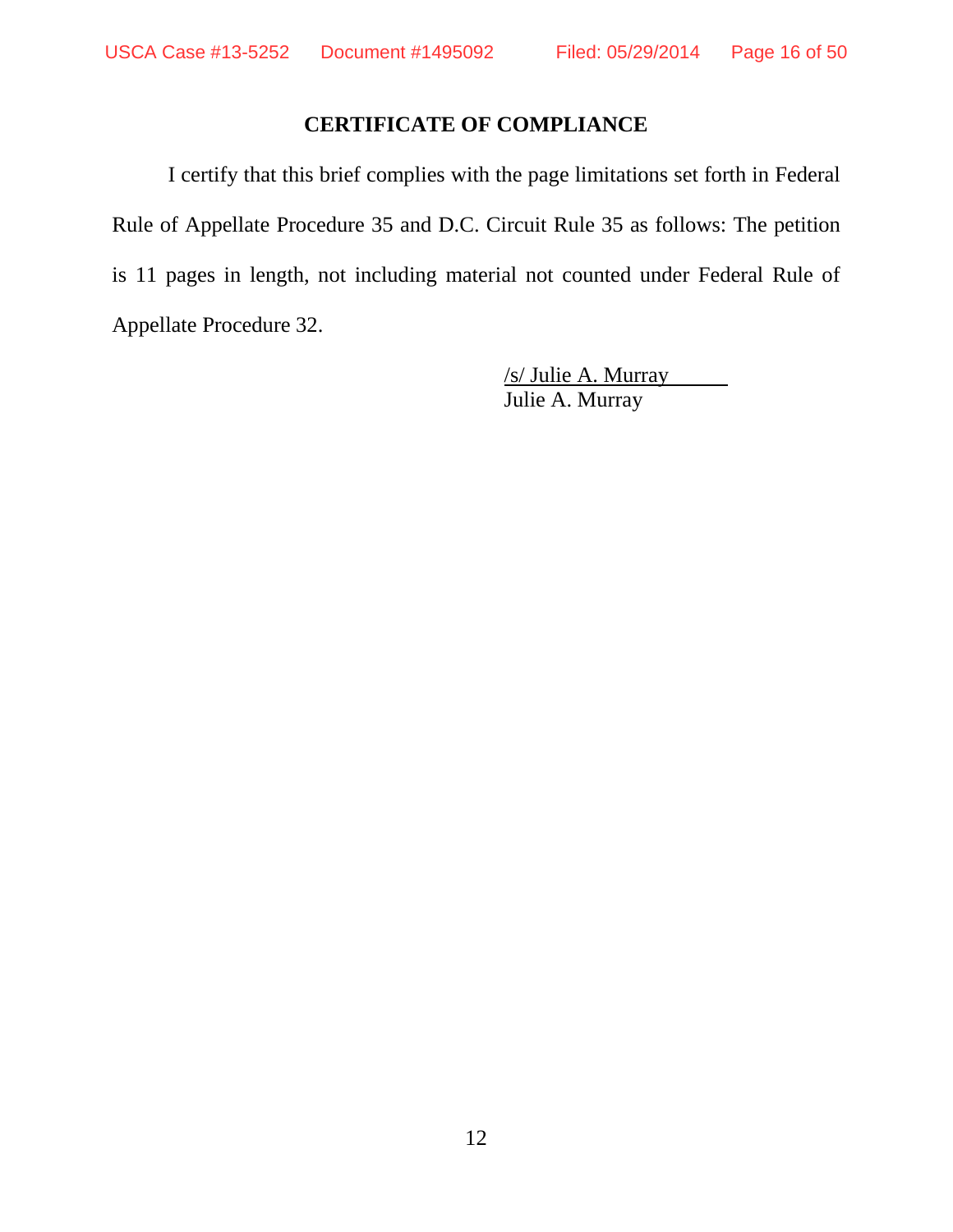## **ADDENDUM**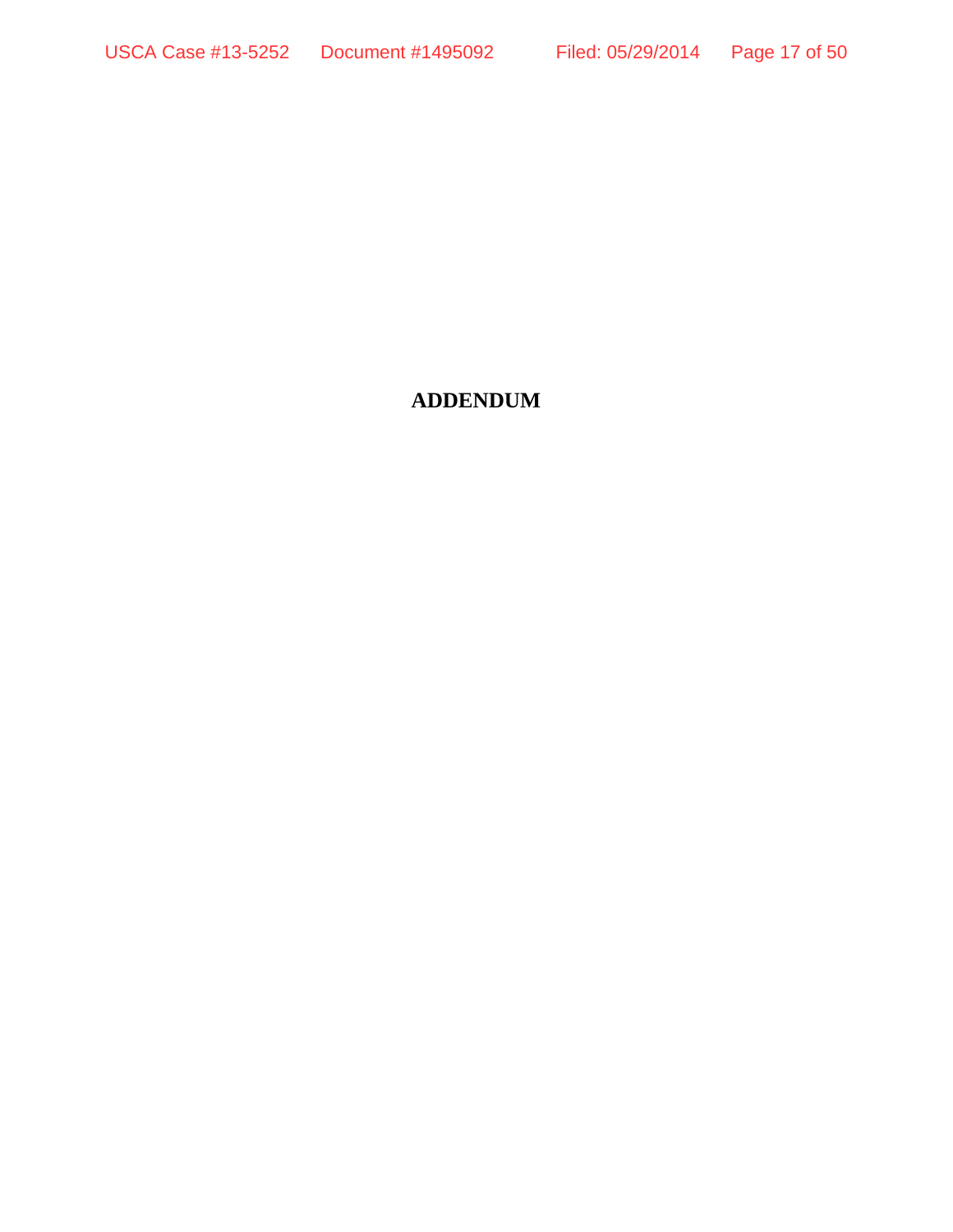### **CERTIFICATE AS TO PARTIES AND AMICI**

The National Association of Manufacturers, the Chamber of Commerce of the United States of America, and Business Roundtable were originally petitioners in this action, *see* Case No. 12-1422 (D.C. Cir.), were plaintiffs in the district court after the case was transferred, and are appellants in this Court.

The U.S. Securities and Exchange Commission was a respondent in Case No. 12-1422, was a defendant in the district court, and is an appellee in this Court.

Amnesty International USA and Amnesty International Limited were intervenors-respondents in Case No. 12-1422, were intervenors-defendants in the district court, and are intervenors-appellees in this Court.

The following parties appeared as amici in Case No. 12-1422 and in the district court, and now appear in this Court on direct appeal:

Professor Marcia Narine; Ambassador Jendayi Frazer; Dr. J. Peter Pham

American Coatings Association, Inc.; American Chemistry Council; Can Manufacturers Institute; Consumer Specialty Products Association; Precision Machined Products Association; The Society of the Plastics Industry, Inc; and the National Retail Federation

Better Markets, Inc.

Senator Barbara Boxer; Senator Dick Durbin; Former Congressman Howard Berman; Congressman Wm. Lacy Clay; Congressman Keith Ellison; Congressman Raul Grijalva; Congressman John Lewis; Senator Ed Markey; Congressman Jim McDermott; Congresswoman Gwen Moore; Congresswoman Maxine Waters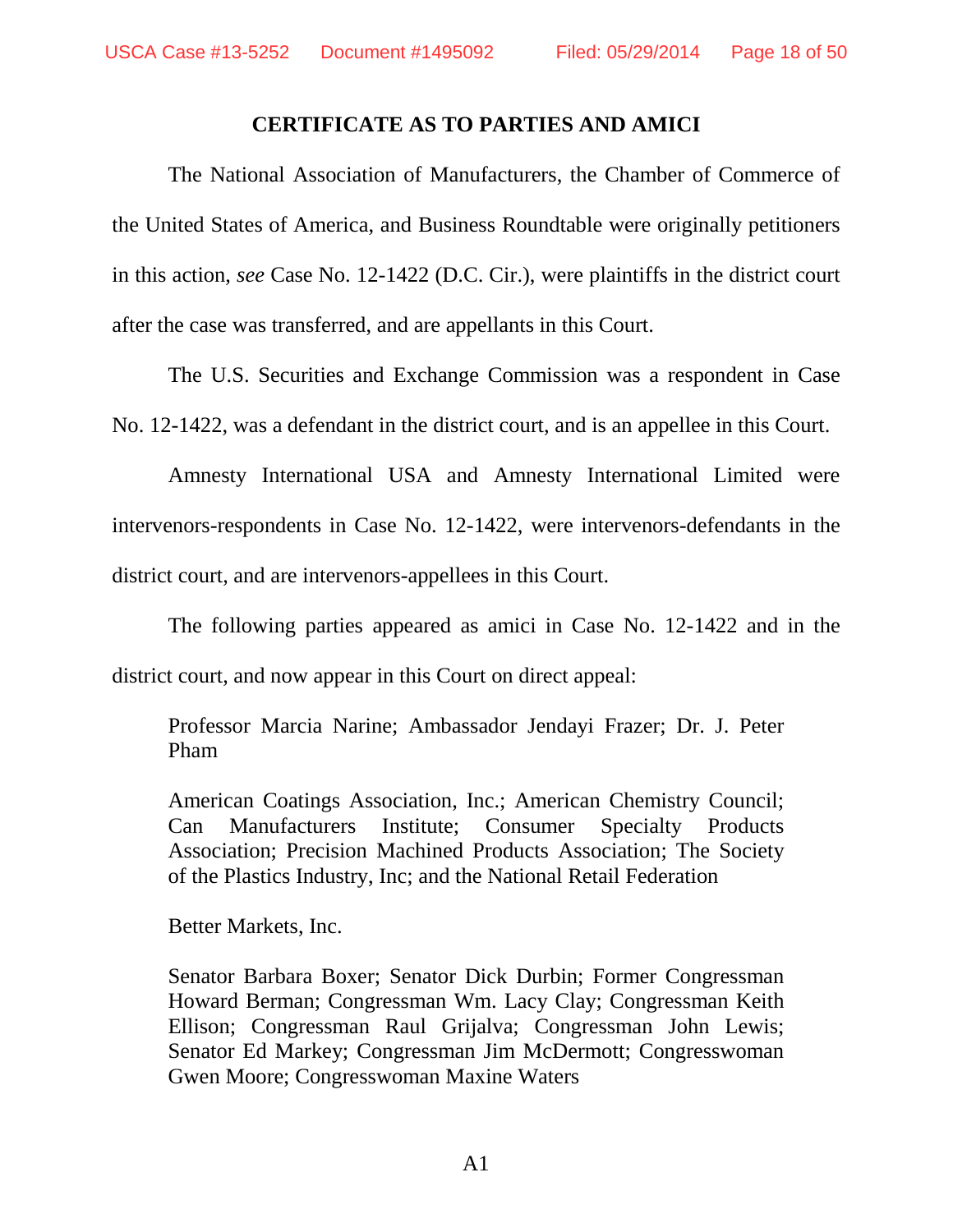Global Witness Limited; Fred Robarts; Gregory Mthembu-Salter

The following parties have appeared for the first time as amici in this case on appeal:

American Petroleum Institute

Retail Litigation Center, Inc.

Congressman Elliot Engel

North American Metal Packaging Alliance, Inc.; Foodservice Packaging Institute

The following party appeared as an amicus in Case No. 12-1422 and in the district

court:

Former Senator Russ Feingold

/s/ Julie A. Murray Julie A. Murray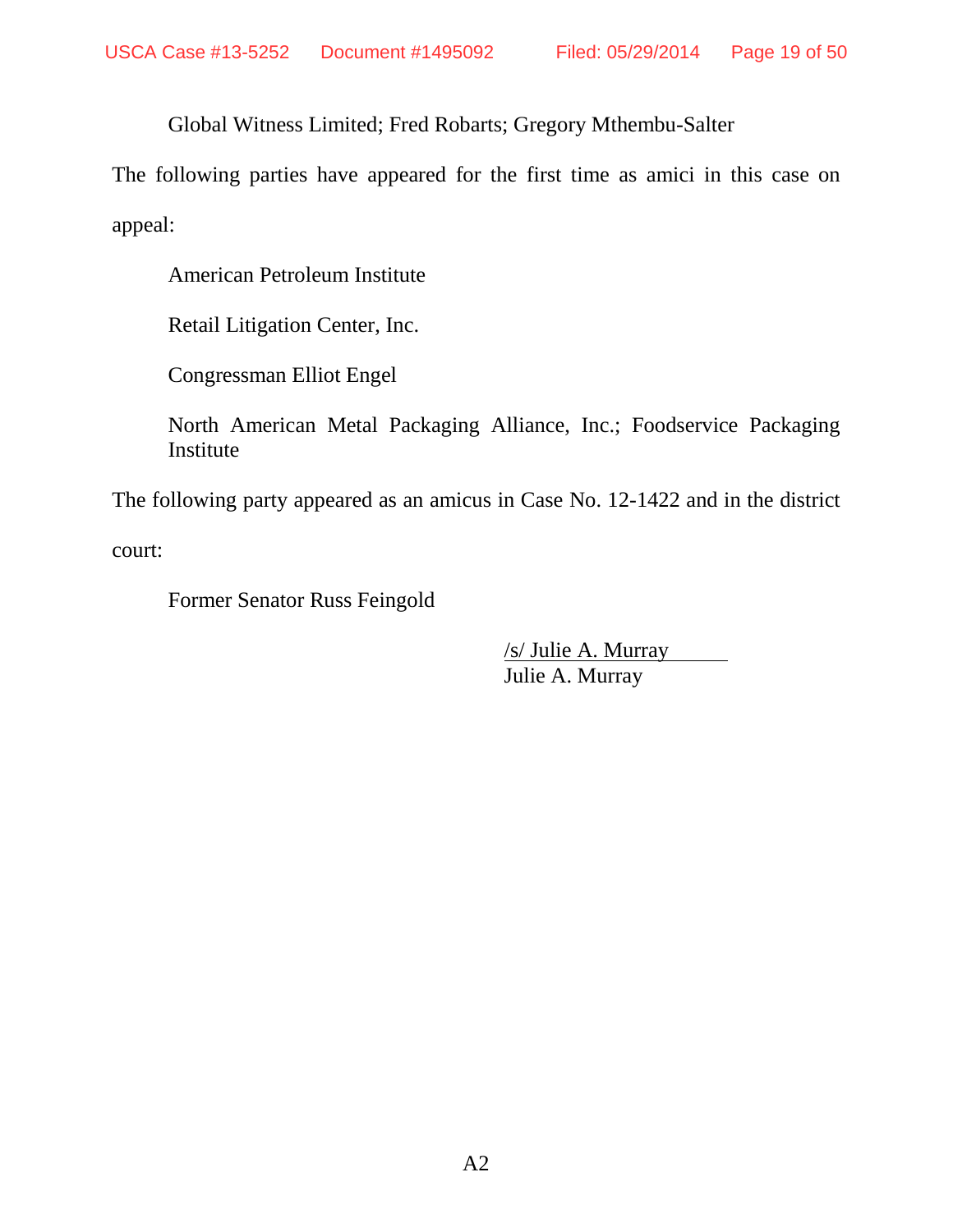### **CORPORATE DISCLOSURE STATEMENT**

Amnesty International USA and Amnesty International Limited are nonprofit organizations. Neither organization has a parent corporation. No publiclyheld company has a 10% or greater ownership interest in either organization. The general purpose of the organizations is to do research and take action to end grave abuses of human rights around the world.

> /s/ Julie A. Murray Julie A. Murray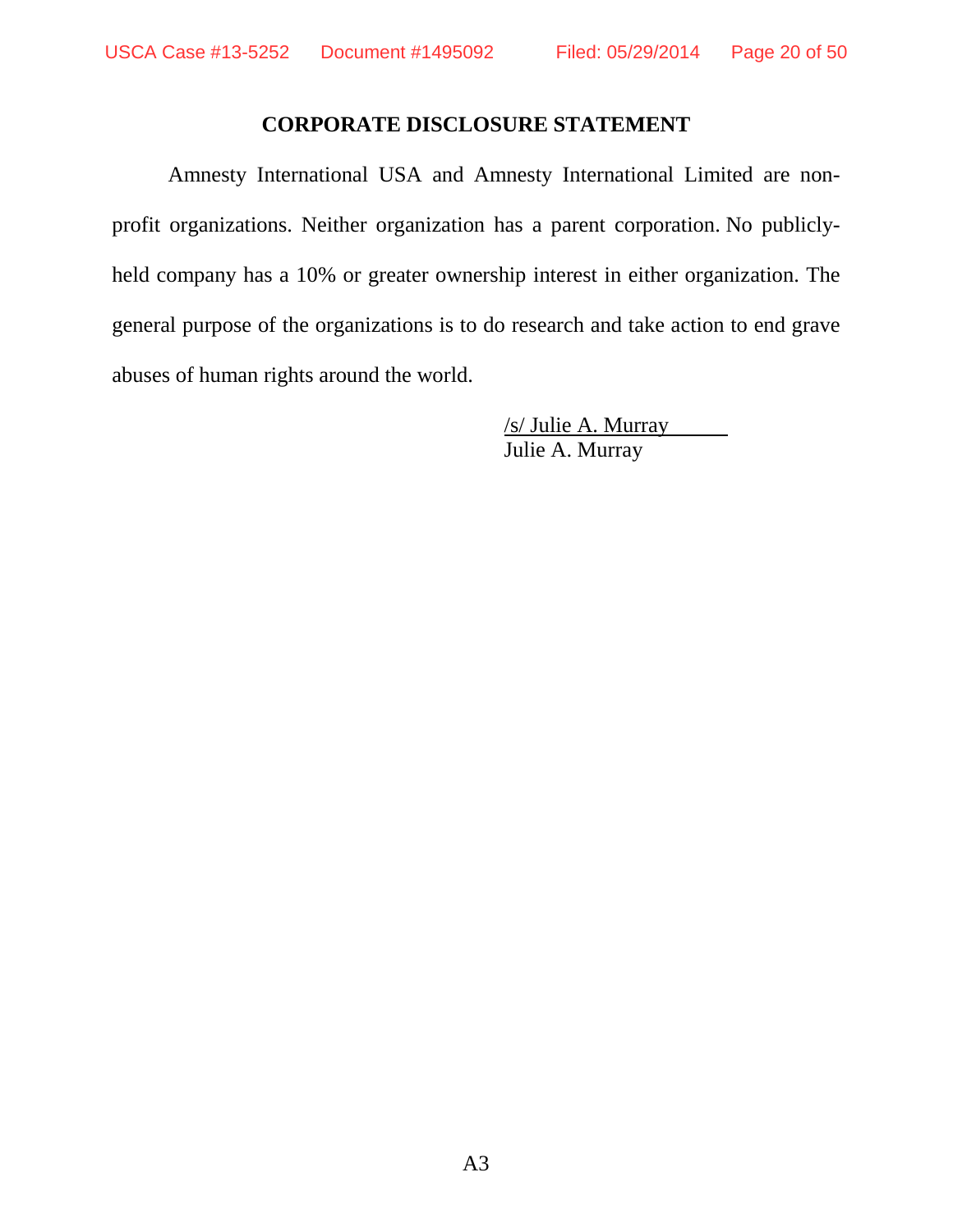# United States Court of Appeals **FOR THE DISTRICT OF COLUMBIA CIRCUIT**

Argued January 7, 2014 Decided April 14, 2014

No. 13-5252

NATIONAL ASSOCIATION OF MANUFACTURERS, ET AL., APPELLANTS

v.

SECURITIES AND EXCHANGE COMMISSION, ET AL., **APPELLEES** 

Appeal from the United States District Court for the District of Columbia (No. 1:13-cv-00635)

*Peter D. Keisler* argued the cause for appellants. With him on the briefs were *Jonathan F. Cohn*, *Erika L. Myers*, *Quentin Riegel*, *Rachel L. Brand*, and *Steven P. Lehotsky*.

*Eric P. Gotting* and *Eric G. Lasker* were on the brief for *amici curiae* American Chemistry Council, et al. in support of appellants.

*Eugene Scalia*, *Thomas M. Johnson Jr.*, *Harry M. Ng*, and *Peter C. Tolsdorf* were on the brief for *amicus curiae* American Petroleum Institute in support of appellants.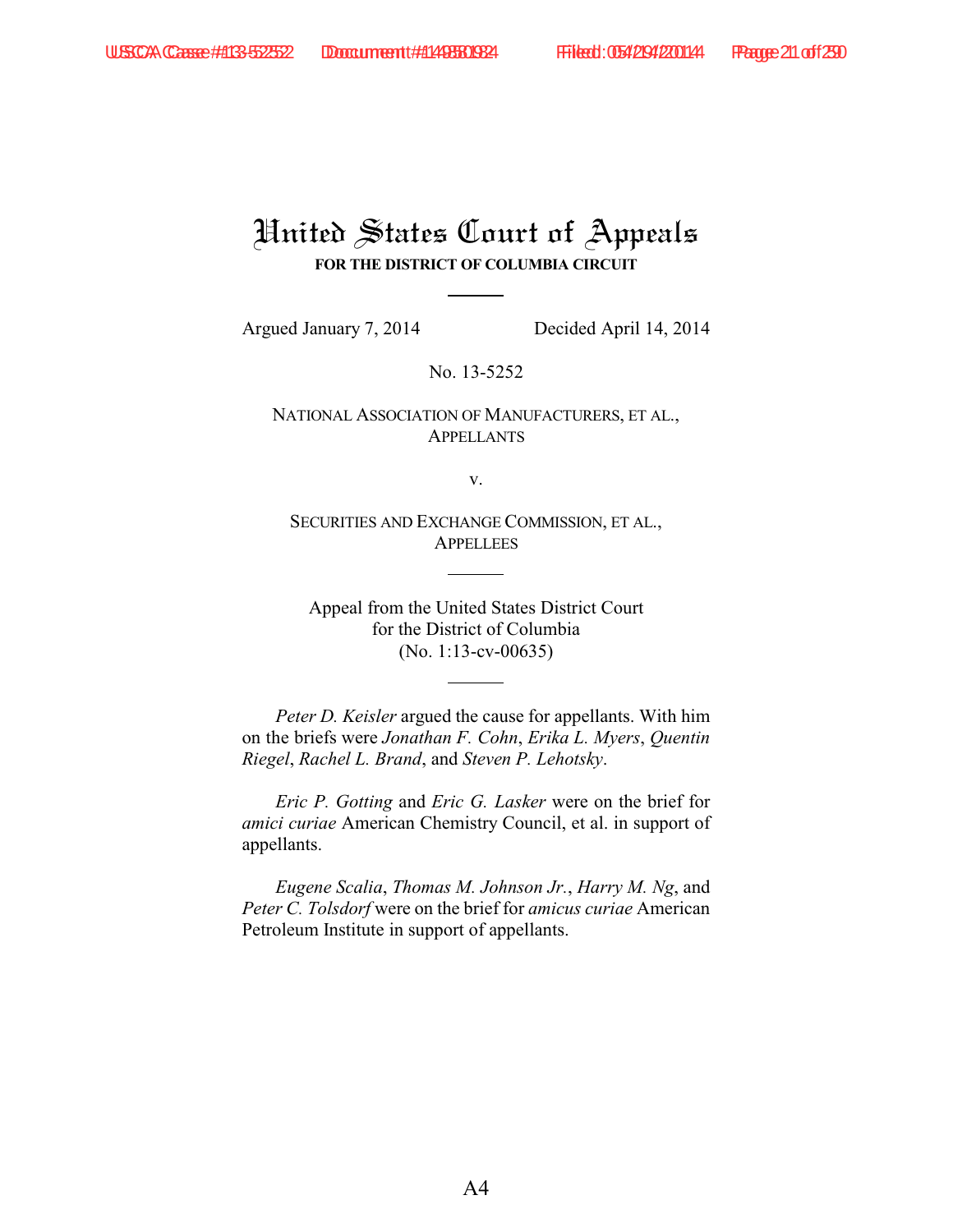*John B. Bellinger III* and *Sarah M. Harris* were on the brief for *amicus curiae* Experts on the Democratic Republic of the Congo in support of petitioners.

*Mark T. Stancil* was on the brief for *amici curiae* Retail Litigation Center, Inc., et al. in support in appellants.

*Tracey A. Hardin*, Assistant General Counsel, Securities and Exchange Commission, argued the cause for appellee. With her on the brief were *Michael A. Conley*, Deputy General Counsel, *Benjamin L. Schiffrin*, Senior Litigation Counsel, and *Daniel Staroselsky*, Senior Counsel.

*Julie A. Murray*, *Adina H. Rosenbaum*, and *Scott L. Nelson* were on the brief for intervenors-appellees Amnesty International USA, Inc., et al.

*Dennis M. Kelleher* and *Stephen W. Hall* were on the brief for *amicus curiae* Better Markets, Inc. in support of appellee.

*Agnieszka Fryszman* and *Thomas J. Saunders* were on the brief for *amici curiae* Senator Durbin, Congressman McDermott, et al. in support of appellee.

*Jodi Westbrook Flowers* was on the brief for *amici curiae* Global Witness, et al. in support of appellee.

Before: SRINIVASAN, *Circuit Judge*, and SENTELLE and RANDOLPH, *Senior Circuit Judges*.

Opinion for the court filed by *Senior Circuit Judge* RANDOLPH.

Opinion concurring in part filed by *Circuit Judge* SRINIVASAN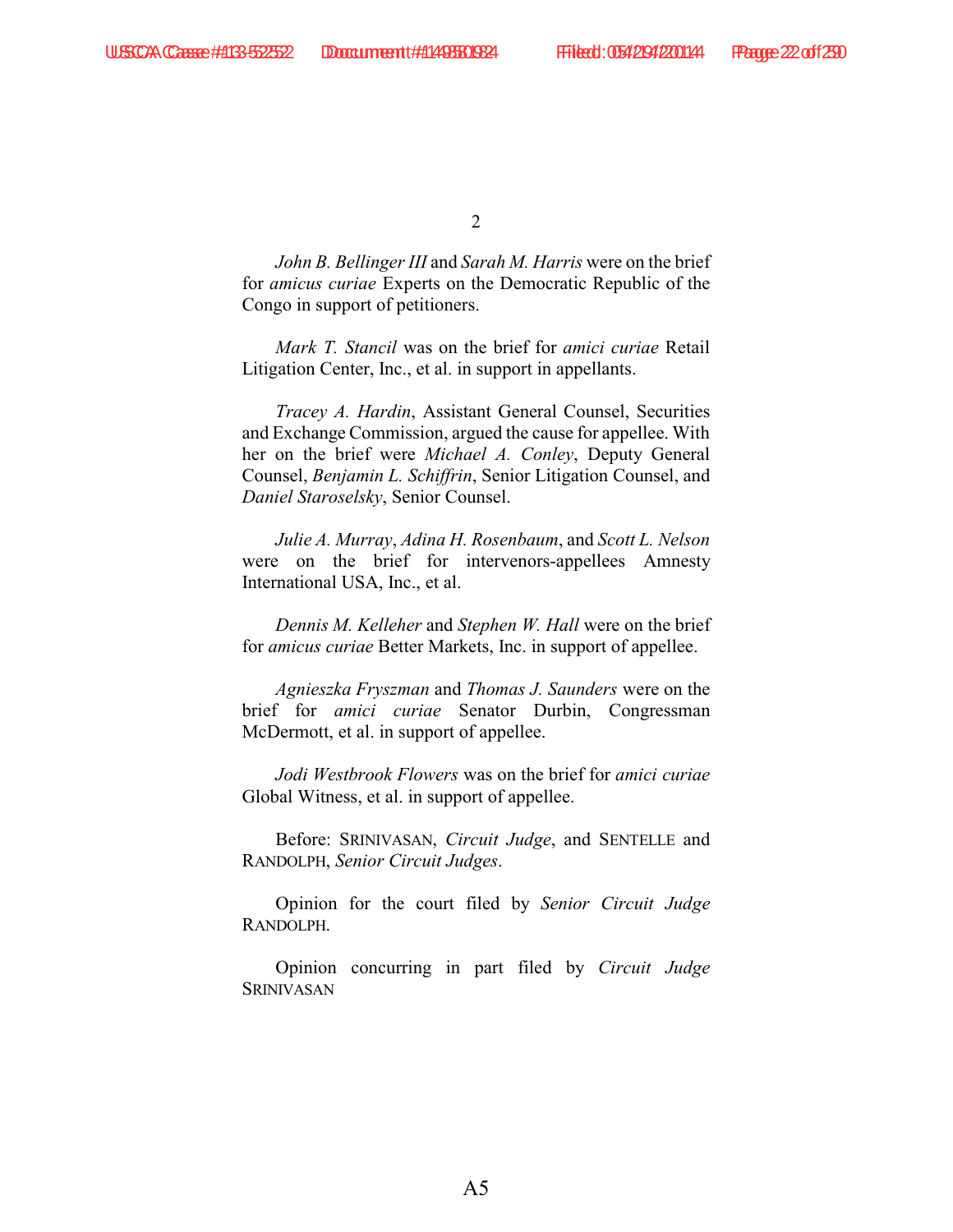#### RANDOLPH, *Senior Circuit Judge*:

#### **I.**

For the last fifteen years, the Democratic Republic of the Congo has endured war and humanitarian catastrophe. Millions have perished, mostly civilians who died of starvation and disease. Communities have been displaced, rape is a weapon, and human rights violations are widespread.

Armed groups fighting the war finance their operations by exploiting the regional trade in several kinds of minerals. Those minerals—gold, tantalum, tin, and tungsten —are extracted from technologically primitive mining sites in the remote eastern Congo. They are sold at regional trading houses, smelted nearby or abroad, and ultimately used to manufacture many different products.<sup>2</sup> Armed groups profit by extorting, and in some cases directly managing, the minimally regulated mining operations.

In 2010, Congress devised a response to the Congo war. Section 1502 of the Dodd-Frank Wall Street Reform and Consumer Protection Act, Pub. L. No. 111-203, 124 Stat. 1376 (relevant parts codified at 15 U.S.C. §§ 78m(p), 78m note ('Conflict Minerals')), requires the Securities and Exchange Commission—the agency normally charged with policing America's financial markets—to issue regulations requiring

<sup>&</sup>lt;sup>1</sup> See Conflict Minerals, 77 Fed. Reg. 56,274, 56,284-85 (Sept. 12, 2012).

<sup>&</sup>lt;sup>2</sup> For example, tantalum is used in turbines, camera lenses, medical devices, cell phones, and computers. Tin is used in plastics, phones, and automobile parts. Tungsten is used in lighting, power tools, and golf clubs.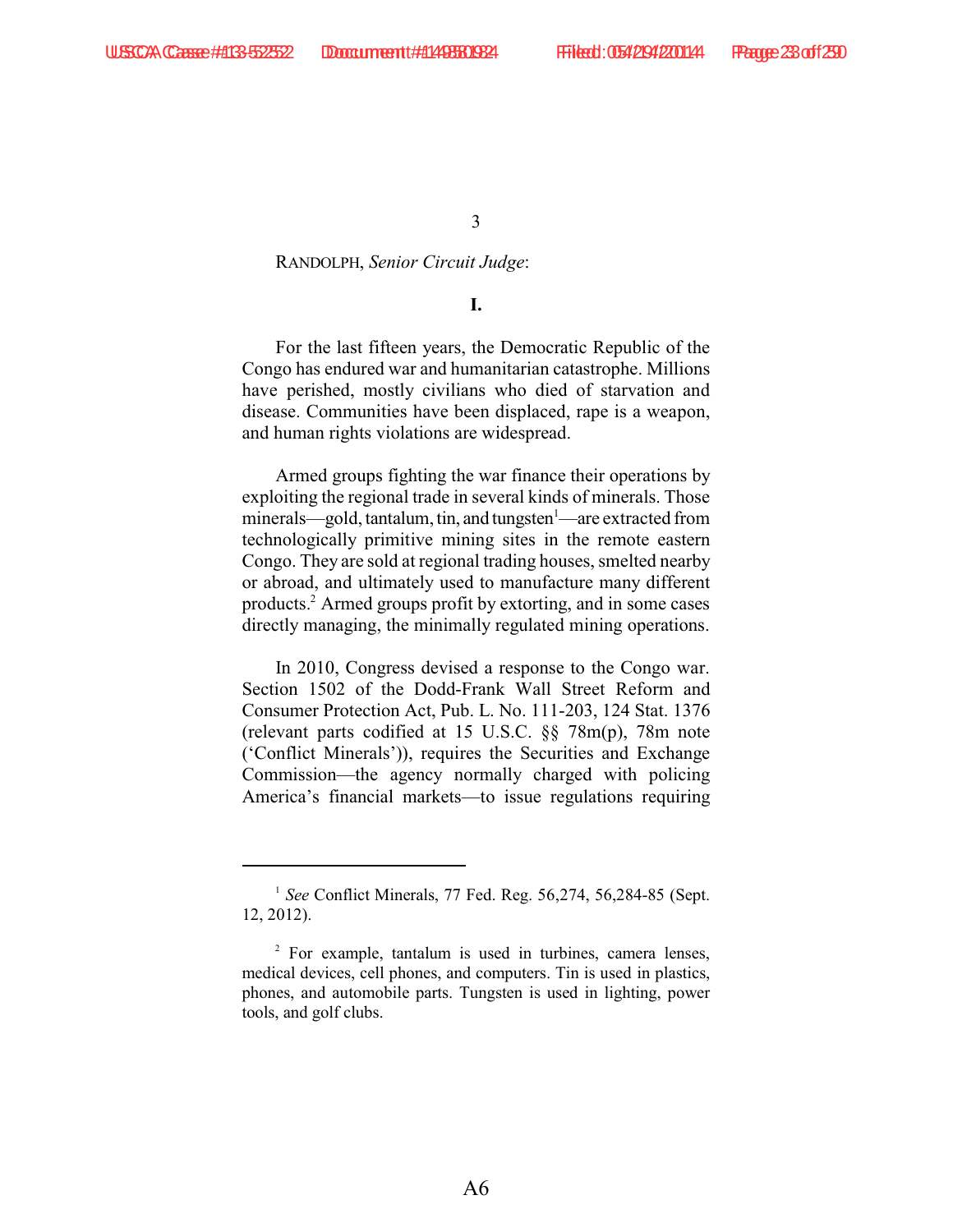firms using "conflict minerals" to investigate and disclose the origin of those minerals. *See* 15 U.S.C. § 78m(p)(1)(A).

The disclosure regime applies only to "person[s] described" in the Act. *See id.* A "person is described . . . [if] conflict minerals are necessary to the functionality or production of a product manufactured by such person." *Id.* § 78m(p)(2). A described person must "disclose annually, whether [its necessary] conflict minerals . . . did originate in the [Congo] or an adjoining country." *Id.* § 78m(p)(1)(A). If those minerals "did originate" in the Congo or an adjoining country (collectively, "covered countries") then the person must "submit [a report] to the Commission." *Id.* The report must describe the "due diligence" measures taken to establish "the source and chain of custody" of the minerals, including a "private sector audit" of the report. *Id.* The report must also list "the products manufactured or contracted to be manufactured that are not DRC conflict free." *Id.* A product is "DRC conflict free" if its necessary conflict minerals did not "directly or indirectly finance or benefit armed groups" in the covered countries. *Id.* 

In late 2010, the Commission proposed rules for implementing the Act. Conflict Minerals, 75 Fed. Reg. 80,948 (Dec. 23, 2010). Along with the proposed rules, the Commission solicited comments on a range of issues. In response, it received hundreds of individual comments and thousands of form letters. Conflict Minerals, 77 Fed. Reg. 56,274, 56,277-78 (Sept. 12, 2012) ("final rule") (codified at 17 C.F.R. §§ 240.13p-1, 249b.400). The Commission twice extended the comment period and held a roundtable for interested stakeholders. *Id.* By a 3-2 vote, it promulgated the final rule, which became effective November 13, 2012. *Id.* at 56,274. The first reports are due by May 31, 2014. *Id.*

The final rule adopts a three-step process, which we outline below, omitting some details not pertinent to this appeal. At step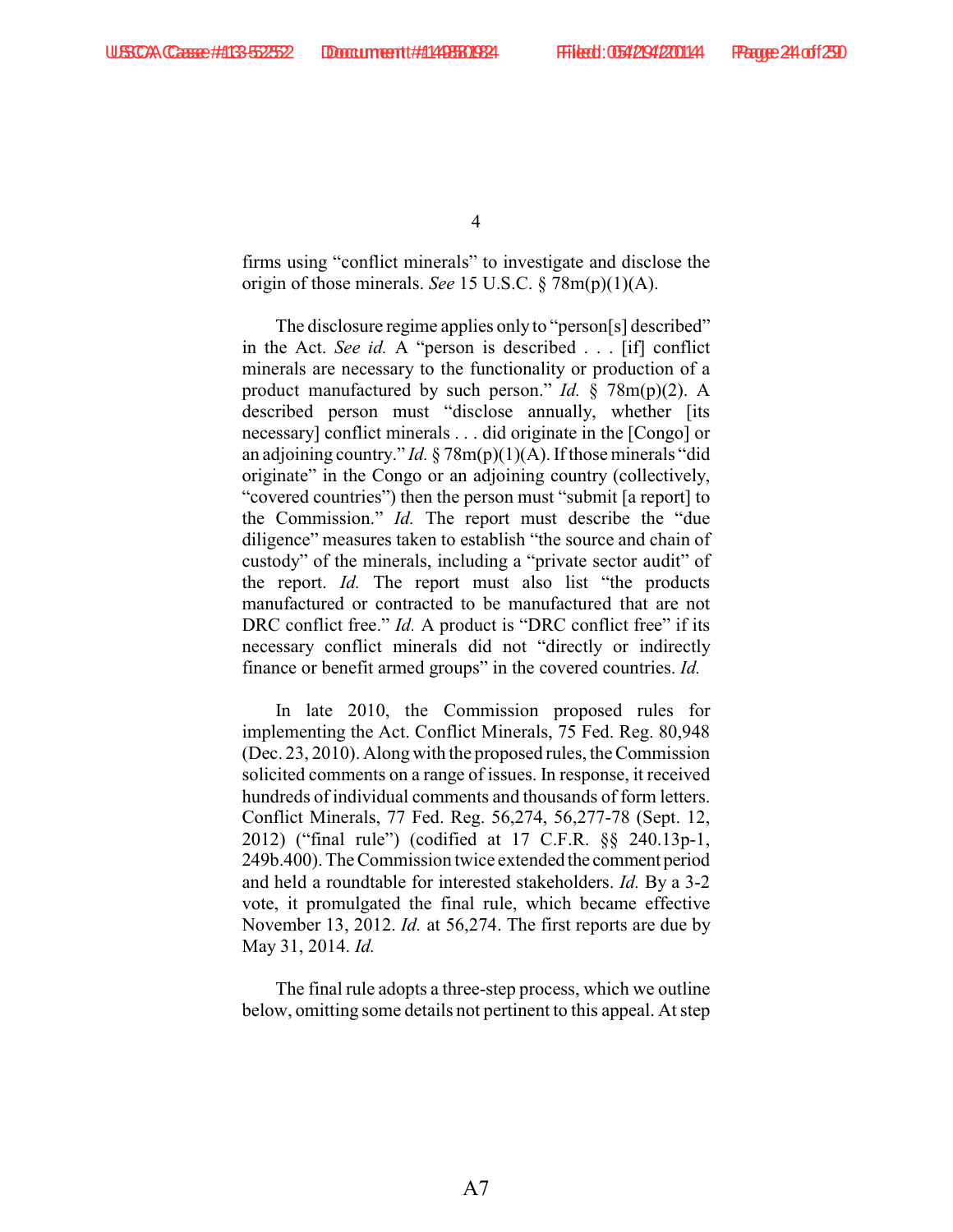one, a firm must determine if the rule covers it. *Id.* at 56,279, 56,285. The final rule applies only to securities issuers who file reports with the Commission under sections 13(a) or 15(d) of the Exchange Act. *Id.* at 56,287. The rule excludes issuers if conflict minerals are not necessary to the production or functionality of their products. *Id.* at 56,297-98. The final rule does not, however, include a *de minimis* exception, and thus applies to issuers who use very small amounts of conflict minerals. *Id.* at 56,298. The rule also extends to issuers who only contract for the manufacture of products with conflict minerals, as well as issuers who directly manufacture those products. *Id.* at 56,290- 92.

Step two requires an issuer subject to the rule to conduct a "reasonable country of origin inquiry." *Id.* at 56,311. The inquiry is a preliminary investigation reasonably designed to determine whether an issuer's necessary conflict minerals originated in covered countries. *Id.* at 56,312. If, as a result of the inquiry, an issuer either knows that its necessary conflict minerals originated in covered countries or "has reason to believe" that those minerals "may have originated" in covered countries, then it must proceed to step three and exercise due diligence. *Id.* at 56,313. <sup>3</sup>

An issuer who proceeds to step three must "exercise due diligence on the source and chain of custody of its conflict minerals." *Id.* at 56,320. If, after performing due diligence an

 $\frac{3}{3}$  If the inquiry discloses that there is *no* reason to believe the issuer's conflict minerals came from covered countries or that there is a reasonable basis for believing that the issuer's conflict minerals came from scrap or recycled sources, then the issuer need only file a specialized disclosure report on the newly-created Form SD, briefly describing its inquiry, 77 Fed. Reg. at 56,313, and provide a link to the report on its website. *Id.* at 56,315. No due diligence is required.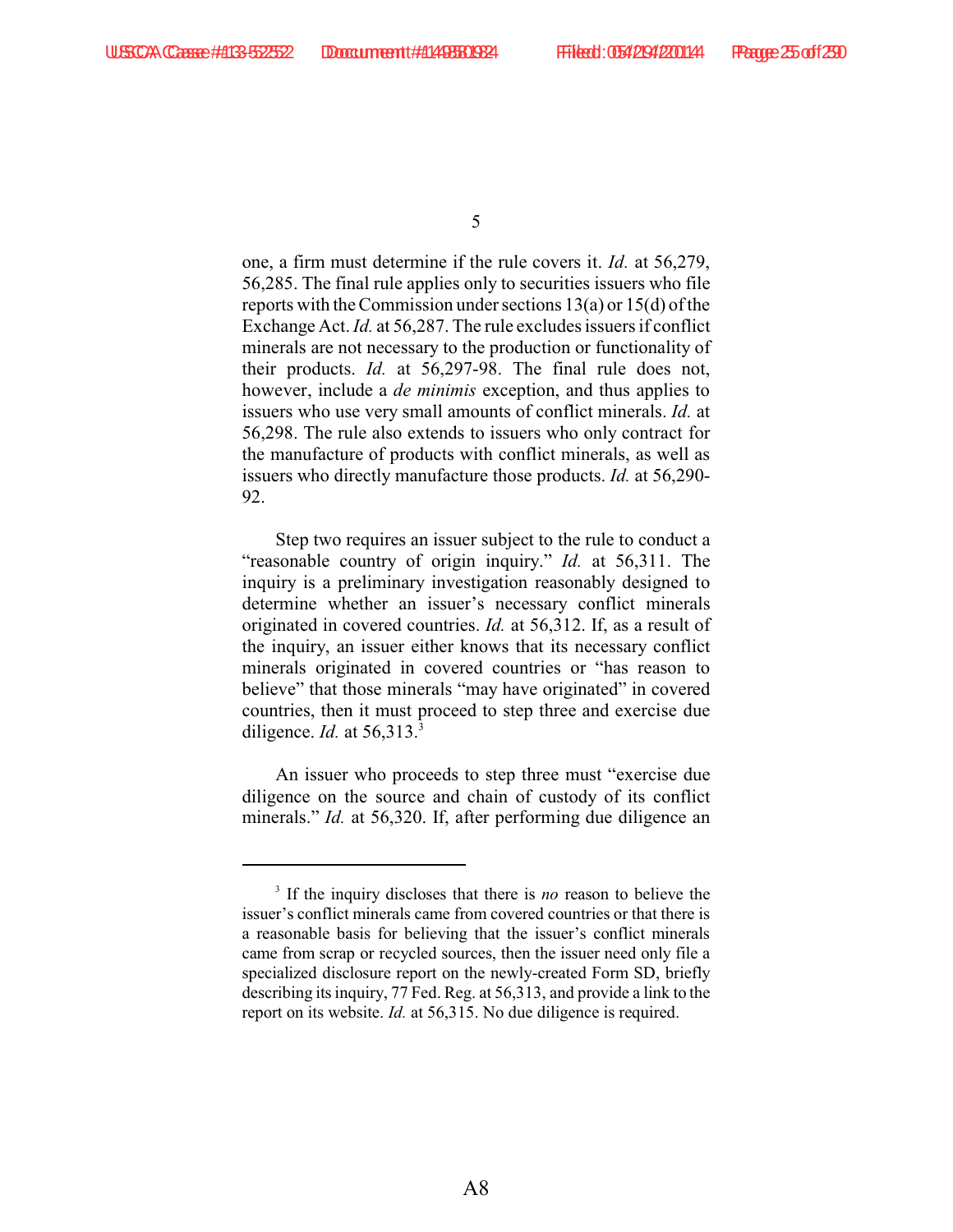issuer still has reason to believe its conflict minerals may have originated in covered countries, it must file a conflict minerals report. The report must describe both its due diligence efforts, including a private sector audit,  $id$ , and those products that have "not been found to be 'DRC conflict free,'" *id.* at 56,322 (quoting 15 U.S.C.  $\S$  78m(p)(1)(A)(ii)). The report must also provide detailed information about the origin of the minerals used in those products. *Id.* at 56,320.

The final rule does offer a temporary reprieve. During a two-year phase-in period (four years for smaller issuers), issuers may describe certain products as "DRC conflict undeterminable" instead of conflict-free or not conflict-free. *Id.* at 56,321-22. That option is available only if the issuer cannot determine through due diligence whether its conflict minerals originated in covered countries, or whether its minerals benefitted armed groups. *Id.* An issuer taking advantage of the phase-in by describing its products as "DRC conflict undeterminable" must still perform due diligence and file a conflict minerals report, but it need not obtain a private sector audit. *Id.*

The Commission analyzed in some detail the final rule's costs. *Id.* at 56,333-54. It estimated the total costs of the final rule would be \$3 billion to \$4 billion initially, and \$207 million to \$609 million annually thereafter. *Id.* at 56,334. To come up with this estimate, the Commission reviewed four cost estimates it received during the comment period, supplemented with its own data. *Id.* at 56,350-54. Where possible, the Commission

To be precise, an issuer must also submit a conflict minerals <sup>4</sup> report if, as a result of its earlier inquiry, it *knows* that its conflict minerals came from covered countries. 77 Fed. Reg. at 56,320. That issuer must still perform due diligence, but the trigger for the report is the preliminary inquiry, not the due diligence results.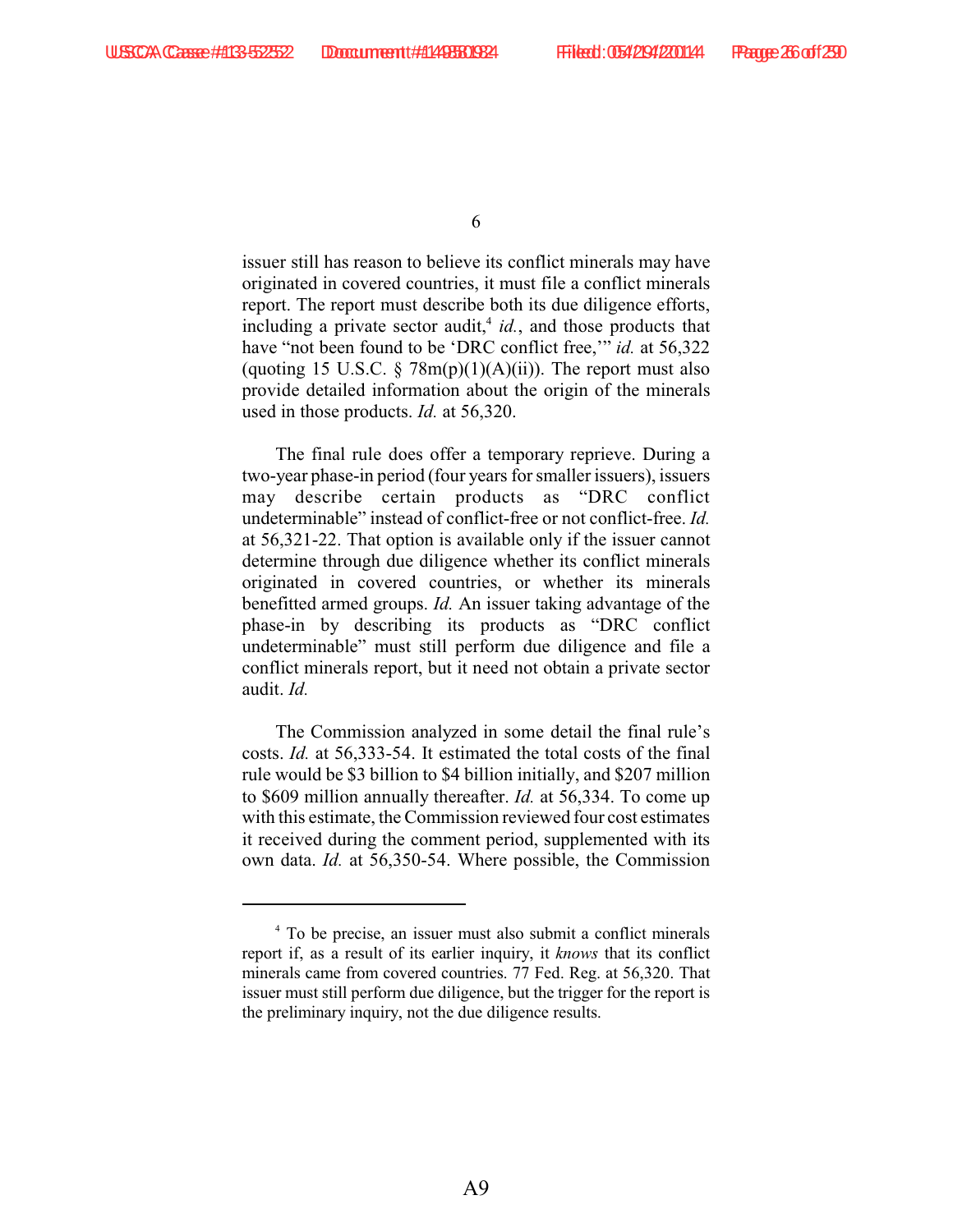also estimated or described the marginal costs of its significant discretionary choices. *Id.* at 56,342-50.

The Commission was "unable to readily quantify" the "compelling social benefits" the rule was supposed to achieve: reducing violence and promoting peace and stability in the Congo. *Id.* at 56,350. Lacking quantitative data on those issues, the Commission explained that it could not "assess how effective" the rule would be in achieving any benefits. *Id.* Instead, the Commission relied on Congress's judgment that supply-chain transparency would promote peace and stability by reducing the flow of money to armed groups. *Id.* at 56,275-76, 56,350. That judgment grounded many of the Commission's discretionary choices in favor of greater transparency. *See, e.g.*, *id.* at 56,288, 56,291, 56,298.

The National Association of Manufacturers challenged the final rule, raising Administrative Procedure Act, Exchange Act, and First Amendment claims.<sup>5</sup> The district court rejected all of the Association's claims and granted summary judgment for the Commission and intervenor Amnesty International. *See Nat'l Ass'n of Mfrs. v. SEC*, 956 F. Supp. 2d 43, 46 (D.D.C. 2013).

#### **II.**

Under the Administrative Procedure Act, a court must "hold unlawful and set aside agency action . . . found to be[] arbitrary, capricious, an abuse of discretion, or otherwise not in accordance with law[, or] in excess of statutory jurisdiction." 5

 $\delta$ . The Association initially filed a petition for review in this court. After our opinion in *American Petroleum Institute v. SEC*, 714 F.3d 1329 (D.C. Cir. 2013), the Association moved to transfer the case to the district court, and we granted the motion. *See* Per Curiam Order, *Nat'l Ass'n of Mfrs. v. SEC*, No. 12-1422 (D.C. Cir. May 2, 2013).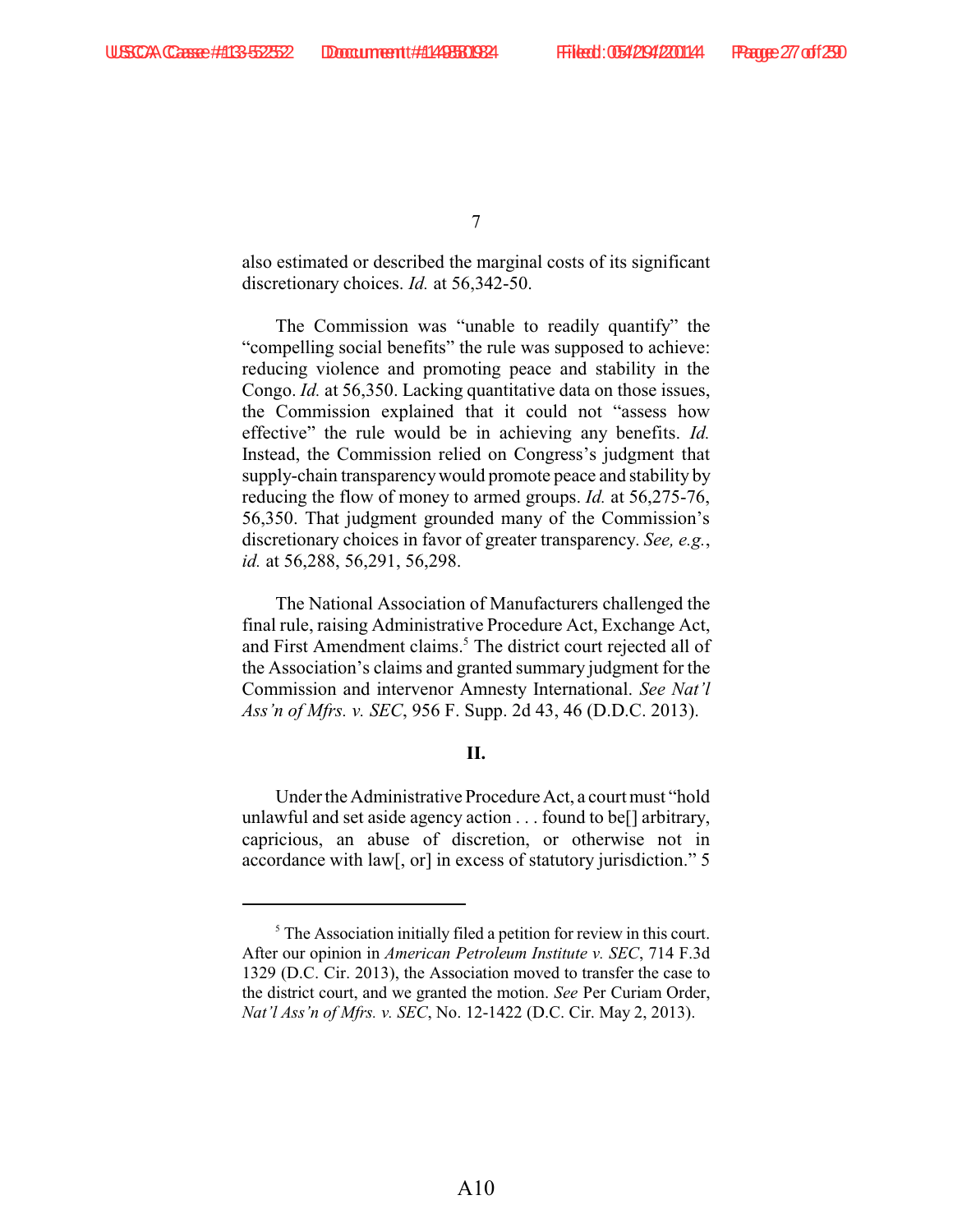U.S.C. § 706(2). In making these determinations, we review the administrative record as if the case had come directly to us without first passing through the district court. *See Holland v. Nat'l Mining Ass'n*, 309 F.3d 808, 814 (D.C. Cir. 2002).

**A.**

The Act does not include an exception for *de minimis* uses of conflict minerals. The Association claims that the rule should have included a *de minimis* exception and that the Commission erred when, during the rulemaking, it failed to recognize its authority to create one and assumed that the statute foreclosed any exception.

Although the Commission acknowledges that it had the authority to create such an exception, *see, e.g.*, 15 U.S.C. § 78mm(a)(1); *Ala. Power Co. v. Costle*, 636 F.2d 323, 360-61 (D.C. Cir. 1979), it stated during the rulemaking that a *de minimis* exception "would be contrary to the [statute] and Congressional purpose," and that if Congress intended to include such an exception it "would have done so explicitly" as it did in a nearby section of Dodd-Frank. 77 Fed. Reg. at 56,298. But we do not interpret that explanation the way the Association does. Read in context, the Commission's language addressed the general purpose of the statute and the effects of its policy choices. Congress knew that conflict minerals are often used in very small quantities. The Commission, relying on text, context, and policy concerns, inferred that Congress wanted the disclosure regime to work even for those small uses. *Id.* A *de minimis* exception would, in the Commission's judgment, "thwart" that goal. *Id.*

The Commission's explanation was thus a far cry from a mere "parsing of the statutory language," *Peter Pan Bus Lines, Inc. v. Fed. Motor Carrier Safety Admin.*, 471 F.3d 1350, 1354 (D.C. Cir. 2006) (quoting *PDK Labs., Inc. v. DEA*, 362 F.3d

8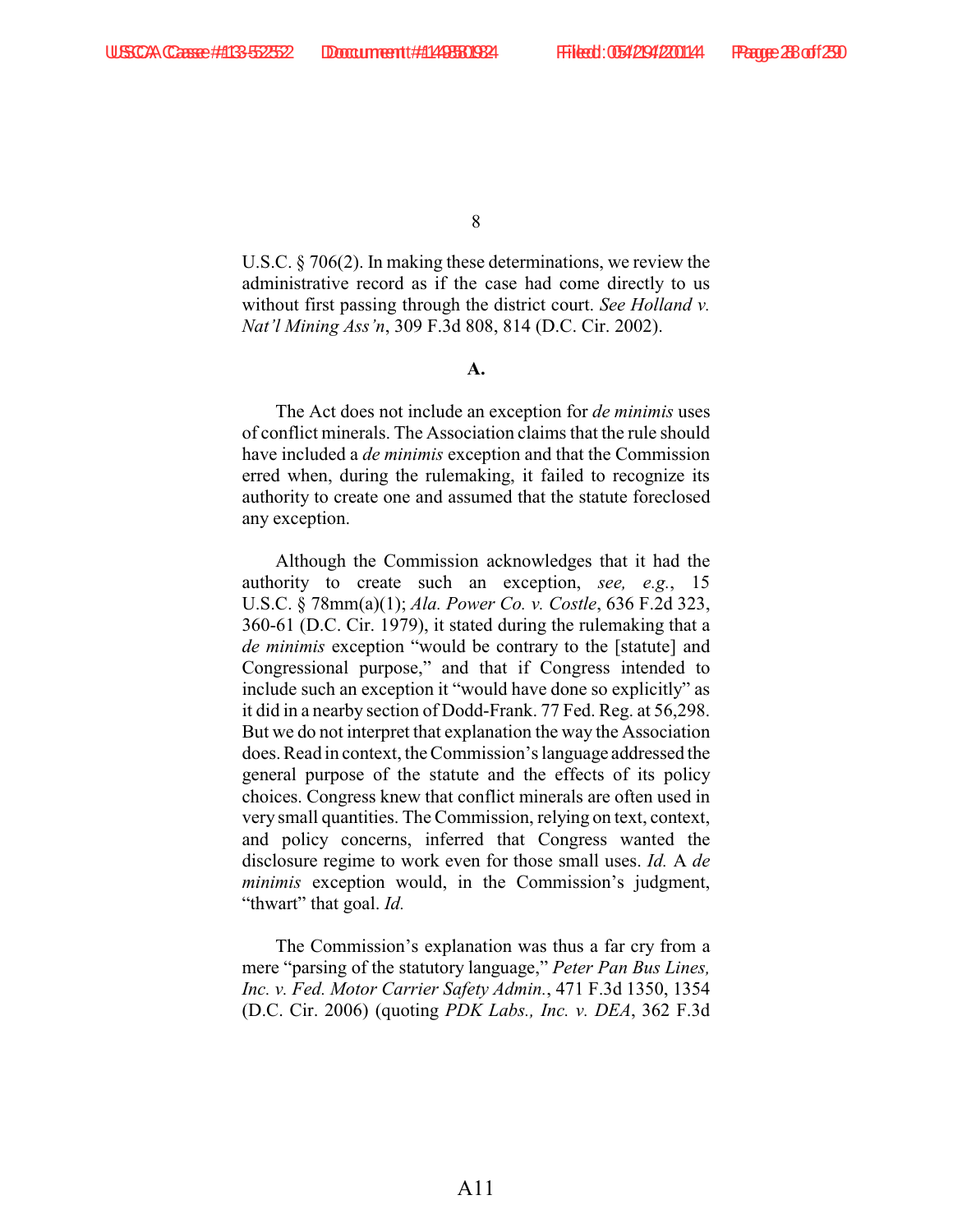786, 797 (D.C. Cir. 2004)), that has caused us to set aside agency action in other cases. *See, e.g.*, *id.* at 1353 (statute's "plain language" "does not permit" action); *Arizona v. Thompson*, 281 F.3d 248, 253-54 (D.C. Cir. 2002) ("intent of Congress, rather than of HHS" "does not permit" action); *Alarm Indus. Commc'ns Comm. v. FCC*, 131 F.3d 1066, 1068 (D.C. Cir. 1997) ("plain meaning" of a statute was "unambiguous"). Nothing in the Commission's explanation suggests, as in those cases, that the statutory text by itself foreclosed any exception. Rather, the explanation "looks to be a quite ordinary construction of a statute over which the agency has been given interpretive authority." *PDK Labs.*, 362 F.3d at 807-08 (Roberts, J., concurring in part and concurring in the judgment).

The Commission did not act arbitrarily and capriciously by choosing not to include a *de minimis* exception. Because conflict minerals "are often used in products in very limited quantities," the Commission reasoned that "a de minimis threshold could have a significant impact on the final rule." 77 Fed. Reg. at 56,298 (quoting U.S. Dep't of State Responses to Request for Comment). The Association suggests that this rationale would not apply to *de minimis* thresholds measured by mineral use perissuer, instead of per-product. Although that sort of threshold was *suggested* in a few comments, those comments did not explain the merits of the proposal or compare it to other thresholds. The Commission was not obligated to respond to those sorts of comments. *See Pub. Citizen, Inc. v. FAA*, 988 F.2d 186, 197 (D.C. Cir. 1993); *see also Alianza Fed. de Mercedes v. FCC*, 539 F.2d 732, 739 (D.C. Cir. 1976). In any event, the Commission's rationale still applies to a per-issuer exemption. Having established that conflict minerals are frequently used in minute amounts, the Commission could reasonably decide that a per-issuer exception could "thwart" the statute's goals by leaving unmonitored small quantities of minerals aggregated over many issuers. Though costly, that decision bears a "rational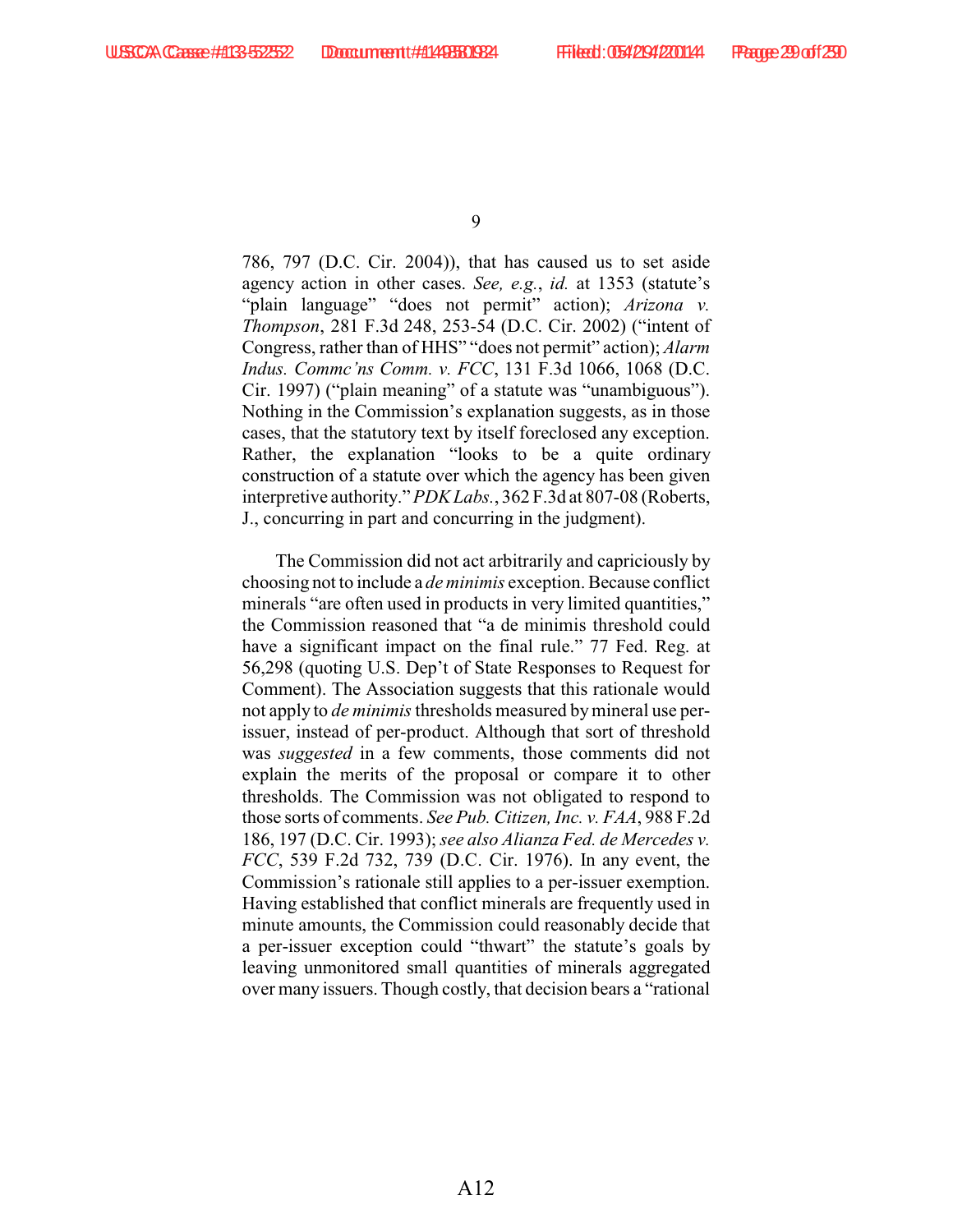connection" to the facts. *Motor Vehicle Mfrs. Ass'n v. State Farm Mut. Auto. Ins. Co.*, 463 U.S. 29, 43 (1983).

#### **B.**

As we have mentioned, the final rule requires an issuer to conduct "due diligence" if, after its inquiry, it "has *reason to believe* that its necessary conflict minerals *may have originated* in" covered countries. 77 Fed. Reg. at 56,313 (emphasis added). According to the Association, that requirement contravenes the statute, which requires issuers to "submit to the Commission a report" only "in cases in which [their] conflict minerals *did originate*" in covered countries. 15 U.S.C. § 78m(p)(1)(A) (emphasis added).

The Association has conflated distinct issues. The statute does require a conflict minerals report if an issuer has already performed due diligence and determined that its conflict minerals did originate in covered countries. But the statute does not say in what circumstances an issuer must perform due diligence before filing a report. The statute also does not list what, if any, reporting obligations may be imposed on issuers uncertain about the origin of their conflict minerals.

In general, if a statute "is silent or ambiguous with respect to the specific issue at hand" then "the Commission may exercise its reasonable discretion in construing the statute." *Bldg. Owners & Managers Ass'n Int'l v. FCC*, 254 F.3d 89, 93-94 (D.C. Cir. 2001) (quoting *Chevron U.S.A., Inc. v. NRDC*, 467 U.S. 837, 843 (1984)). And that discretion may be exercised to regulate circumstances or parties beyond those explicated in a statute. *See, e.g.*, *Mourning v. Family Publ'ns Serv., Inc.*, 411 U.S. 356, 371-73 (1973); *Tex. Rural Legal Aid, Inc. v. Legal Servs. Corp.*, 940 F.2d 685, 694 (D.C. Cir. 1991). Here, the statute is silent with respect to both a threshold for conducting due diligence, and the obligations of uncertain issuers. The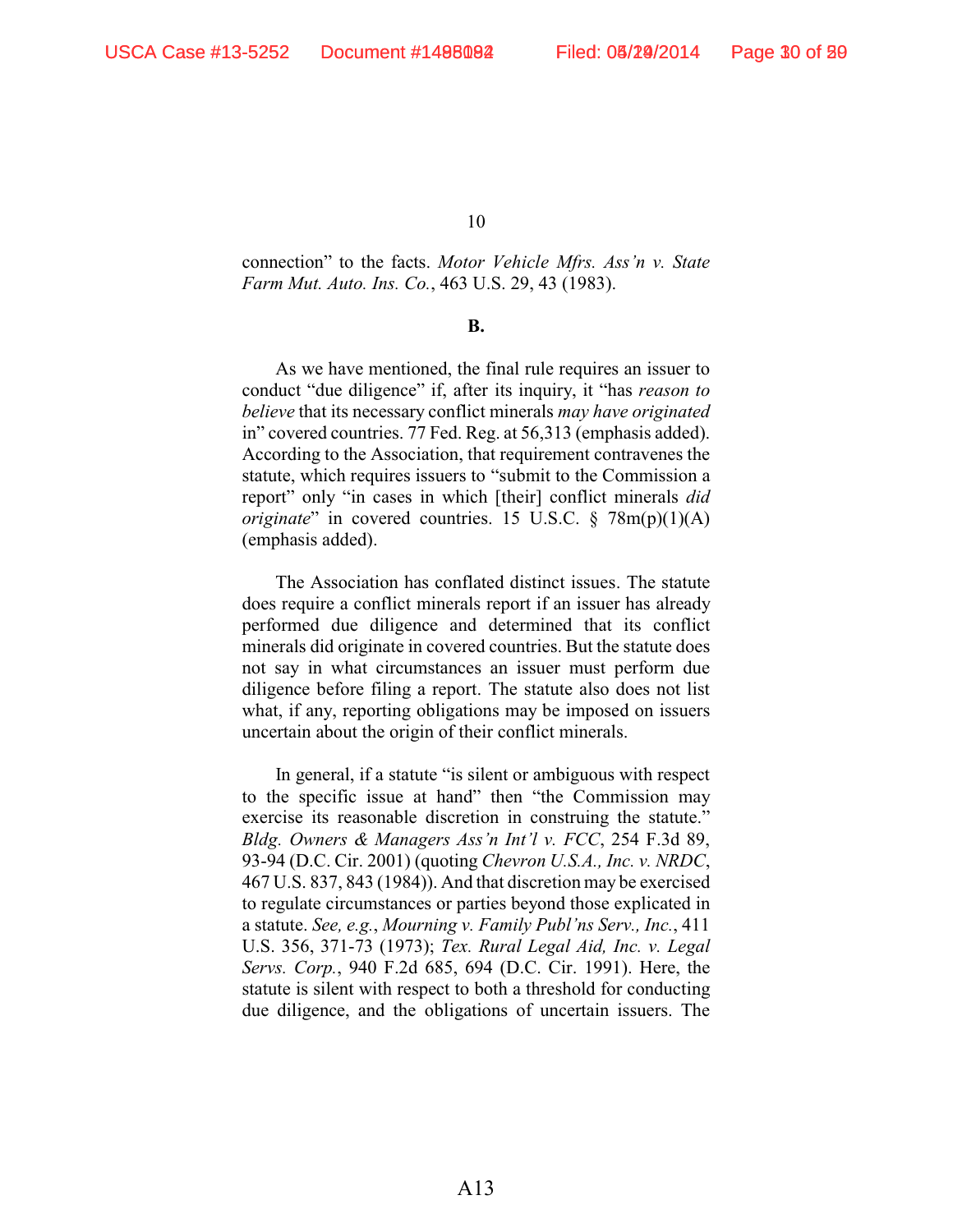Commission used its delegated authority to fill those gaps, and nothing in the statute foreclosed it from doing so.<sup>6</sup>

We also reject the Association's argument that the Commission's due diligence threshold was arbitrary and capricious. The Commission adopted a lower due diligence threshold to prevent issuers from "ignor[ing] . . . warning signs" that their conflict minerals originated in covered countries. 77 Fed. Reg. at 56,313. In particular, the Commission wanted issuers who encounter red flags to "learn[] the ultimate source" of their conflict minerals. *Id*. at 56,314. Requiring a good-faith inquiry does not resolve the Commission's concerns. A goodfaith inquiry could generate red flags but, without a further due diligence requirement, those red flags would not give way to "ultimate" answers, which result would "undermine the goals of the statute." *Id.*

Although the Commission adopted an expansive rule, it did not go as far as it might have, and it declined to require due diligence by issuers who encounter no red flags in their inquiry. *Id.* By doing so, the Commission reduced the costs of the final rule, and resolved the Association's concern that the rule will yield a flood of trivial information. *Id.*

 $6$  The parties also disagree over a more subtle point. The Association concedes that due diligence can be required if an issuer has "reason to believe" its conflict minerals "did" originate in covered countries. *See* Oral Arg. Tr. at 4:14-5:16. Since "reason to believe" inherently conveys uncertainty, it is unclear how that standard would differ in practice from the Commission's "reason to believe . . . may" standard. Because the statute is ambiguous we need not resolve the issue.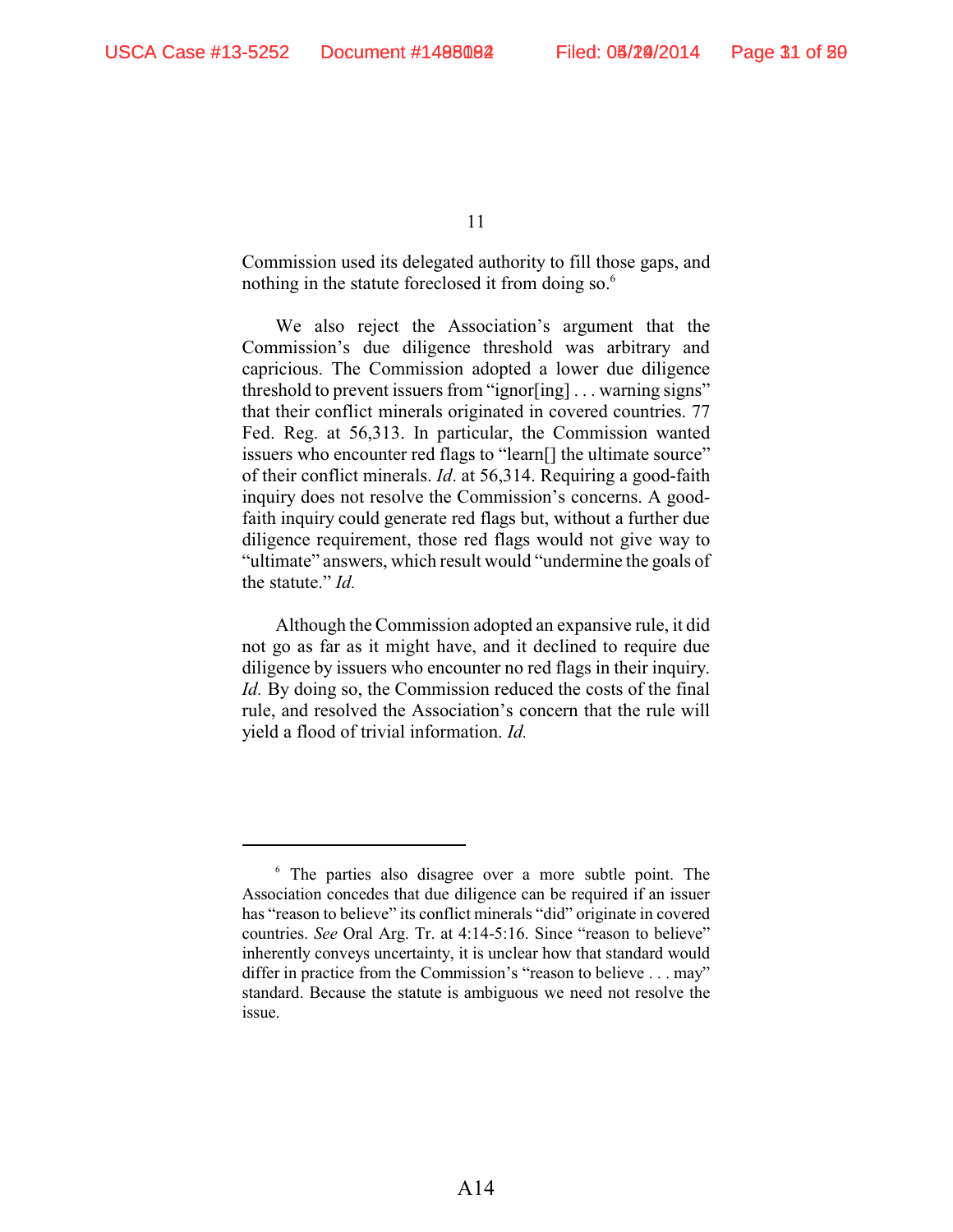#### **C.**

By its terms, the statute applies to "Persons Described," or those that "manufacture[]" a product in which conflict minerals "are necessary to the functionality or production" of the product. 15 U.S.C. § 78m(p)(2). If those persons file a conflict minerals report the statute requires them to describe products they "manufacture[] or contract[] to be manufactured." *Id.*  $\S 78m(p)(1)(A)(i)$ . The Commission reconciled these provisions in an expansive fashion, applying the final rule not only to issuers that manufacture their own products, but also to those that only contract to manufacture. 77 Fed. Reg. at 56,290-91. The Association claims that decision violates the statute. By using the phrase "contracted to be manufactured" in one provision, but only "manufactured" in another, Congress allegedly intended to limit the scope of the latter.

The persons-described provision, though it refers expressly to manufacturers, is silent on the obligations of issuers that only contract for their goods to be manufactured. Standing alone, that silence allows the Commission to use its delegated authority in determining the rule's scope, just as with the due diligence provision. The Association's argument is no more persuasive here because Congress explicitly used the phrase "contracted to be manufactured" in a nearby provision.

The Association invokes the canon *expressio unius est exclusio alterius*. But that canon is "an especially feeble helper in an administrative setting, where Congress is presumed to have left to reasonable agency discretion questions that it has not directly resolved." *Cheney R. Co., Inc. v. ICC*, 902 F.2d 66, 69 (D.C. Cir. 1990); *see Tex. Rural Legal Aid*, 940 F.2d at 694. The more reasonable interpretation of the statute as a whole is that Congress simply "deci[ded] not to mandate any solution" and left the rule's application to contractors "to agency discretion." *Cheney R. Co.*, 902 F.2d at 69 (emphasis omitted).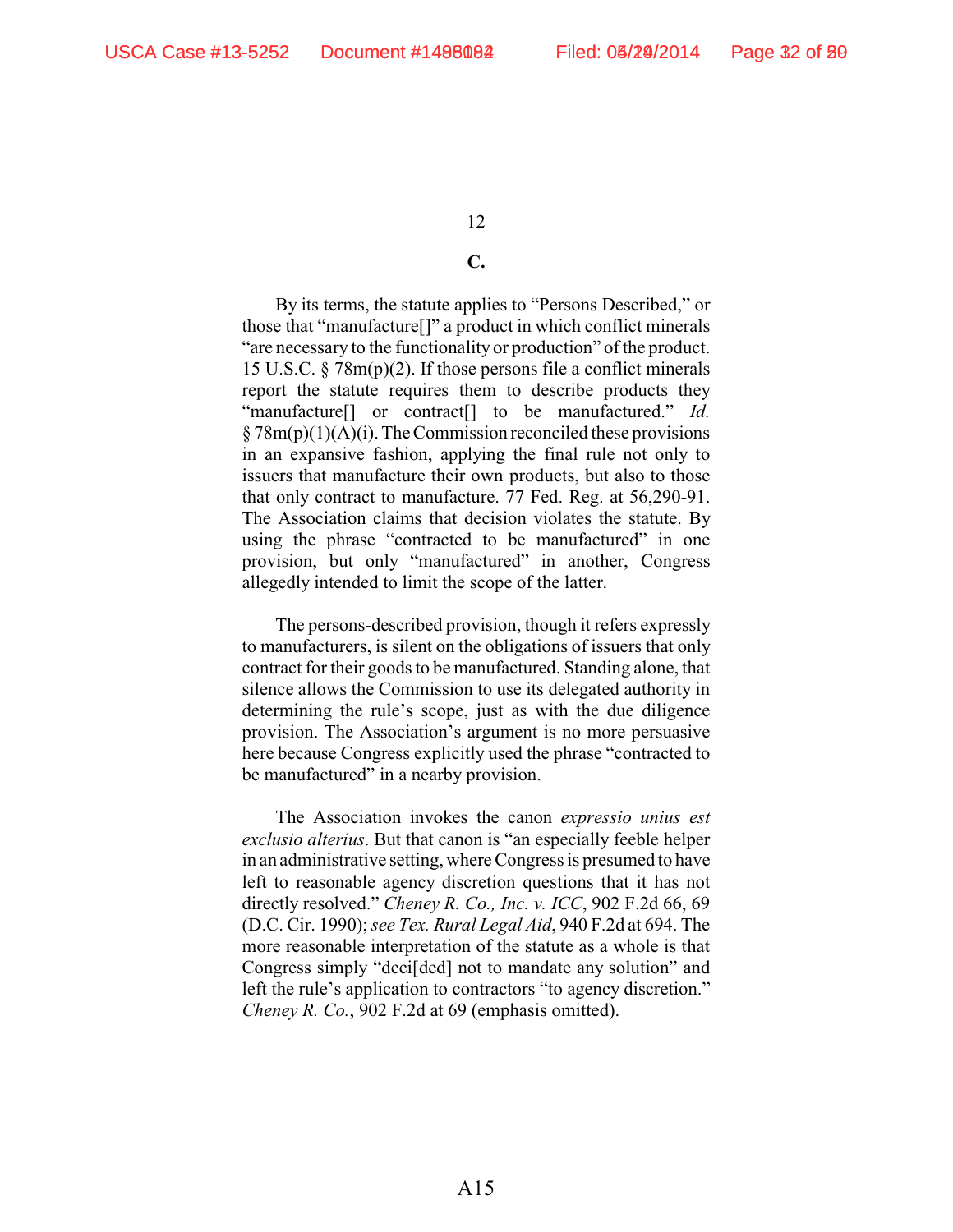Potential "internal[] inconsisten[cy]" between the due diligence and persons-described provisions also persuades us that the statute is ambiguous. *See* 77 Fed. Reg. at 56,291. An issuer subject to the rule must describe due diligence measures it undertakes on the source and chain of custody of "such minerals." 15 U.S.C.  $\S$  78m(p)(1)(A)(i). "[S]uch minerals" refers, in the preceding paragraph, to "minerals that are necessary as described in paragraph (2)(B)." *Id.* § 78m(p)(1)(A). Paragraph  $(2)(B)$  in turn refers to minerals "necessary to . . . a product *manufactured*" by a person described. *Id.* § 78m(p)(2) (emphasis added). Thus, under the Association's reading, an issuer would not have to describe its due diligence efforts (or even, presumably, to conduct due diligence) for products it does not manufacture. And yet, the statute requires that same issuer to describe its contracted-for products as not conflict free under  $\S 78m(p)(1)(A)(ii)$  if they do not meet the statute's definition. We do not understand how an issuer could describe its contracted-for products without first conducting due diligence on those products, or why the statute would require certain products to be described in a report without a corresponding explanation of the related due diligence efforts. The Commission's interpretation is therefore reasonable because it reconciles otherwise confusing and conflicting provisions "into an harmonious whole." *FDA v. Brown & Williamson Tobacco Corp.*, 529 U.S. 120, 133 (2000) (internal quotation omitted).

The Commission did not erroneously assume that its interpretation was compelled by Congress. As the district court explained, referring once to Congress's intent as "clear" does not establish that the Commission believed it lacked discretion. *Nat'l Ass'n of Mfrs.*, 956 F. Supp. 2d at 72 (quoting *Ass'n of Private Sector Colls. & Univs. v. Duncan*, 681 F.3d 427, 445 (D.C. Cir. 2012)). The balance of the Commission's explanation, as with the *de minimis* exception, falls well short of the language on which we have relied to set aside agency action. *See supra* at 8-9. Rather than merely parsing the statutory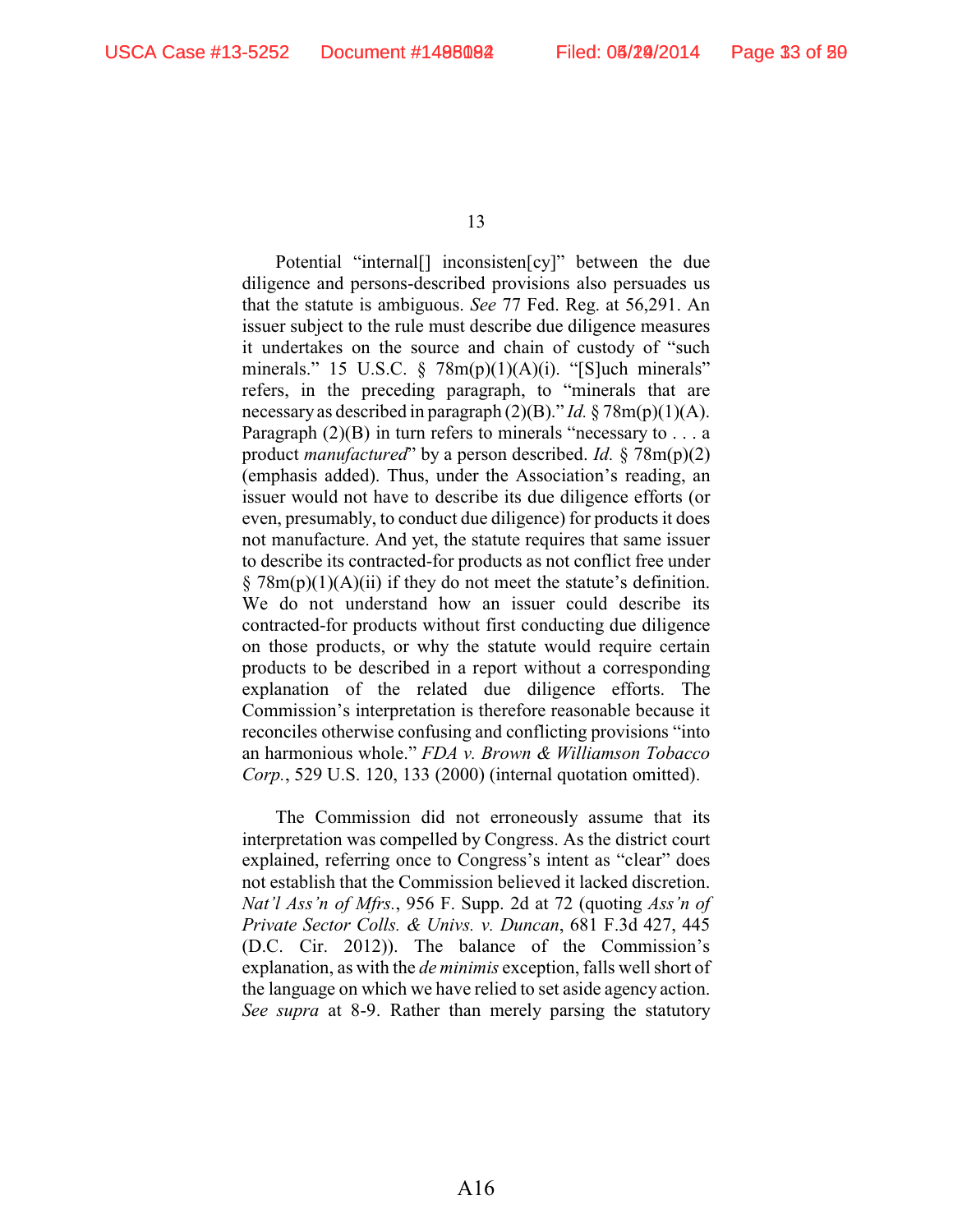language, the Commission provided policy justifications and structural inferences supporting its decision. 77 Fed. Reg. at 56,291.

Nor did the Commission act arbitrarily or capriciously. The final rule applies to contractors so that issuers cannot "avoid [its] requirements by contracting out of the manufacture" of their products. *Id.* at 56,291. The Association thinks the final rule reaches too far and overstates the risk of circumvention. But that is a question of judgment for the Commission, which we will not second-guess. The Commission's explanation was "rational," and that is enough. *State Farm*, 463 U.S. at 43.

#### **D.**

The final rule's temporary phase-in period allows issuers to describe certain products as "DRC conflict undeterminable" and to avoid conducting an audit. 77 Fed. Reg. at 56,320-21. The Association claims the length of the phase-in—two years for large issuers and four years for small issuers—is inconsistent, arbitrary, and capricious because small issuers are part of largeissuer supply chains. All issuers, the Association says, will therefore face the same information problems. Not so. Large issuers, the Commission explained, can exert greater leverage to obtain information about their conflict minerals, *id.* at 56,322- 23, and they may be able to exercise that leverage indirectly on behalf of small issuers in their supply chains. *Id.* at 56,323 n.570. Like the district court, we can "see the trickledown logic underlying the Commission's approach," even if it does not hold in all cases. *Nat'l Ass'n of Mfrs.*, 956 F. Supp. 2d at 73 n.24.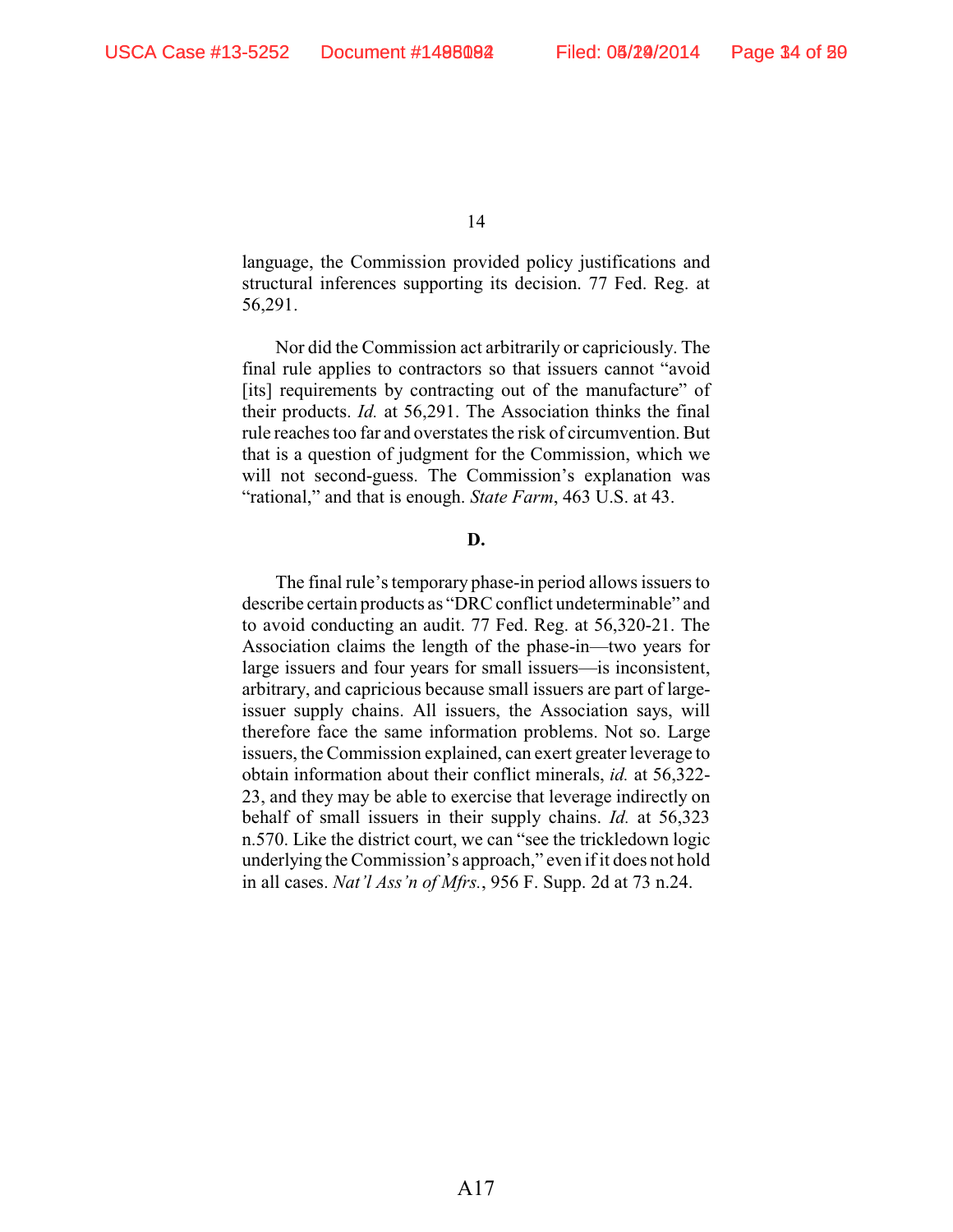#### **III.**

Two provisions require the Commission to analyze the effects of its rules. Under 15 U.S.C.  $\frac{8}{9}$  78w(a)(2), the Commission "shall not adopt any rule [under  $\S 78m(p)$ ]... which would impose a burden on competition not necessary or appropriate" to advance the purposes of securities laws. Also, when the Commission "is engaged in rulemaking," it must "consider, in addition to the protection of investors, whether the action will promote efficiency, competition, and capital formation." 15 U.S.C. § 78c(f). The Association, citing several of our recent opinions, alleges that the Commission violated those sections because it did not adequately analyze the costs and benefits of the final rule. *See Bus. Roundtable v. SEC*, 647 F.3d 1144 (D.C. Cir. 2011); *Am. Equity Inv. Life Ins. Co. v. SEC*, 613 F.3d 166 (D.C. Cir. 2010); *Chamber of Commerce v. SEC*, 412 F.3d 133 (D.C. Cir. 2005).<sup>7</sup>

 We do not see any problems with the Commission's costside analysis. The Commission exhaustively analyzed the final rule's costs. *See* 77 Fed. Reg. at 56,333-54. It considered its own data as well as cost estimates submitted during the comment period, *id.* at 56,350-54, and arrived at a large bottom-line figure that the Association does not challenge. *Id.* at 56,334. The Commission specifically considered the issues listed in § 78c(f) and concluded that the rule would impose competitive costs, but have relatively minor or offsetting effects on efficiency and capital formation. 77 Fed. Reg. at 56,350-51. The Association does not dispute those conclusions.

 $\alpha$ <sup>7</sup> Dodd-Frank independently requires the Comptroller General of the United States to submit annual reports to Congress "assess[ing ] the effectiveness of . . . 15 U.S.C. 78m(p) in promoting peace and security in the" covered countries. 15 U.S.C. § 78m note ('Conflict Minerals').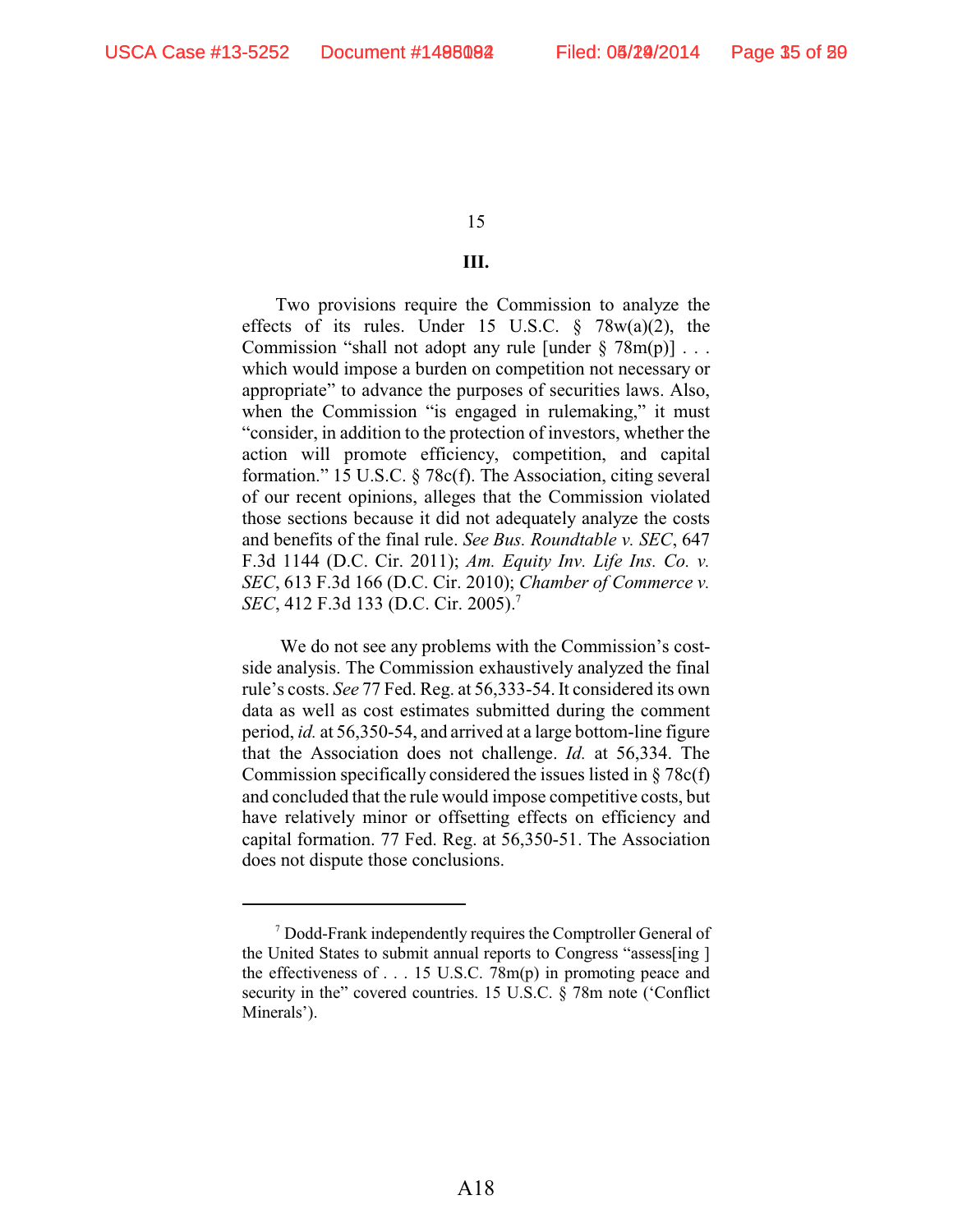Instead, the Association argues on the benefit side that the Commission failed to determine whether the final rule would actually achieve its intended purpose. But we find it difficult to see what the Commission could have done better. The Commission determined that Congress intended the rule to achieve "compelling social benefits," *id.* at 56,350, but it was "unable to readily quantify" those benefits because it lacked data about the rule's effects. *Id.*

That determination was reasonable. An agency is not required "to measure the immeasurable," and need not conduct a "rigorous, quantitative economic analysis" unless the statute explicitly directs it to do so. *Inv. Co. Inst. v. Commodity Futures Trading Comm'n*, 720 F.3d 370, 379 (D.C. Cir. 2013) (internal quotation marks omitted); *see Chamber of Commerce*, 412 F.3d at 360. Here, the rule's benefits would occur half-a-world away in the midst of an opaque conflict about which little reliable information exists, and concern a subject about which the Commission has no particular expertise. Even if one could estimate how many lives are saved or rapes prevented as a direct result of the final rule, doing so would be pointless because the costs of the rule—measured in dollars—would create an applesto-bricks comparison.

Despite the lack of data, the Commission *had* to promulgate a disclosure rule. 15 U.S.C. § 78m(p)(1)(A). Thus, it relied on Congress's "determin[ation] that [the rule's] costs were necessary and appropriate in furthering the goals" of peace and security in the Congo. 77 Fed. Reg. at 56,350. The Association responds that the Commission only had to adopt some disclosure rule; Congress never decided the merits of the Commission's discretionary choices. True enough. But Congress did conclude, as a general matter, that transparency and disclosure would benefit the Congo. *See* 15 U.S.C. § 78m note. And the Commission invoked that general principle to justify each of its discretionary choices. *See id.* at 56,291; (contractors to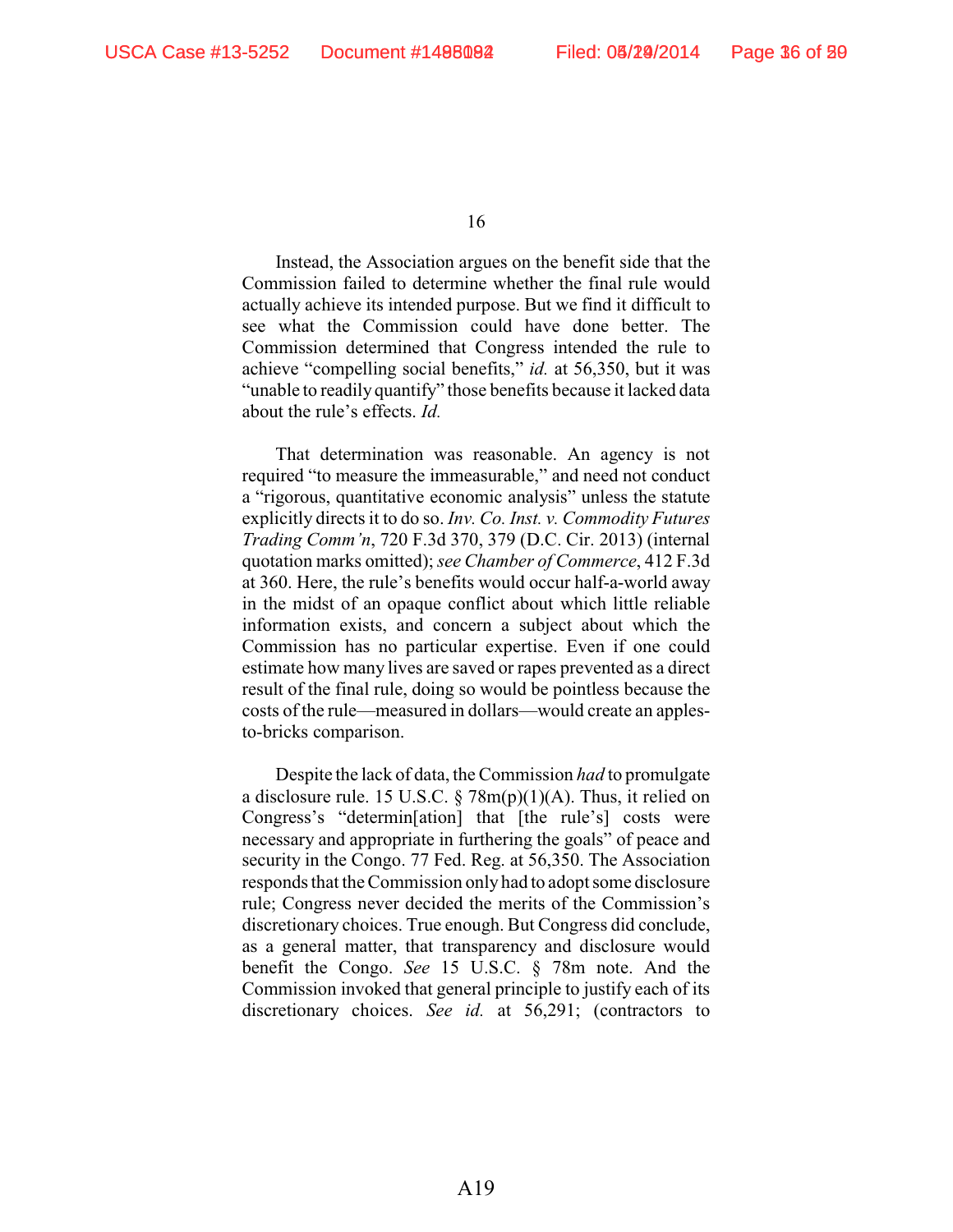manufacture); *id.* at 56,298 (no *de minimis* exception); *id.* at 56,313-14 (due diligence standard); *id.* at 56,322 (phase-in).

What the Commission did not do, despite many comments suggesting it, was question the basic premise that a disclosure regime would help promote peace and stability in the Congo. If the Commission second-guessed Congress on that issue, then it would have been in an impossible position. If the Commission had found that disclosure would fail of its essential purpose, then it could not have adopted *any* rule under the Association's view of  $\S$ § 78 $w$ (a)(2) and 78 $c$ (f). But promulgating some rule is exactly what Dodd-Frank required the Commission to do.

#### **IV.**

This brings us to the Association's First Amendment claim. The Association challenges only the requirement that an issuer describe its products as not "DRC conflict free" in the report it files with the Commission and must post on its website. $8\,15$ U.S.C.  $\S 78m(p)(1)(A)(ii) \& (E)$ . That requirement, according to the Association, unconstitutionally compels speech. The district court, applying *Central Hudson Gas & Electric Corp. v.*

<sup>&</sup>lt;sup>8</sup> The district court stated that the Association had limited its First Amendment claim to product descriptions on an issuer's "website[]." *Nat'l Ass'n of Mfrs.*, 956 F. Supp. 2d at 73. In this court both the Commission and the intervenor Amnesty International understood the Association's claim to encompass also the not "DRC conflict free" statement required in a company's report to the Commission. *See, e.g.*, Appellee Br. 58, 61; Intervenor Br. 31. When asked about the scope of the claim during oral argument, counsel for the Association clarified that the First Amendment claim also extends to labeling of products as not conflict free in reports to the Commission. Oral Arg. Tr. at 15:25-16:11. The Association does not have any First Amendment objection to any other aspect of the conflict minerals report or required disclosures. *Id.* at 16:11-16:25.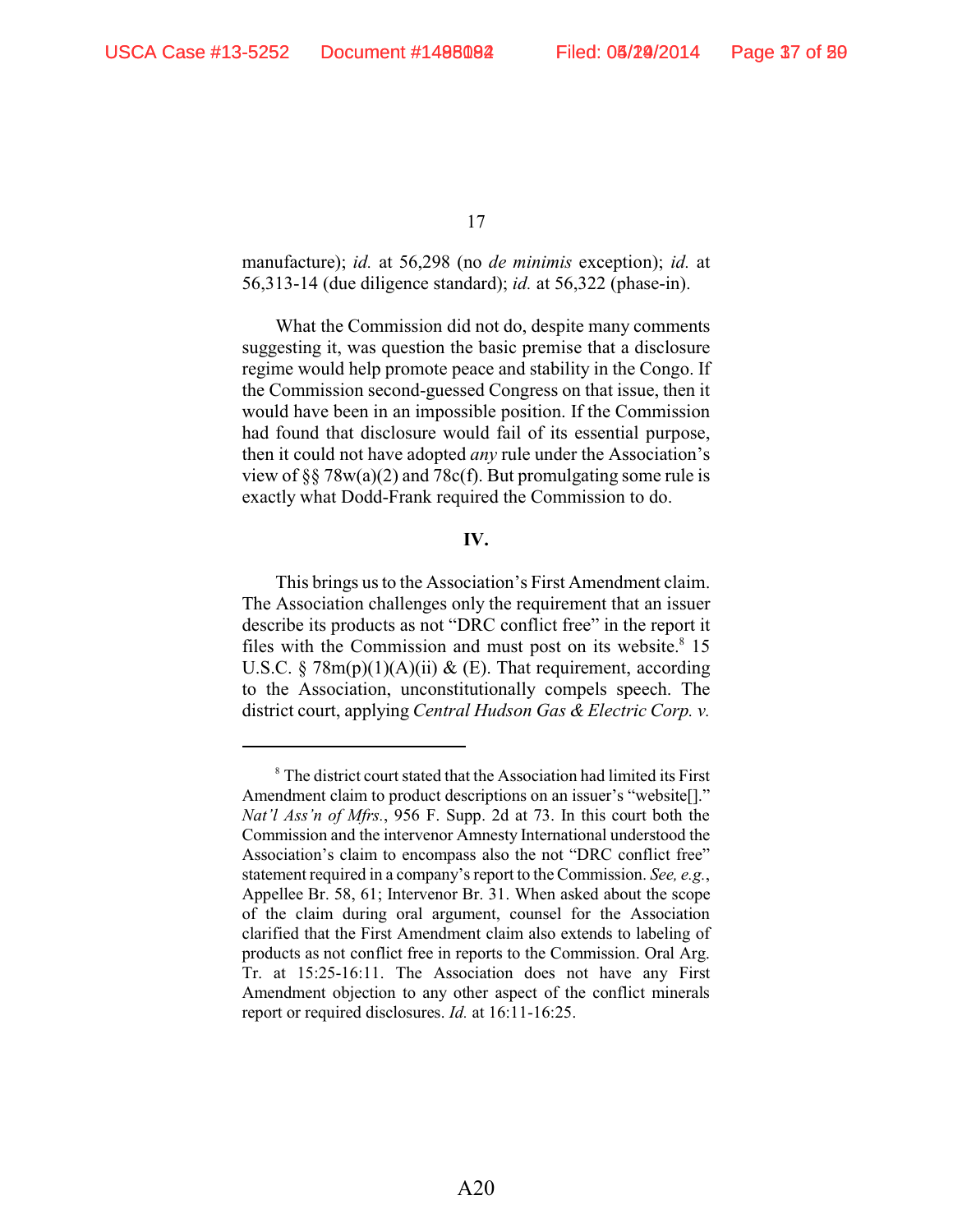*Public Service Commission*, 447 U.S. 557, 564-66 (1980), rejected the First Amendment claim. *Nat'l Ass'n of Mfrs.*, 956 F. Supp. 2d at 73, 75-82. We review its decision *de novo*. *Am. Bus. Ass'n v. Rogoff*, 649 F.3d 734, 737 (D.C. Cir. 2011)*.*  9

The Commission argues that rational basis review is appropriate because the conflict free label discloses purely factual non-ideological information. We disagree. Rational basis review is the exception, not the rule, in First Amendment cases. *See Turner Broad. Sys., Inc. v. FCC*, 512 U.S. 622, 641-42 (1994). The Supreme Court has stated that rational basis review applies to certain disclosures of "purely factual and uncontroversial information." *Zauderer v. Office of Disciplinary Counsel*, 471 U.S. 626, 651 (1985). But as intervenor Amnesty International forthrightly recognizes, $10$  we have held that

<sup>10</sup> See Intervenor Br. 32 n.5 ("Amnesty International recognizes that this panel is bound by *R.J. Reynolds Tobacco Co. v. FDA*, 696 F.3d 1205 (D.C. Cir. 2012), which circumscribed *Zauderer*'s rationalbasis standard."). For its part, the Commission makes no attempt to distinguish *R.J. Reynolds*; in fact, it does not even acknowledge the holding of *R.J. Reynolds* regarding *Zauderer*, which the Commission also fails to cite.

<sup>&</sup>lt;sup>9</sup> The concurring opinion suggests that we hold the First Amendment portion of our opinion in abeyance and stay implementation of the relevant part of the final rule. We do not see why that approach is preferable, even though it might address the risk of irreparable First Amendment harm. Issuing an opinion now provides an opportunity for the parties in this case to participate in the court's *en banc* consideration of this important First Amendment question. That is consistent with the court's previous approach in *United States v. Crowder*, 87 F.3d 1405, 1409 (D.C. Cir. 1996) (en banc), *cert. granted, judgment vacated*, 519 U.S. 1087 (1997), *on remand* 141 F.3d 1202 (D.C. Cir. 1998) (en banc), in which we consolidated two cases presenting the same legal issue so that all parties could participate in the *en banc* proceeding.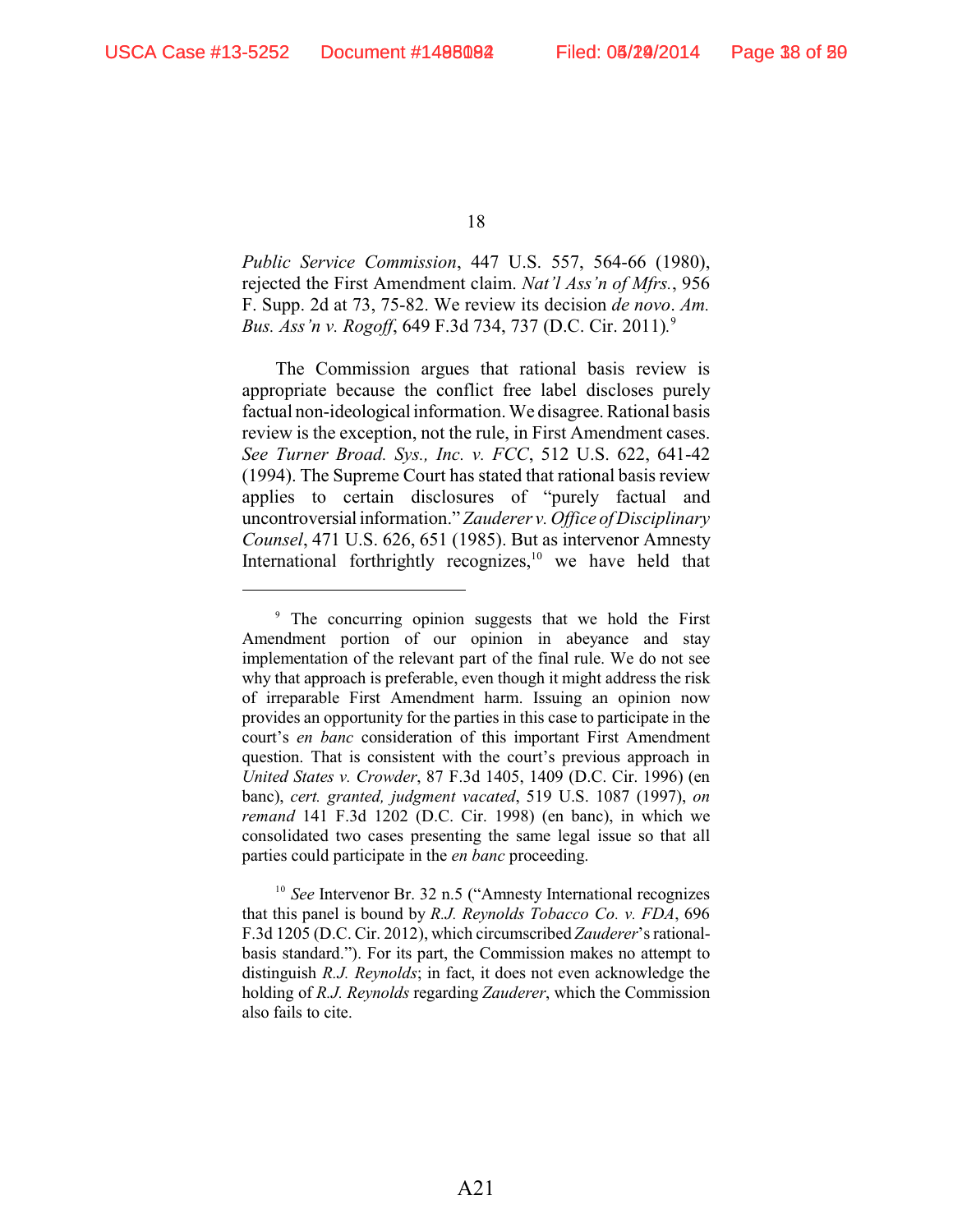*Zauderer* is "limited to cases in which disclosure requirements are 'reasonably related to the State's interest in preventing deception of consumers.'" *R.J. Reynolds Tobacco Co. v. FDA*, 696 F.3d 1205, 1213 (D.C. Cir. 2012) (quoting *Zauderer*, 471 U.S. at 651); *see Nat'l Ass'n of Mfrs. v. NLRB*, 717 F.3d 947, 959 n.18 (D.C. Cir. 2013). *But see Am. Meat Inst. v. USDA*, No. 13-5281, 2014 WL 1257959, at \*4-7 (D.C. Cir. Mar. 28, 2014), *vacated and en banc rehearing ordered*, Order, No. 13-5281 (D.C. Cir. Apr. 4, 2014) (en banc). No party has suggested that the conflict minerals rule is related to preventing consumer deception. In the district court the Commission admitted that it was not. *Nat'l Ass'n of Mfrs.*, 956 F. Supp. 2d at 77.

That a disclosure is factual, standing alone, does not immunize it from scrutiny because "[t]he right against compelled speech is not, and cannot be, restricted to ideological messages." *Nat'l Ass'n of Mfrs.*, 717 F.3d at 957. Rather, "th[e] general rule, that the speaker has the right to tailor the speech, applies . . . equally to statements of fact the speaker would rather avoid." *Hurley v. Irish-Am. Gay, Lesbian & Bisexual Grp.*, 515 U.S. 557, 573-74 (1995) (citing cases). As the Supreme Court put it in *Riley v. National Federation of the Blind of North Carolina, Inc.*, the cases dealing with ideological messages $11$ "cannot be distinguished simply because they involved compelled statements of opinion while here we deal with compelled statements of 'fact.'" 487 U.S. 781, 797 (1988).

*See, e.g.*, *Wooley v. Maynard*, 430 U.S. 705 (1977); *W. Va.* <sup>11</sup> *State Bd. of Educ. v. Barnette*, 319 U.S. 624 (1943); *see also Rumsfeld v. Forum for Academic & Institutional Rights, Inc.*, 547 U.S. 47, 61 (2006) ("Some of [the] Court's leading First Amendment precedents have established the principle that freedom of speech prohibits the government from telling people what they must say.").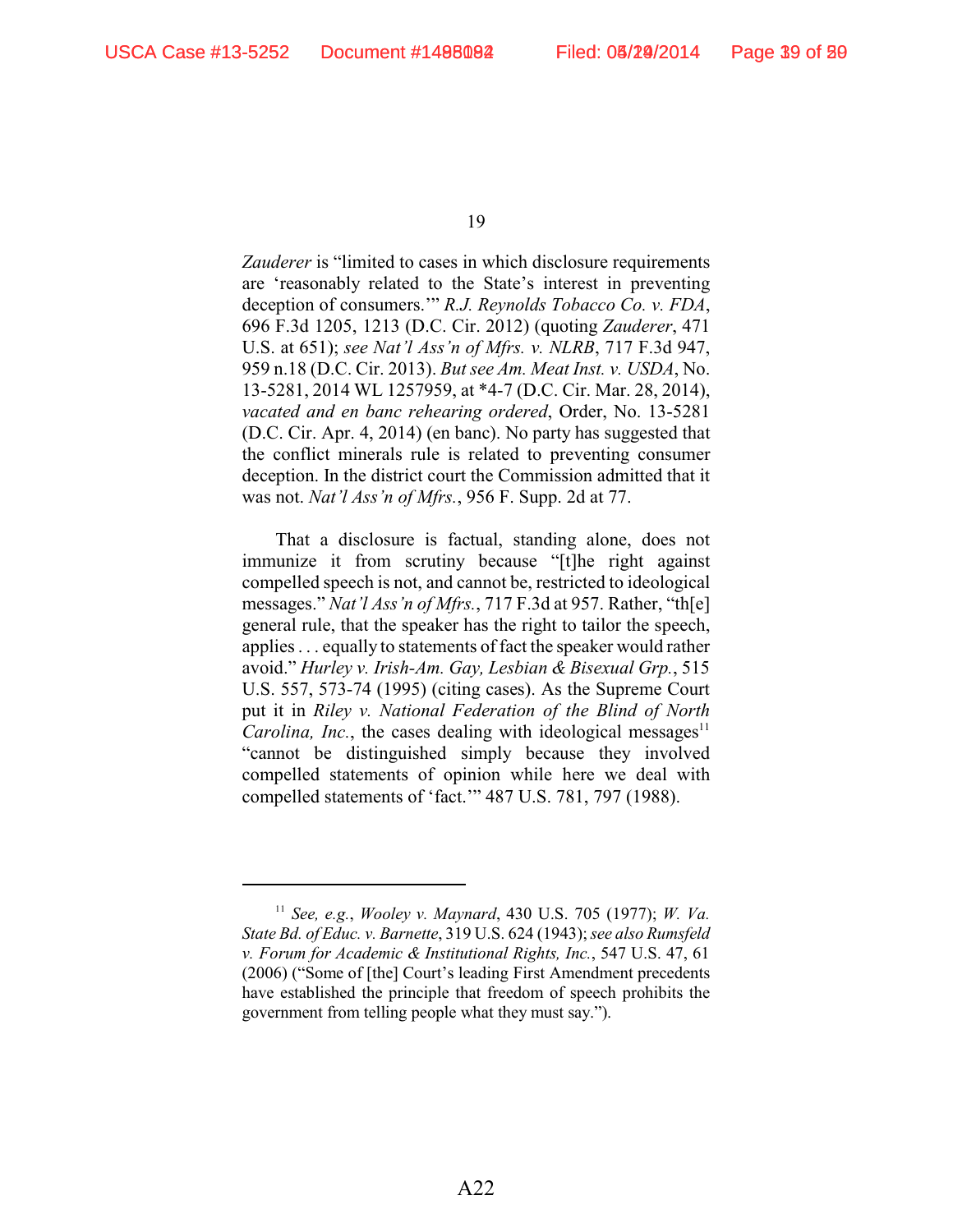At all events, it is far from clear that the description at issue—whether a product is "conflict free"—is factual and nonideological. Products and minerals do not fight conflicts. The label "conflict free" is a metaphor that conveys moral responsibility for the Congo war. It requires an issuer to tell consumers that its products are ethically tainted, even if they only indirectly finance armed groups. An issuer, including an issuer who condemns the atrocities of the Congo war in the strongest terms, may disagree with that assessment of its moral responsibility. And it may convey that "message" through "silence." *See Hurley*, 515 U.S. at 573. By compelling an issuer to confess blood on its hands, the statute interferes with that exercise of the freedom of speech under the First Amendment. *See id.* 

Citing our opinion in *SEC v. Wall Street Publishing Institute, Inc.*, intervenor Amnesty International argues that rational basis review applies because the final rule exercises "the federal government's broad powers to regulate the securities industry." 851 F.2d 365, 372 (D.C. Cir. 1988).<sup>12</sup> In *Wall Street Publishing* the court held that the Commission could, without running afoul of the First Amendment, seek an injunction requiring that a magazine disclose the consideration it received in exchange for stock recommendations. *Id*. at 366. Significantly, the court chose to apply a less exacting level of scrutiny, even though the injunction did not fall within any wellestablished exceptions to strict scrutiny. *Id.* at 372-73.

It is not entirely clear what would result if *Wall Street Publishing* did apply to this case. The opinion never states that rational basis review governs securities regulations as such. At one point, the opinion even suggests that the power to regulate

 $12$  The Commission does not join this argument.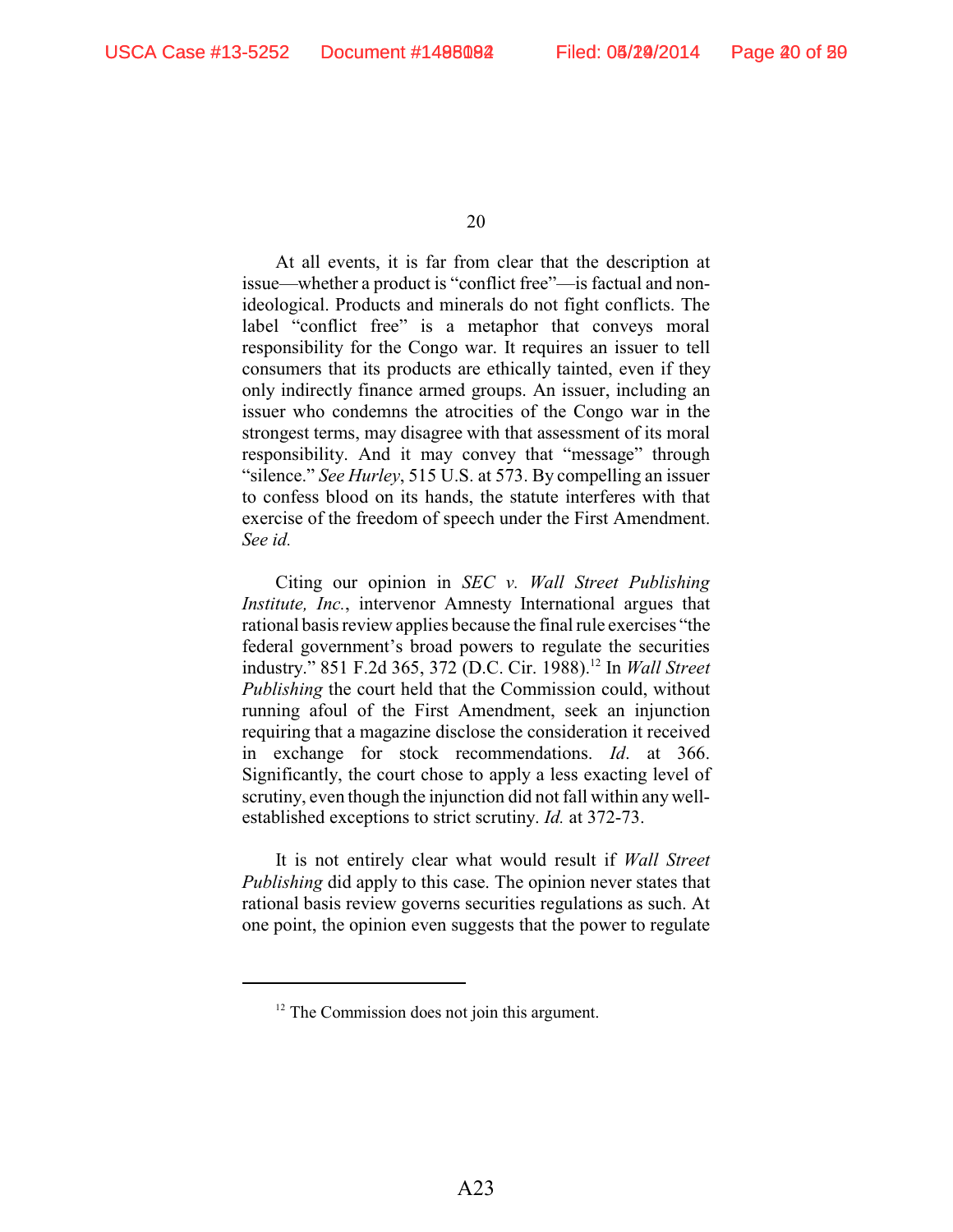securities might be roughly tantamount to the government's more general power to regulate commercial speech. *Id.* at 373.

Whatever its consequences, we do not think *Wall Street Publishing* applies here. The injunction at issue there regulated "inherently misleading" speech "employed . . . to sell securities." *Id.* at 371, 373. The opinion thus concerned the same consumer-deception rationale as did *Zauderer*. *See id.* at 374. As explained above, consumer-deception is not an issue here, and the "conflict free" label is not employed to sell securities.

To read *Wall Street Publishing* broadly would allow Congress to easily regulate otherwise protected speech using the guise of securities laws. Why, for example, could Congress not require issuers to disclose the labor conditions of their factories abroad or the political ideologies of their board members, as part of their annual reports? Those examples, obviously repugnant to the First Amendment, should not face relaxed review just because Congress used the "securities" label.

Having established that rational basis review does not apply, we do not decide whether to use strict scrutiny or the *Central Hudson* test for commercial speech. That is because the final rule does not survive even *Central Hudson*'s intermediate standard.

Under *Central Hudson*, the government must show (1) a substantial government interest that is; (2) directly and materially advanced by the restriction; and (3) that the restriction is narrowly tailored. 447 U.S. at 564-66; *see R.J. Reynolds*, 696 F.3d at 445. The narrow tailoring requirement invalidates regulations for which "narrower restrictions on expression would serve [the government's] interest as well." *Cent. Hudson*, 447 U.S. at 565. Although the government need not choose the "least restrictive means" of achieving its goals, there must be a "reasonable" "fit" between means and ends. *Bd.*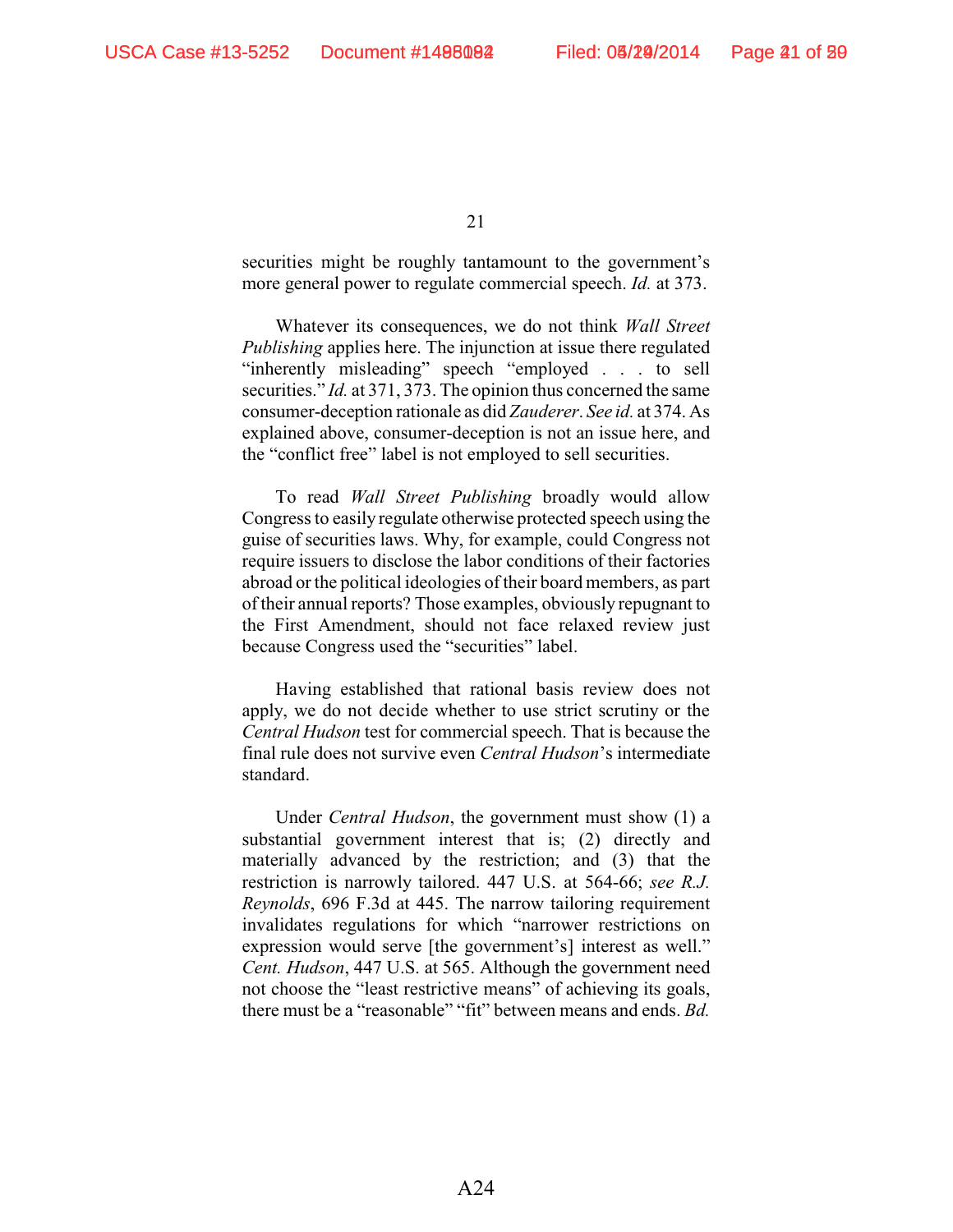*of Trs. v. Fox*, 492 U.S. 469, 480 (1989). The government cannot satisfy that standard if it presents no evidence that less restrictive means would fail. *Sable Commc'ns v. FCC*, 492 U.S. 115, 128-32 (1989).

The Commission has provided no such evidence here. The Association suggests that rather than the "conflict free" description the statute and rule require, issuers could use their own language to describe their products, or the government could compile its own list of products that it believes are affiliated with the Congo war, based on information the issuers submit to the Commission. The Commission and Amnesty International simply assert that those proposals would be less effective. But if issuers can determine the conflict status of their products from due diligence, then surely the Commission can use the same information to make the same determination. And a centralized list compiled by the Commission in one place may even be more convenient or trustworthy to investors and consumers. The Commission has failed to explain why (much less provide evidence that) the Association's intuitive alternatives to regulating speech would be any less effective.

The Commission maintains that the fit here is reasonable because the rule's impact is minimal. Specifically, the Commission argues that issuers can explain the meaning of "conflict free" in their own terms. But the right to explain compelled speech is present in almost every such case and is inadequate to cure a First Amendment violation. *See Nat'l Ass'n of Mfrs.*, 717 F.3d at 958. Even if the option to explain minimizes the First Amendment harm, it does not eliminate it completely. Without any evidence that alternatives would be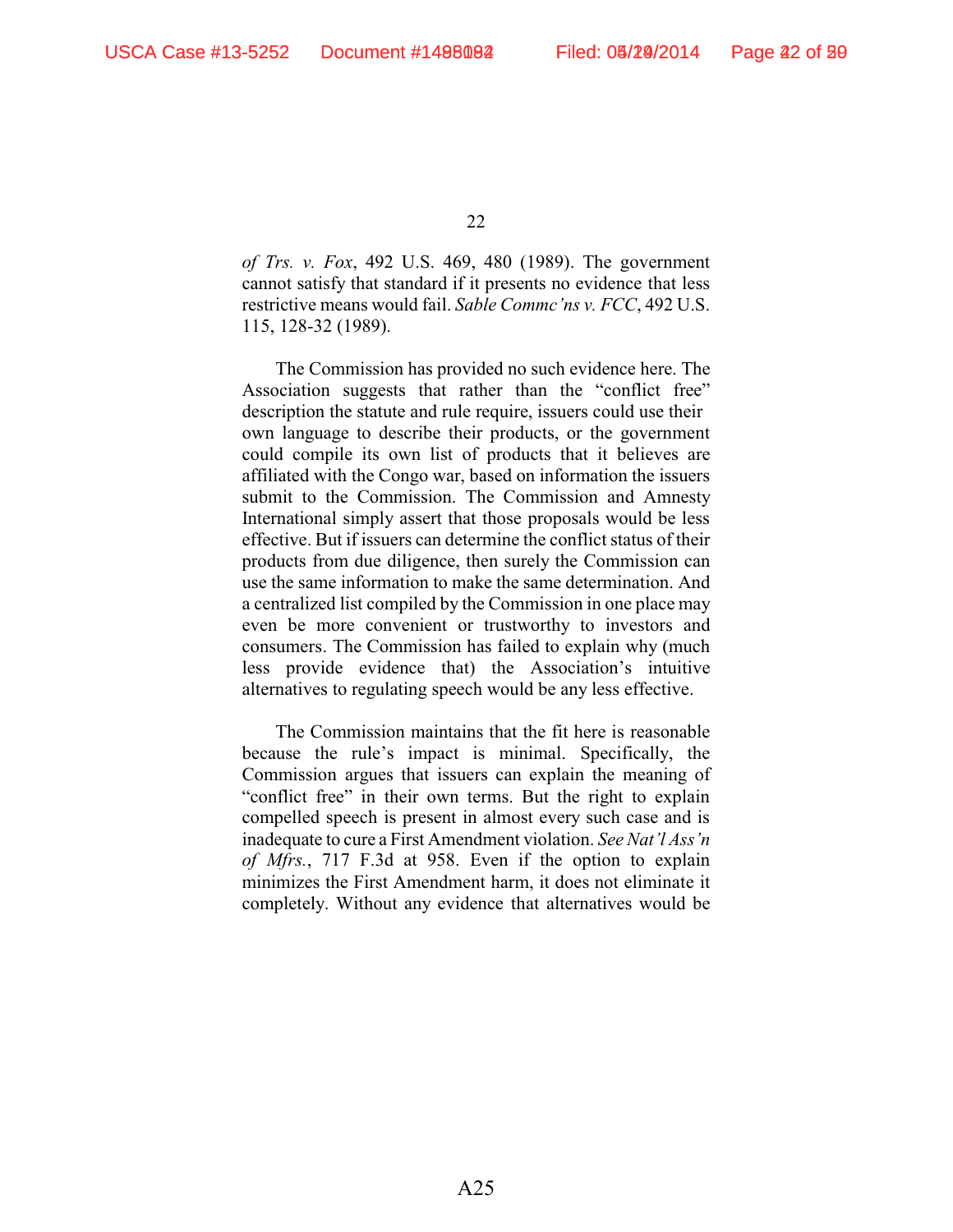less effective, we still cannot say that the restriction here is narrowly tailored.<sup>13</sup>

We therefore hold that 15 U.S.C.  $\S 78m(p)(1)(A)(ii) \& (E)$ , and the Commission's final rule, 56 Fed. Reg. at 56,362-65, violate the First Amendment to the extent the statute and rule require regulated entities to report to the Commission and to state on their website that any of their products have "not been found to be 'DRC conflict free."<sup>14</sup>

The judgment of the district court is therefore affirmed in part and reversed in part and the case is remanded for further proceedings consistent with this opinion.

*So ordered.*

 $13$  Because the statute and final rule fail the third part of the *Central Hudson* test, we need not decide whether they satisfy the second part: that the speech restrictions directly and materially advance the government's asserted interest.

 $14$ <sup>14</sup> The requirement that an issuer use the particular descriptor "not been found to be 'DRC conflict free'" may arise as a result of the Commission's discretionary choices, and not as a result of the statute itself. We only hold that the statute violates the First Amendment to the extent that it imposes that description requirement. If the description is purely a result of the Commission's rule, then our First Amendment holding leaves the statute itself unaffected.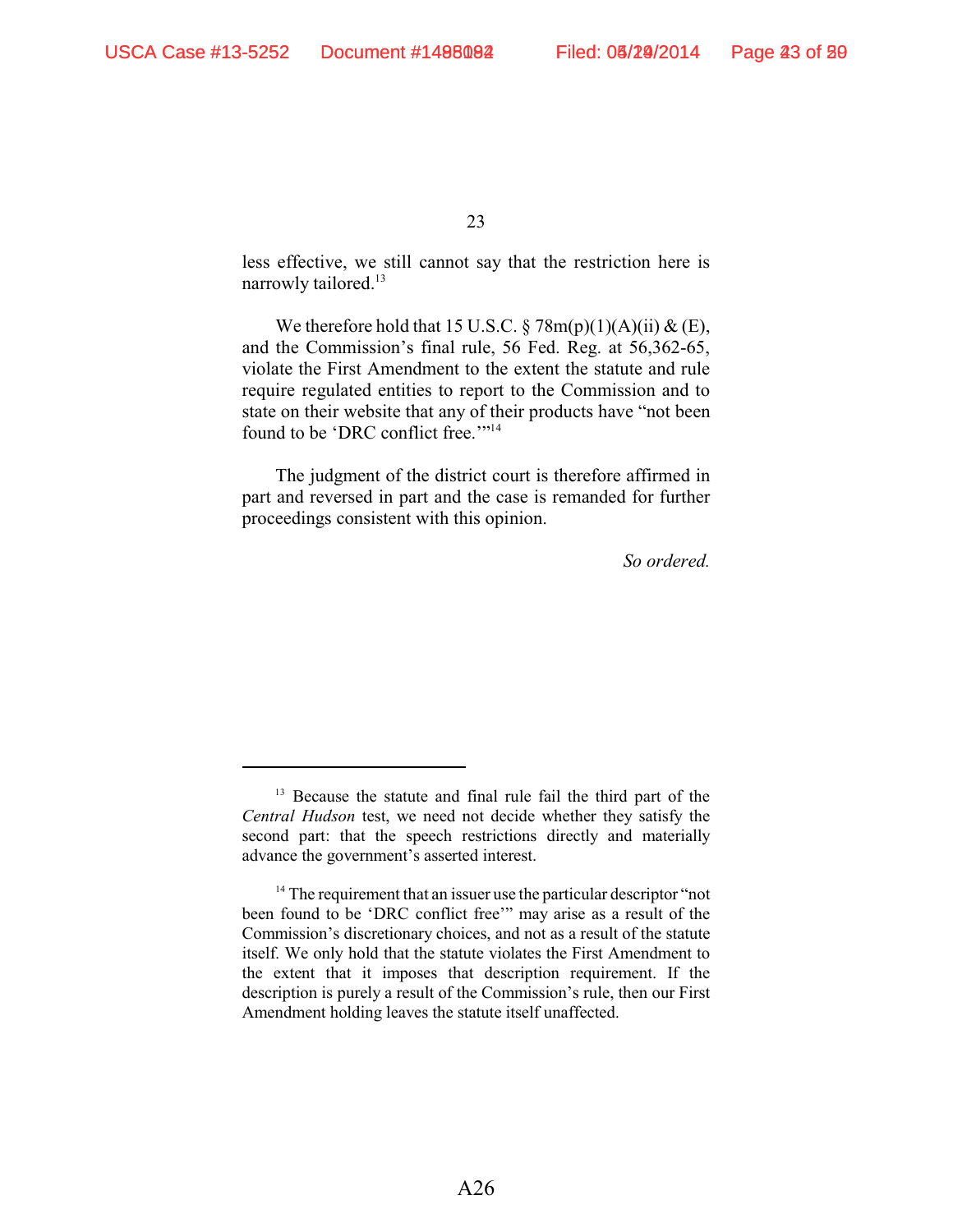SRINIVASAN, *Circuit Judge*, *concurring in part*: I concur fully in Parts I, II, and III of the court's opinion, which sustain the SEC's Conflict Minerals Rule against challenges brought by the National Association of Manufacturers under the Administrative Procedure Act and the Securities Exchange Act. Respectfully, I do not join Part IV of the court's opinion, which addresses the Association's First Amendment claim. A question of central significance to the resolution of that claim is pending before the en banc court in another case. I would opt to hold in abeyance our consideration of the First Amendment issue in this case pending the en banc court's decision in the other, rather than issue an opinion that might effectively be undercut by the en banc court in relatively short order.

The intersection between the two cases arises from the way in which the court resolves the Association's First Amendment claim. An essential step in the majority's First Amendment analysis is that the relaxed standard for reviewing compelled commercial-speech disclosures set forth in *Zauderer v. Office of Disciplinary Counsel*, 471 U.S. 626, 651 (1985), applies only if the disclosure requirement serves a governmental interest in preventing consumer deception. *Ante*, at 18-19. That precise question is currently pending before our en banc court in *American Meat Institute v. United States Department of Agriculture*, No. 13-5281. In that case, a panel of this court (of which I was a member) issued an opinion upholding labeling requirements for meat products under *Zauderer*'s standard, which requires that disclosure mandates be "reasonably related" to the government's interests.  $\quad$  F.3d  $\quad$  (slip op. at 11) (quoting *Zauderer*, 471 U.S. at 651). The panel relied on the government's interest in arming consumers with additional information when purchasing food, rejecting the suggestion that *Zauderer* review applies only to disclosure mandates aimed to cure consumer deception. *Id.* at (slip op. at 10).

The full court, acting on the panel's suggestion, *id.* at (slip op. at 14 n.1), has now voted to rehear the case en banc,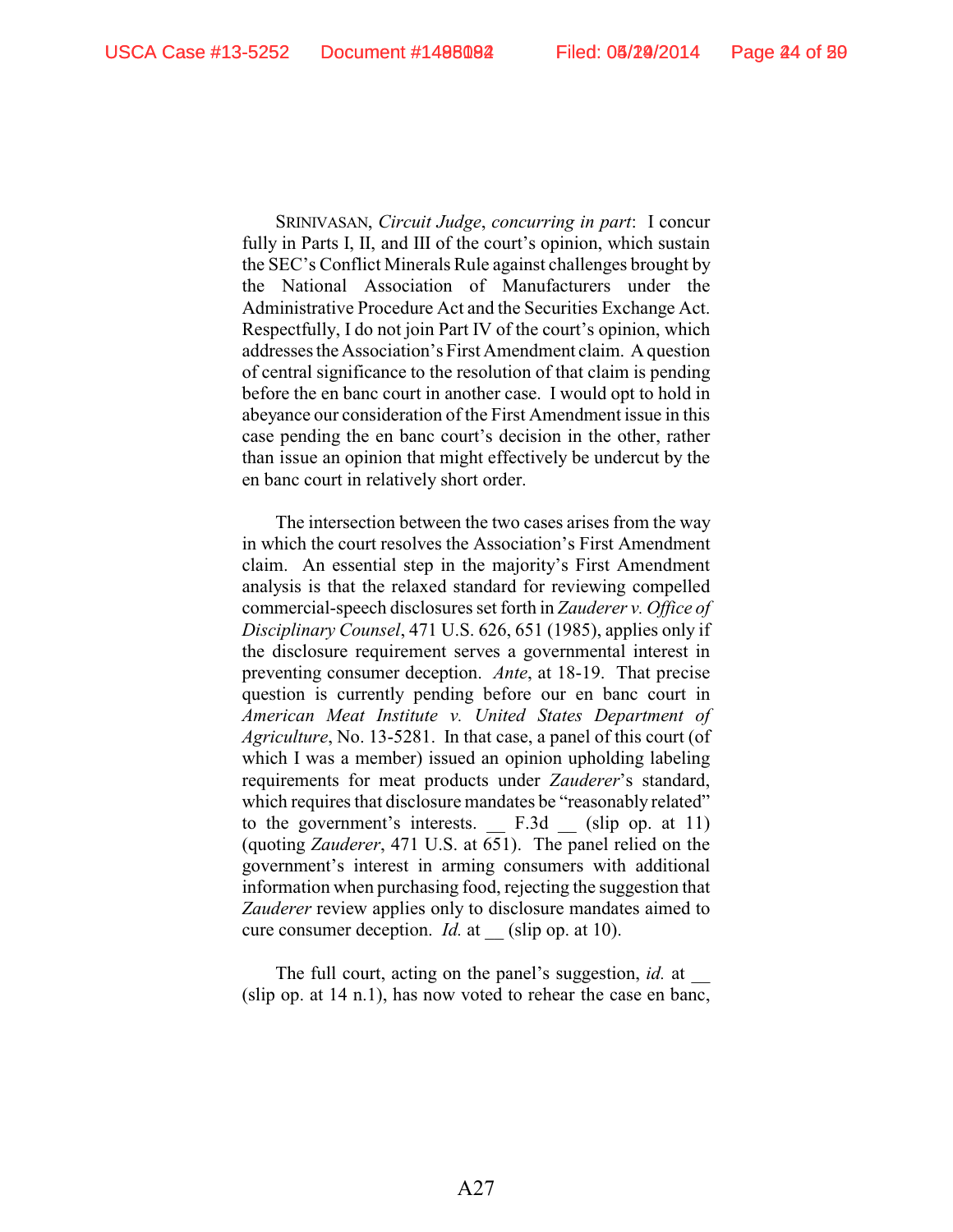with oral argument set to take place on May 19, 2014. *See* Order, No. 13-5281 (D.C. Cir. Apr. 4, 2014) (en banc) (per curiam). The en banc court will receive supplemental briefing on the question whether review of "mandatory disclosure" obligations can "properly proceed under *Zauderer*" even if they serve interests "other than preventing deception." *Id*. My good colleagues in the majority here assume the answer to that question is no, and their decision on the First Amendment claim rests on that assumption. *Ante*, at 18-19. But if the en banc court in *American Meat* decides otherwise, the First Amendment claim in this case presumably would need to be reconsidered afresh.

To avert that possibility, a panel in such circumstances can elect to withhold its decision until the en banc court decides the potentially dispositive question. *See, e.g.*, *United States v. Johnson*, No. 91-3221, 1993 U.S. App. LEXIS 36925, at \*1-2 (D.C. Cir. Dec. 14, 1993) (per curiam) (non-precedential); *United States v. Gerald*, 5 F.3d 563, 565 (D.C. Cir. 1993); *United States v. Dockery*, 965 F.2d 1112, 1113-14 & n.1 (D.C. Cir. 1992); *Pub. Citizen v. Nat'l Highway Traffic Safety Admin.*, 848 F.2d 256, 259 (D.C. Cir. 1988); *see also Judicial Watch, Inc. v. Dep't of Energy*, No. 04-5204, 2004 U.S. App. LEXIS 22661, at \*2 (D.C. Cir. Oct. 8, 2004) (per curiam) (on court's own motion, ordering parties to show cause why appeal should not be held in abeyance pending en banc court's resolution of related question). The court likewise frequently withholds a decision in analogous situations in which a case potentially implicates a question pending before the Supreme Court. *See, e.g.*, *Wagner v. FEC*, No. 13-5162 (D.C. Cir. Sept. 11, 2013) (en banc) (per curiam); *United States v. Epps*, 707 F.3d 337, 341 (D.C. Cir. 2013); *Trump Plaza Assocs. v. NLRB*, 679 F.3d 822, 826 (D.C. Cir. 2012); *Belbacha v. Bush*, 520 F.3d 452, 456-57 (D.C. Cir. 2008). Ordinarily, when resolution of a case before a panel could turn on a question under consideration by the en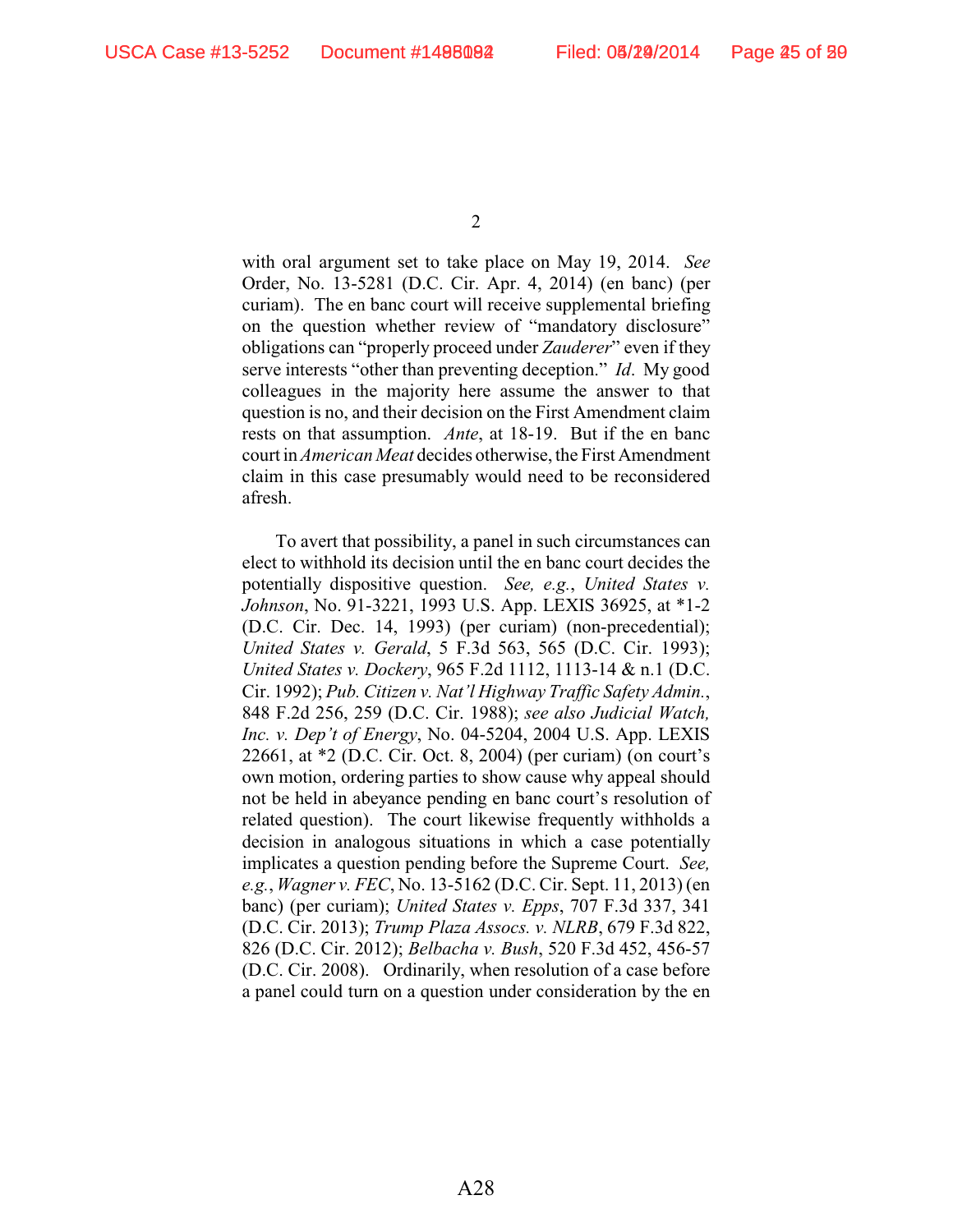banc court in a separate case, the latter case would have been pending for some time. The circumstances here are unusual in that regard because this case was docketed shortly before, and presented to the court essentially contemporaneously with, *American Meat*. But because en banc review has now been granted in *American Meat*, my own respectful preference would be to withhold a decision on the First Amendment claim here pending the en banc decision in that case.

To be sure, there is no certainty that the en banc decision in *American Meat* will alter the panel's resolution here. As could always be the case when a panel addresses an issue pending before the en banc court in a different case, the full court might agree with the panel's inclination—here, by concluding that *Zauderer*'s "reasonably related" standard applies only to disclosure requirements aimed to prevent consumer deception. Moreover, even if the en banc court were to decide that *Zauderer* extends more broadly, the majority suggests that the conflict minerals disclosure requirement might fail to satisfy another precondition to *Zauderer* scrutiny, i.e., that the disclosure be factual and non-controversial. *See ante*, at 20. As it stands, though, the majority's decision on the First Amendment challenge hinges on the premise that *Zauderer* applies only to the prevention of deception—the issue now under consideration by the en banc court.

I fully join the court's resolution of the Association's remaining challenges to the SEC's rule, however. The parties understandably desire a final decision from this court before the May 31, 2014, deadline for the first conflict minerals disclosure report. *See* 77 Fed. Reg. 56,274, 56,305 (Sept. 12, 2012). Parts I, II, and III of the court's opinion address non-First Amendment challenges bearing no connection to the en banc proceedings in *American Meat*. Those parts of the court's opinion—which resolve the claims to which the Association devotes its principal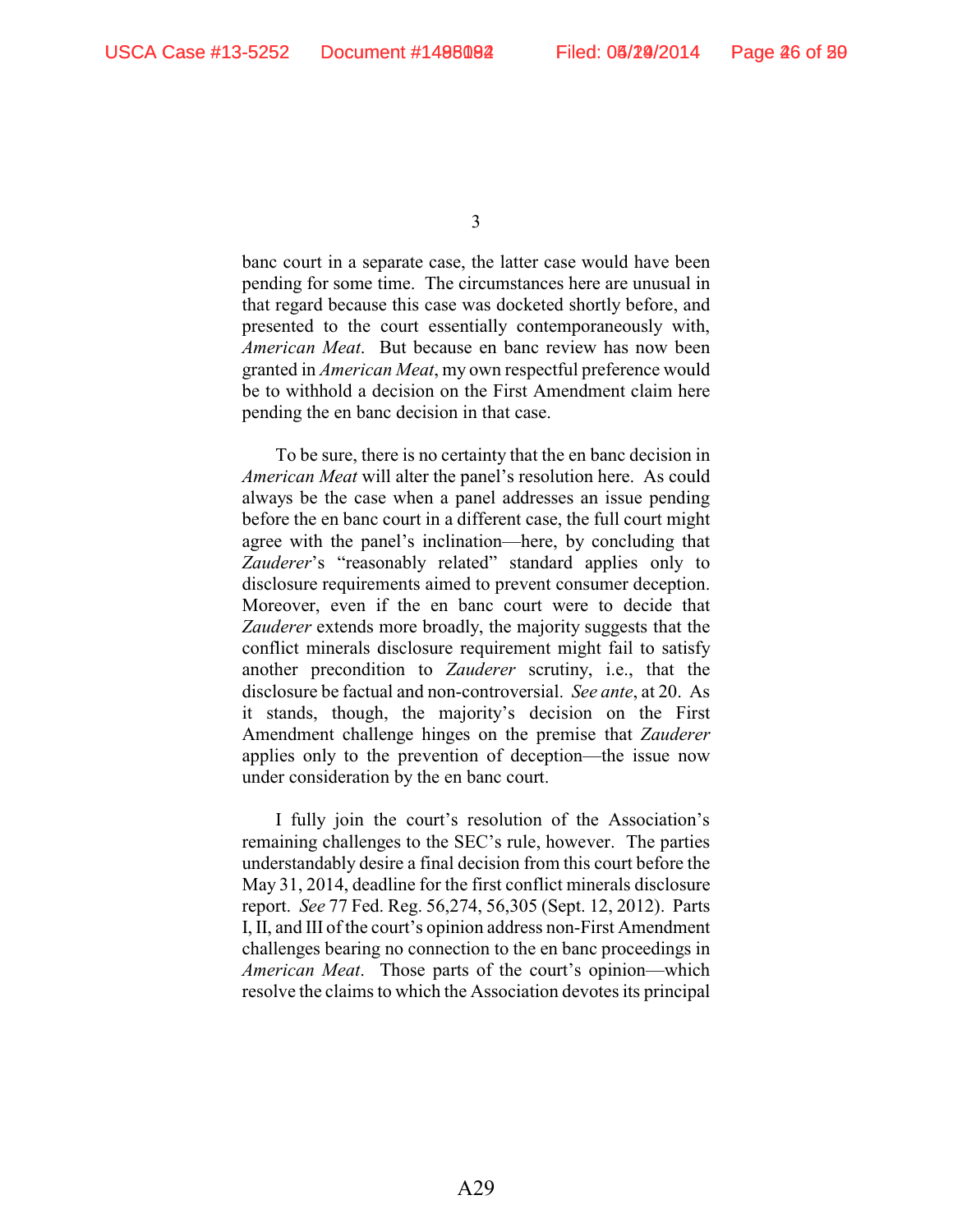attention—should issue forthwith. *See, e.g.*, *Coke Oven Envtl. Task Force v. EPA*, No. 06-1131, 2006 U.S. App. LEXIS 23499, at \*4 (D.C. Cir. Sept. 13, 2006) (per curiam) (severing one aspect of case and holding it in abeyance pending Supreme Court's decision in *Massachusetts v. EPA*, 549 U.S. 497 (2007)); *United States v. Coles*, No. 03-3113, 2004 U.S. App. LEXIS 25904, at \*3-4 (D.C. Cir. Dec. 13, 2004) (per curiam) (affirming judgment in part and holding remaining portion of case in abeyance pending Supreme Court's decision in *United States v. Booker*, 543 U.S. 220 (2005)); *Wrenn v. Shalala*, No. 94-5198, 1995 U.S. App. LEXIS 8731, at \*1-3 (D.C. Cir. Mar. 8, 1995) (per curiam) (non-precedential) (affirming dismissal of certain claims, reversing dismissal of other claims, and holding separate claim in abeyance pending Supreme Court decision in *Kimberlin v. Quinlan*, 515 U.S. 321 (1995)).

That approach would afford a resolution as to the lion's share of the challenges to the SEC's rule in advance of the date by which the parties seek a decision. It would still leave unresolved, though, the more narrowly focused challenge under the First Amendment to the particular requirement that manufacturers categorize certain products as "not found to be 'DRC conflict-free'" in a conflict minerals report. 17 C.F.R. §  $249b.400$ , Form SD, Item  $1.01(c)(2)$ . The court, however, could stay enforcement of that aspect of the SEC's rule pending disposition of the Association's First Amendment claim.

In these unique circumstances, there would be strong arguments supporting issuance of a stay under the governing standards. *See generally Wash. Metro. Area Transit Comm'n v. Holiday Tours, Inc.*, 559 F.2d 841, 842-43 & n.1 (D.C. Cir. 1977). With regard to the likelihood of success on the merits: the majority concludes that the disclosure requirement fails to satisfy the test of *Central Hudson Gas & Electric Corp. v. Public Service Commission*, 447 U.S. 557 (1980); and there are,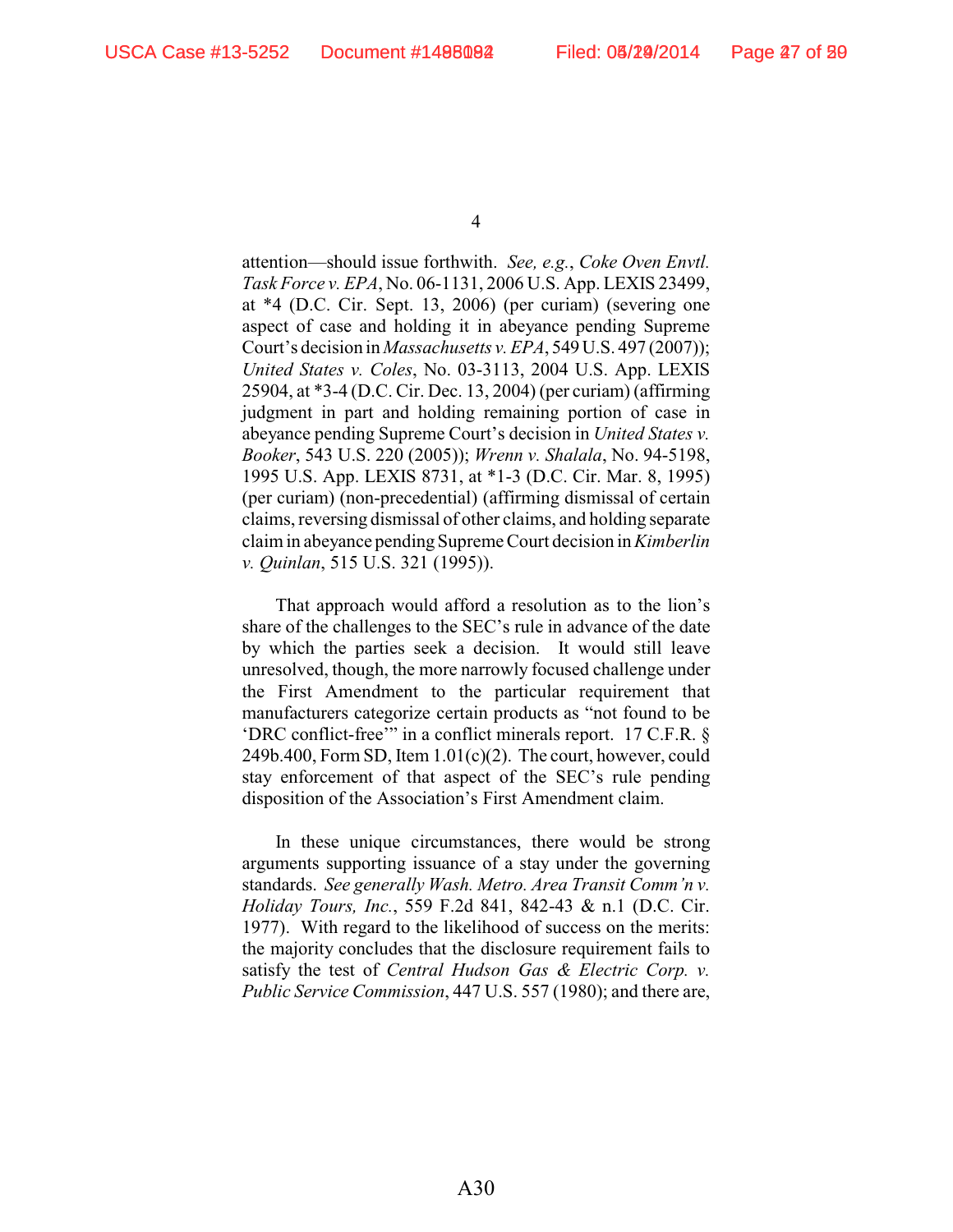at the least, substantial questions concerning *Zauderer*'s applicability given the grant of en banc review in *American Meat* and the majority's suggestion, *ante* at 20, that the disclosure requirement may fail to qualify for *Zauderer* review regardless. With regard to irreparable harm and the balance of equities: "loss of First Amendment freedoms, for even minimal periods of time, unquestionably constitutes irreparable injury," *Elrod v. Burns*, 427 U.S. 347, 373 (1976) (plurality); and any adverse consequences for the SEC and the public would be limited because a stay would leave the bulk of the SEC's rule (including the disclosure obligations) in place, affecting only the requirement to use a particular phrase. The court perhaps could enter a stay on its own motion, *see* Fed. R. App. P. 2; *Deering Milliken, Inc. v. FTC*, 647 F.2d 1124, 1129 (D.C. Cir. 1978) ("balance of the equities" favors a stay "so much so that we should act sua sponte"), or at least could invite submissions from the parties on the desirability of a stay or order the SEC to show cause why one should not be granted.

It bears noting that there would be no evident need to stay any part of the statute, as opposed to the SEC's rule. The Exchange Act requires covered manufacturers to list products qualifying as "not DRC conflict free" under the statutory definition. 15 U.S.C. § 78m(p)(1)(A)(ii); *see id.* §  $78m(p)(1)(D)$ . The Act, however, contains no mandate to use any magic words when categorizing those products. Congress elected to use the descriptor, "not DRC conflict free," in the Act, *id.* § 78m(p)(1)(A)(ii), but Congress imposed no requirement for manufacturers to use that (or any) particular phrase when describing their products. The latter obligation comes from the SEC's rule, not the statute. The rule, moreover, compels use of the phrase, "not been found to be 'DRC conflict free'"—rather than "not DRC conflict free"—an adjustment viewed by the agency to ameliorate any First Amendment objections by allowing for a more "accurate disclosure." 77 Fed. Reg. at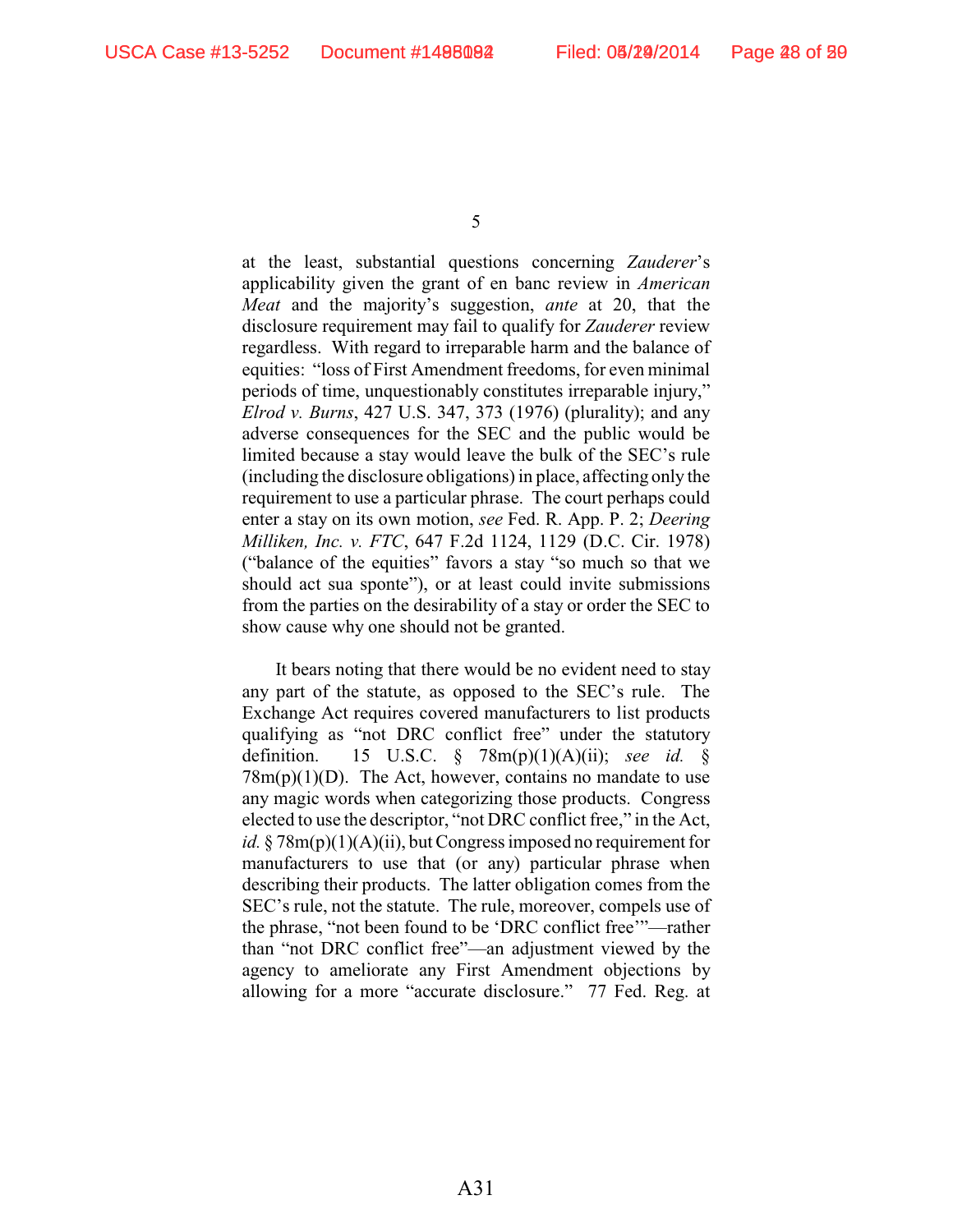56,323. If the court were to withhold a decision on the Association's First Amendment claim pending the en banc court's decision in *American Meat*, but were to grant temporary relief to the Association in the interim, any stay order presumably would run against the SEC's rule (not the statute) and would correspond to the particular disclosure compelled by that rule.